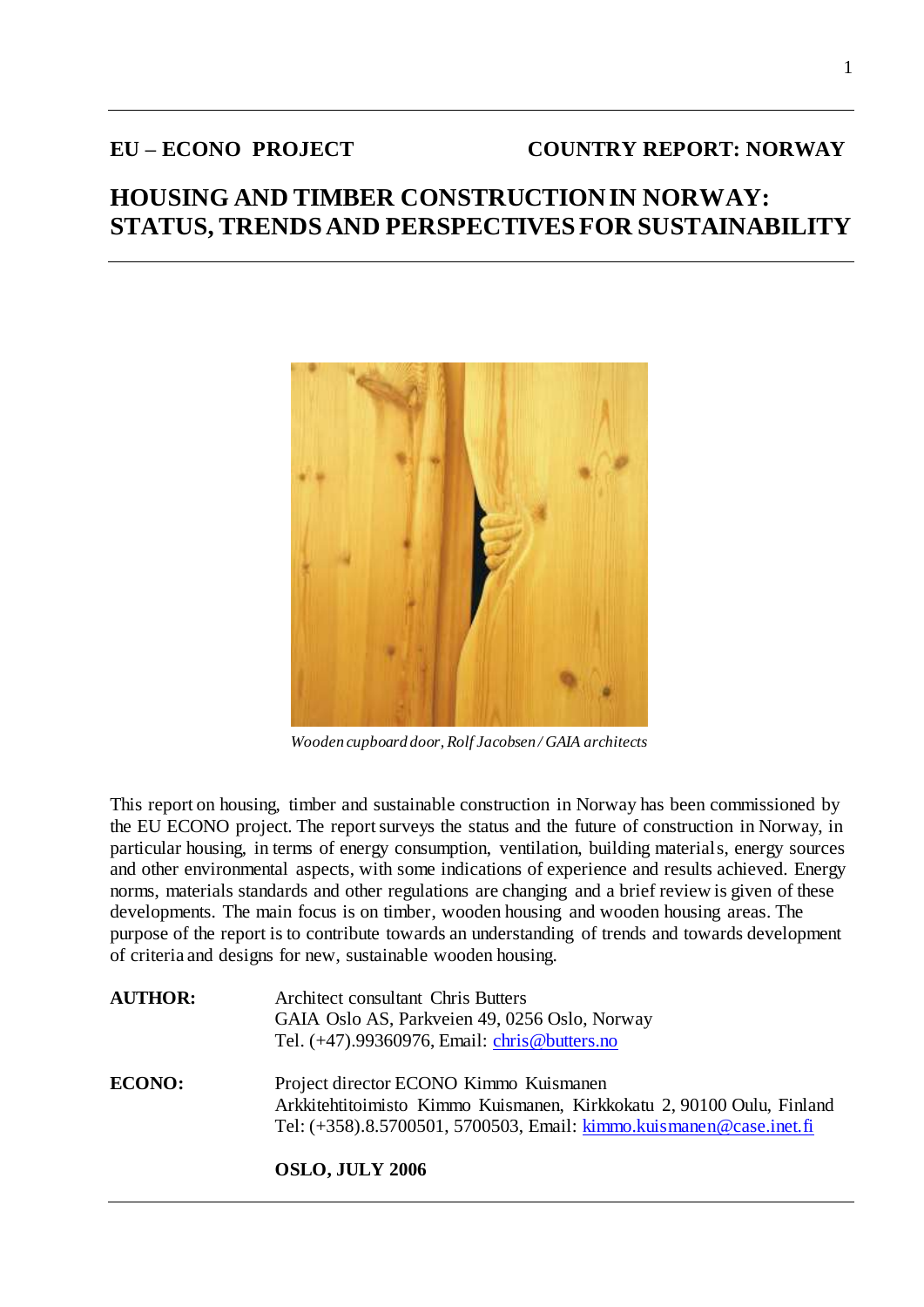# **HOUSING AND TIMBER CONSTRUCTION IN NORWAY: STATUS, TRENDS AND PERSPECTIVES FOR SUSTAINABILITY**

# **TABLE OF CONTENTS**

| 1                       | Introduction and scope of the report     | p. $3$ |
|-------------------------|------------------------------------------|--------|
| $\overline{2}$          | Housing in Norway: status and trends     | 4      |
| 3                       | Main actors in the housing sector        | 13     |
| $\overline{\mathbf{4}}$ | <b>Emerging policies and regulations</b> | 18     |
| 5                       | Probable trends in housing               | 24     |
| 6                       | <b>Energy</b>                            | 26     |
| 7                       | <b>Materials</b>                         | 29     |
| 8                       | <b>Trends in timber</b>                  | 33     |
| 9                       | <b>Trends in Sustainable Building</b>    | 36     |
| 10                      | <b>Conclusions</b>                       | 41     |
| 11                      | <b>Sources and links</b>                 | 42     |

**Architect consultant Chris Butters**



**GAIA Oslo AS - Sustainable Planning and Architecture**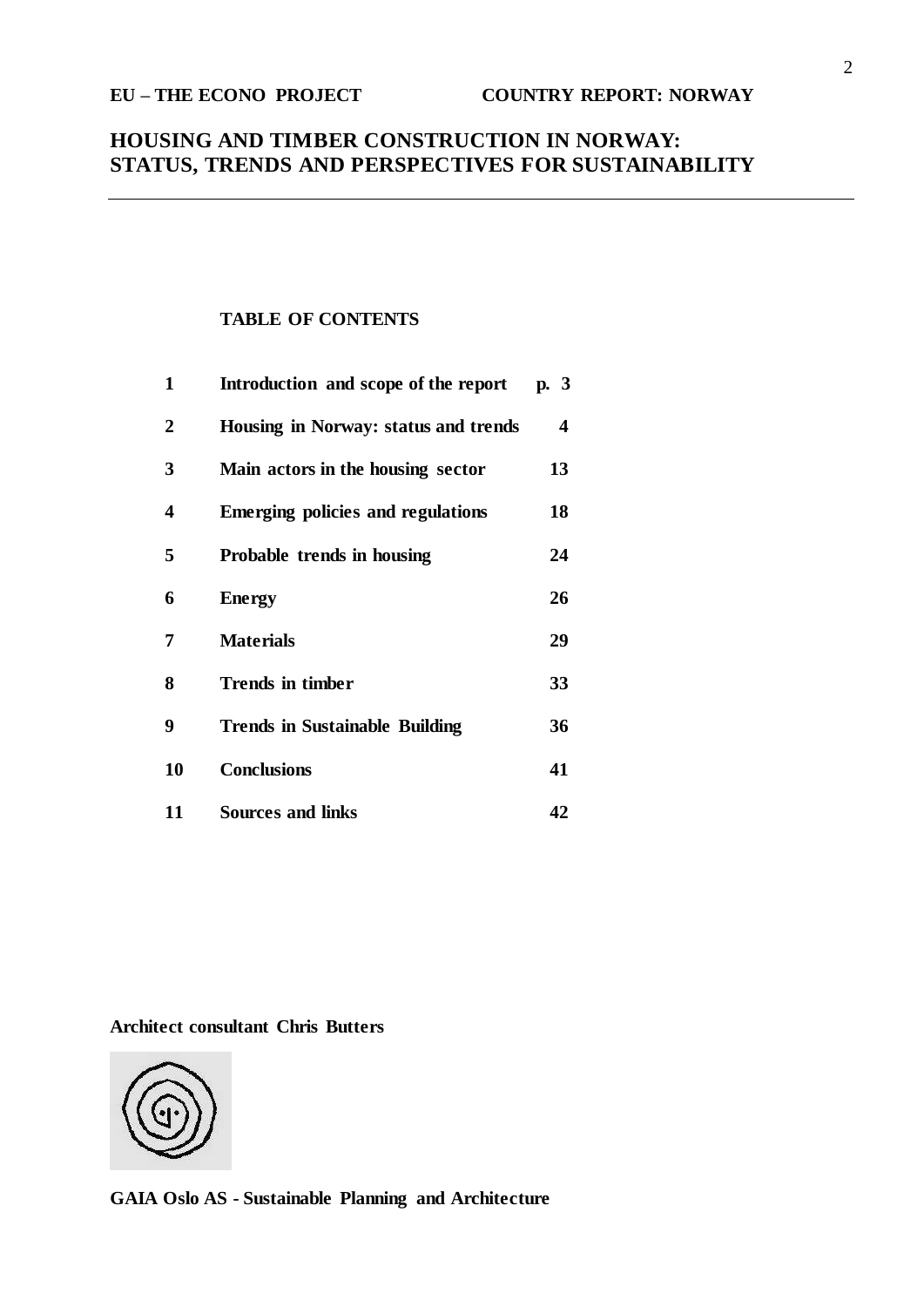# **1 INTRODUCTION**

# **1.1 SUBJECT AND GENERAL SCOPE**

The following report for the EU ECONO project discusses the status and future of housing in Norway. The focus is on sustainability considerations such as energy, building materials and indoor climate, and with a particular focus on timber innovation and wooden housing. Some indications are given of recent trends, experience and results achieved. Energy norms and other regulations will change soon and again in 2010; a brief review is given of standards and other probable new regulations.

The purpose of this report is to contribute towards an understanding of trends and to the development of ecological wooden housing. The report has been prepared in May-July 2006 by Chris Butters, GAIA Oslo AS, Norway, with inputs from relevant authorities and experts. See references and brief CV of the author in annex.

# **1.2 OUTLINE OF CONTENTS**

-Summary of development, status and trends in the housing sector in Norway, with a few statistics on volume, categories, types of construction and procurement

-Main actors and influences in the housing sector

-Official initiatives and relevant issues in pending revised building regulations, public funding,

research, development and support programs

-Present and probable trends with a focus on timber including perspectives for massive timber and other aspects of ecological/sustainable construction,

-General status in the field of sustainable design, architecture and construction

-Some conclusions and subjective evaluation regarding developments towards sustainable housing.



Low dense cluster housing in timber, Oslo Giskehagen, Torp architects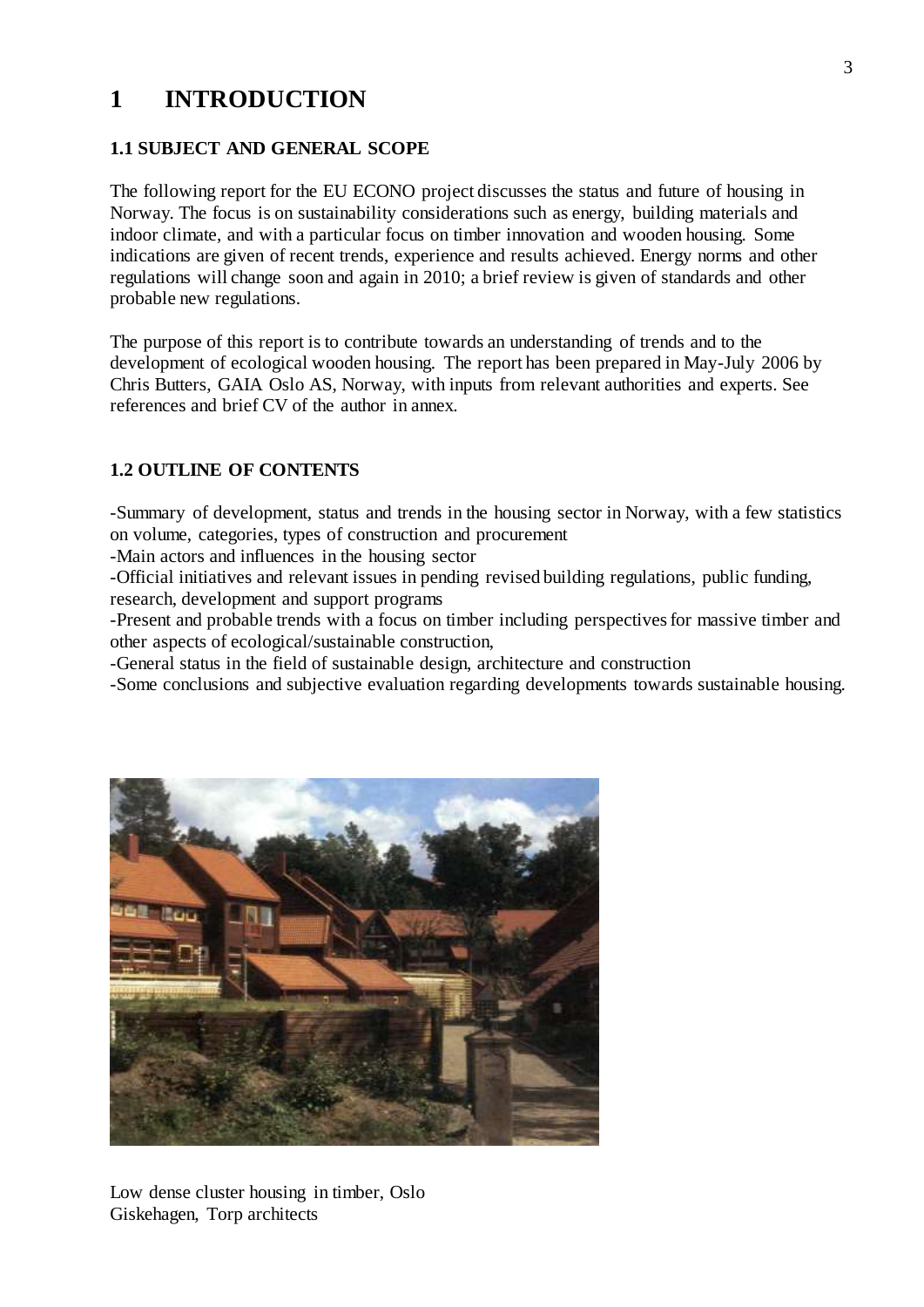# **2 HOUSING IN NORWAY: STATUS AND TRENDS**

The housing sector in Norway has seen fairly stable development during the past few years, and the emergence of a few new trends that slowly influence the composition and types of housing being built as well as construction methods. Some of these main trends are summarised below.

There are 3,7 million buildings in Norway, of which 1,4 million are housing buildings containing a total of nearly 2,0 million housing units. The construction industry has a total annual turnover of about 180 billion NOK. Around 40% of all built square metres is housing.

Total investment in housing has been over 50 billion NOK annually in the past few years. This represents around 3,4% of GNP and 18% of all investments.

### **2.1 Number of housing units**

There are 1,960,000 dwelling units in Norway today. Housing construction was at a maximum in the 1960s and 1970s with up to 40,000 houses being built annually, i.e. 11 per 1000 inhabitants. There was a low point at the beginning of the 1990's. In more recent years, the figure has been between 25-30,000, i.e around 6,0 per 1000 inhabitants. This is slightly above the European average (see figure).

This means somewhat over 3,0 million square metres of new housing per year. Refurbishment comes in addition to this and may involve over 1 million sq.m..

In addition there are 380,000 holiday cottages, quite many of them being built or upgraded today to bigger size and higher standard. Over 20% of all households now possess at least one such cottage, and these are often shared between members of extended families. An increasing number are being used more often and are becoming close to "second homes". There are therefore discussions to change the property and taxation laws for these, and to make them conform to normal housing construction standards, such as for insulation, which is not required today.



Färdigställda bostäder i Europa

Number of completed dwellings, Europe, 2001 Source Eurostat (Norway: about 6000)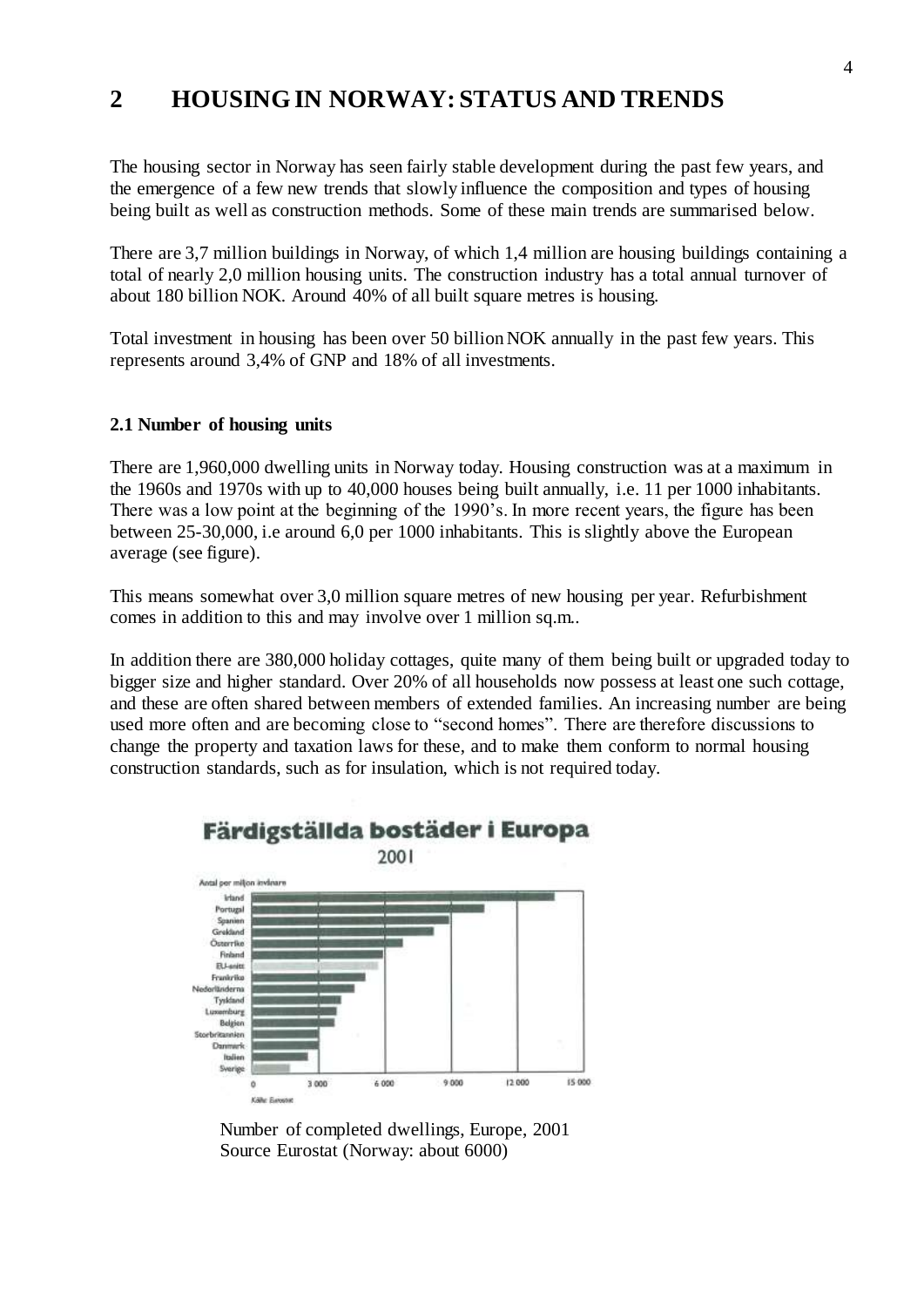#### **2.2 Age of the housing stock**

| 11\% |
|------|
| 9%   |
| 17%  |
| 34%  |
| 17%  |
| 12%  |
|      |

#### **2.3 Space use and size of housing:**

The average size of housing per capita has increased steadily and according to some figures Norway now has nearly the highest space use per capita in the world, over 50 square metres per person.

This is likely to level off, both since less than 7% of the population is now living in housing defined as "cramped", and due to more urban lifestyles in smaller apartments, giving a movement, if small, away from the great dominance of big detached houses.

However, if holiday home space is included, and this is growing fast, then the overall space use per capita could still increase.

The housing stock is composed as follows:

| 12% |
|-----|
| 31% |
| 17% |
| 16% |
| 24% |
|     |

The average size of new housing units built has, however, decreased somewhat from 128 sq.metres in 1998 to 115 sq.metres in 2002. This is amongst other reasons, partly due to smaller families and partly to a trend towards more urban apartments. The number of rooms per person is now about 4,2, whereas it was 3,6 in 1980.

Figure: average space per person and unit Source: Arkitektnytt / Odd Iglebæk / SSB **GJENNOMSNITTLIG M' BOLIGAREAL** PER HUSHOLDNING FOR ÅRENE 1973, 1981 06 1986-2004, 06 BOLIG-AREAL PER PERSON 1980-2003 Tabell 3 Âr Boligareal **Boligareal** per husholdning per person  $1023$ 88 1980 36  $37$ 101 1981 1982  $\overline{37}$ 1983  $37$ 1984 39 1985 39 1986 42 103  $43$ 107 1987 1988  $44$ 107 1989  $44$ 107 1990  $-46$ 111 1991  $47$ 112 1992  $48$ 114  $40 - 40$ 111  $1003$ 1004  $-40$ 115  $-59$ 112 1995 113 1996 50 1097  $51$ 115 1998  $51$ 111 -53 113 1000 2000  $51$ 2001 52 115  $2002$ 116  $-52$ 2003 54  $117$ Boligareal er definert som samlet netto boligflate, dvs. innvendig areal ikke medregnet kott, kjellerbod eller andre boder. Definisjonen er den samme i alle ondersøkelsene. Arealtall mangler for årene 1974-1980, 1982-1985 og 2000. Tall for 2002-2004 er foreløpige. For Arene 2002-2004 er gjennomsnittlig areal per husholdning beregnet på grunnlag av tall for nye boliger og boligareal fra byggeog anleggsstatistikk og byggearealstatistikk i Statistisk sentralbyrå, og dels data fra forbruksundersøkelsen. Kilde: Tall for 1973 og 1981 er hentet fra boforholdsundersøkelsen, mens levekårsstatistikken er kilden til tall for 2001 og 2004. Forbruksundersøkelsen er kilden til de øvrige tallene.

These figures illustrate how the rate of housing construction has slowed from around 1,7% per annum up to 1990, to nearer 1,1% now. In connection with overall replacement rate of existing housing stock, a figure of around 1% per annum is sometimes suggested. This seems to correspond to the reality.

€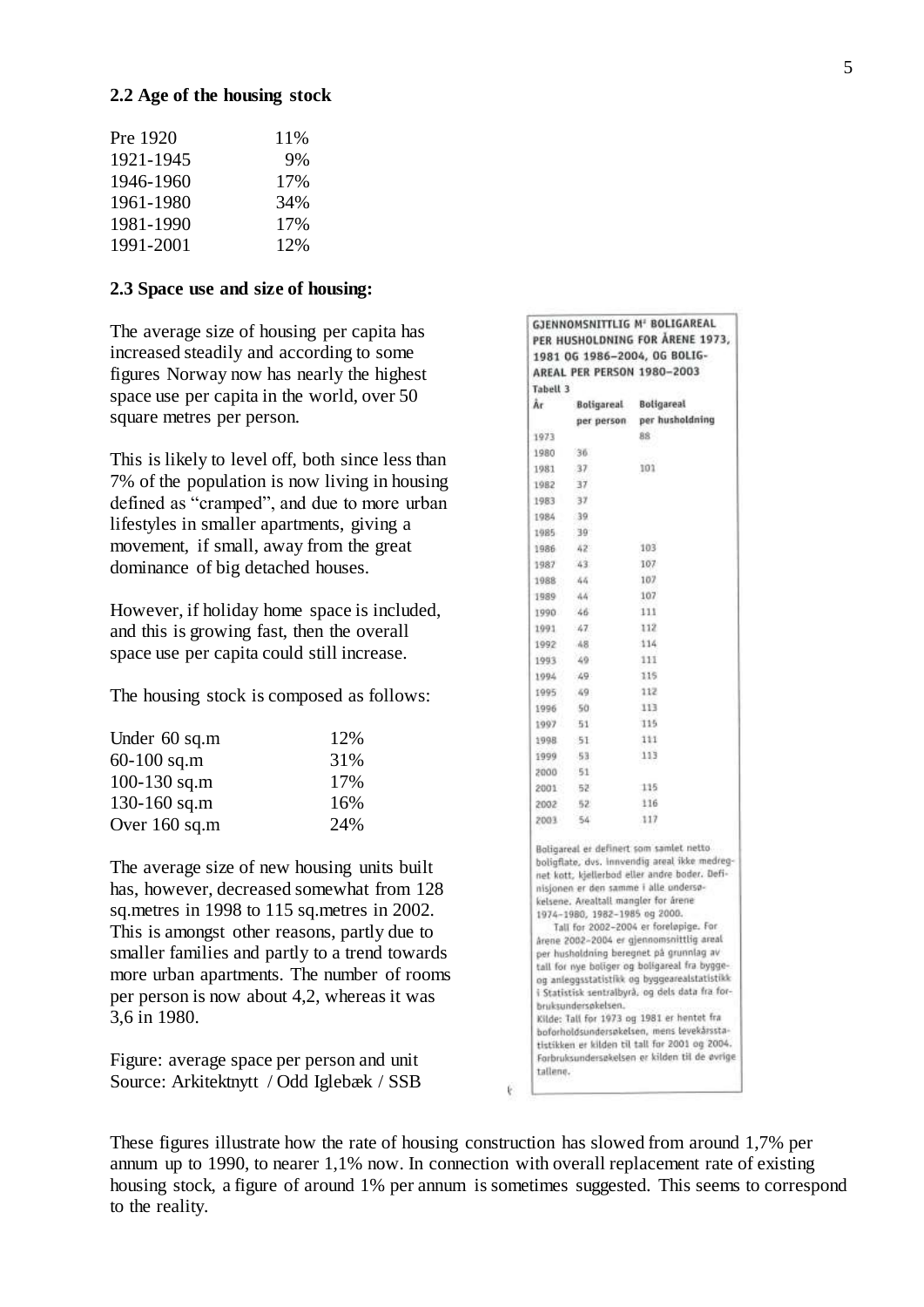The following figure illustrates how the number of rooms per housing unit has been higher in Norway than for example Sweden.



Number of rooms per dwelling (including kitchen)

#### **2.4 Percentage of different house types**

Norway is characterised by a very high percentage of individual detached houses. The breakdown is as follows:

Detached houses: 57% Semi-detached / row: 21% Blocks: 19% Other: 3%

For comparison, in Sweden the percentage of detached housing is about 40%. However in Norway, in the past few years there has been a swing of several percent away from detached houses towards more apartment blocks. This seems likely to continue.

Nearly 66% of the total population lives in detached houses. Regionally there are very large variations. In some rural areas well over 90% of all dwellings are detached houses. Oslo has the lowest percentage with only 12% detached houses.

The typical "image" of the home in Norway is therefore also very much linked to the idea of a conventional freestanding house with nature around it.

The number of new detached or semidetached units constructed fell however from 11,000 in 2000 to 10,000 in 2005, whereas the number of units in larger blocks rose from 2,600 to over 10,000. This (as well as the decrease noted above in size of what is being built) also reflects that there is increased building activity in the main urban areas, therefore more apartment blocks and smaller type apartments. However, after a few years there is likely to be some saturation of the present high number of urban developments.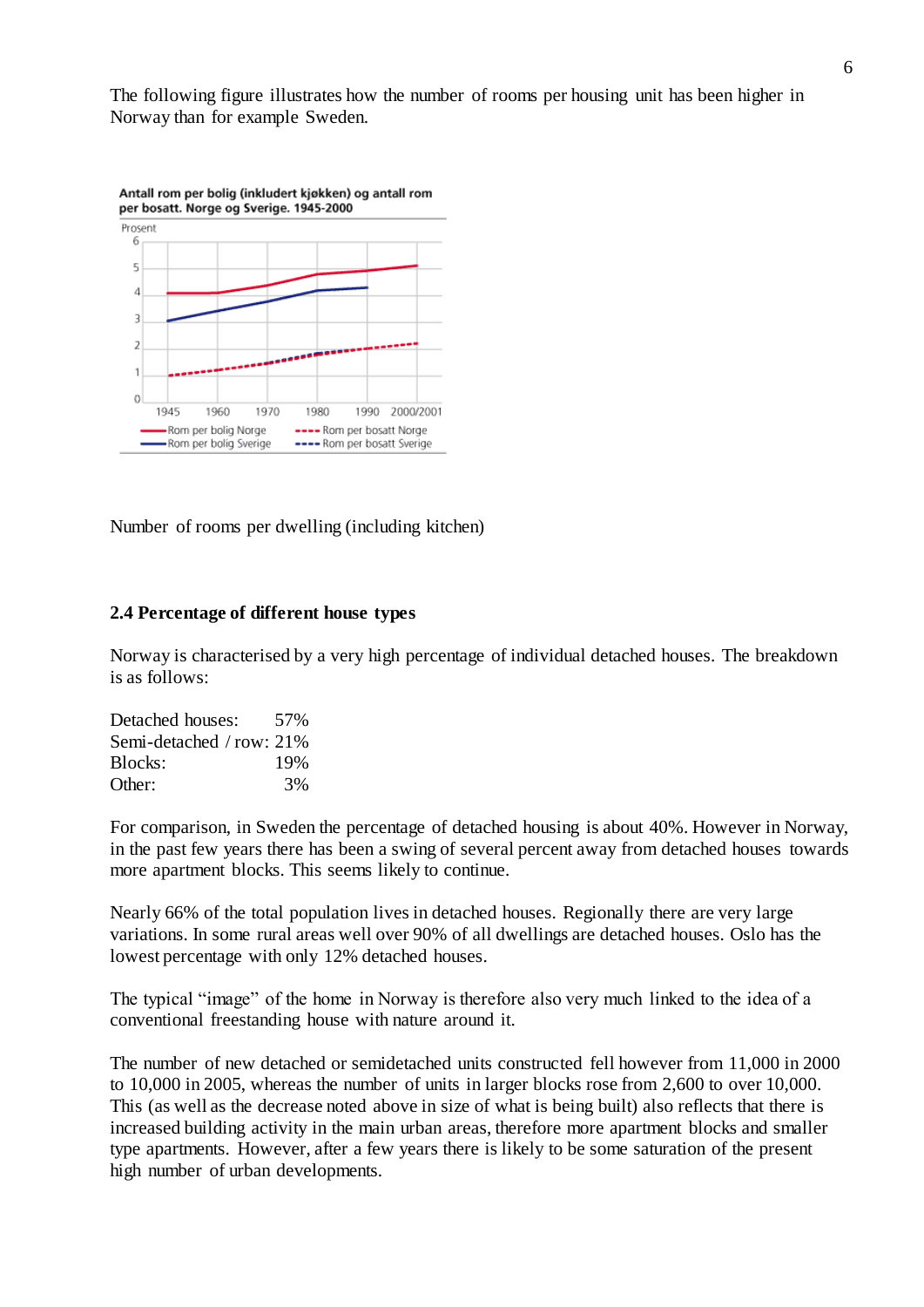#### **2.5 Number of persons per housing unit**

In 1960 there were 3,3 persons per household. Today there are about 2,2 per household, and this is still decreasing but slowly now.



Persons per dwelling, Norway and Sweden. Source: [www.ssb.no/magasinet/norge-sverige/art-2005-03-14-01.html](http://www.ssb.no/magasinet/norge-sverige/art-2005-03-14-01.html)

#### **2.6 Percent of population living in urban areas**

This is now nearly 80%. Norway has been more rural and less centralised, and has lagged behind the other Nordic countries in this regard but the gap is smaller today. The urbanisation trend naturally influences the types of housing, overall density, and ecological footprint.



Percent of population living in urban areas: Sweden urbanised earlier than Norway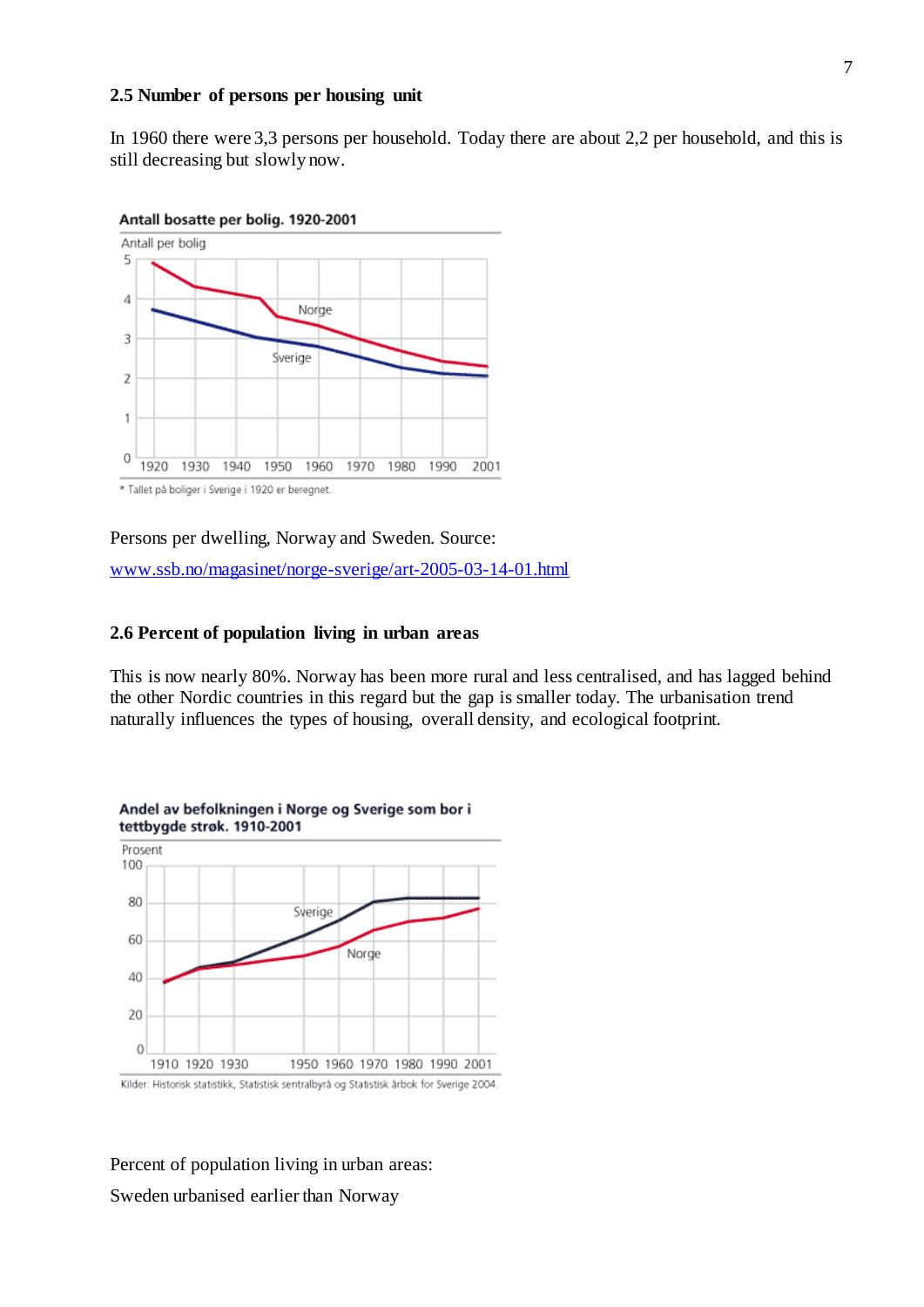#### **2.7 Amenities, cars and appliances**

As in the other Nordic countries, most households now have quite a full range of home appliances. Nearly 80% of households own at least one car, and 30% own more than one vehicle. This may not increase very much in future since the remaining households are either car-free by choice or due to age or infirmity, plus a residual small percentage of low income households.

Amongst other possible new functions for housing, the most significant is probably that of space for home offices and information technology activities. This does not imply very major changes in house planning – not much more than a convenient office corner. The number of people who actually use a home office on a fairly regular basis is increasing too but not rapidly. (figure?).

The use of advanced and "smart" technology is increasing somewhat but again does not have very major influence on the size or planning requirements for housing, its effects are more on the level of construction and home management.

It is also of note that about 70% of all households in Norway have access to a garden, either private or common shared space.

The following diagram shows the breakdown of household expense consumption, years 2002-04, with the main categories being: Alimentation 11,9%, House and energy 26,2%, Transports 17,4% Culture and leisure 12,4%, Other goods and services 32,1%.



Forbrukets sammensetning. Forbruksutgift per husholdning per år, etter vare- og tjenestegruppe. 2002-2004 Prosent

#### **2.8 Home ownership**

Self-owned: 61% Association / cooperative ownership: 14% Rented: 18% Job related house / other: 7%

This means that in total over 75% of the population own their home. The total of rented housing including the last category is therefore about 20%. Norway still differs widely from for example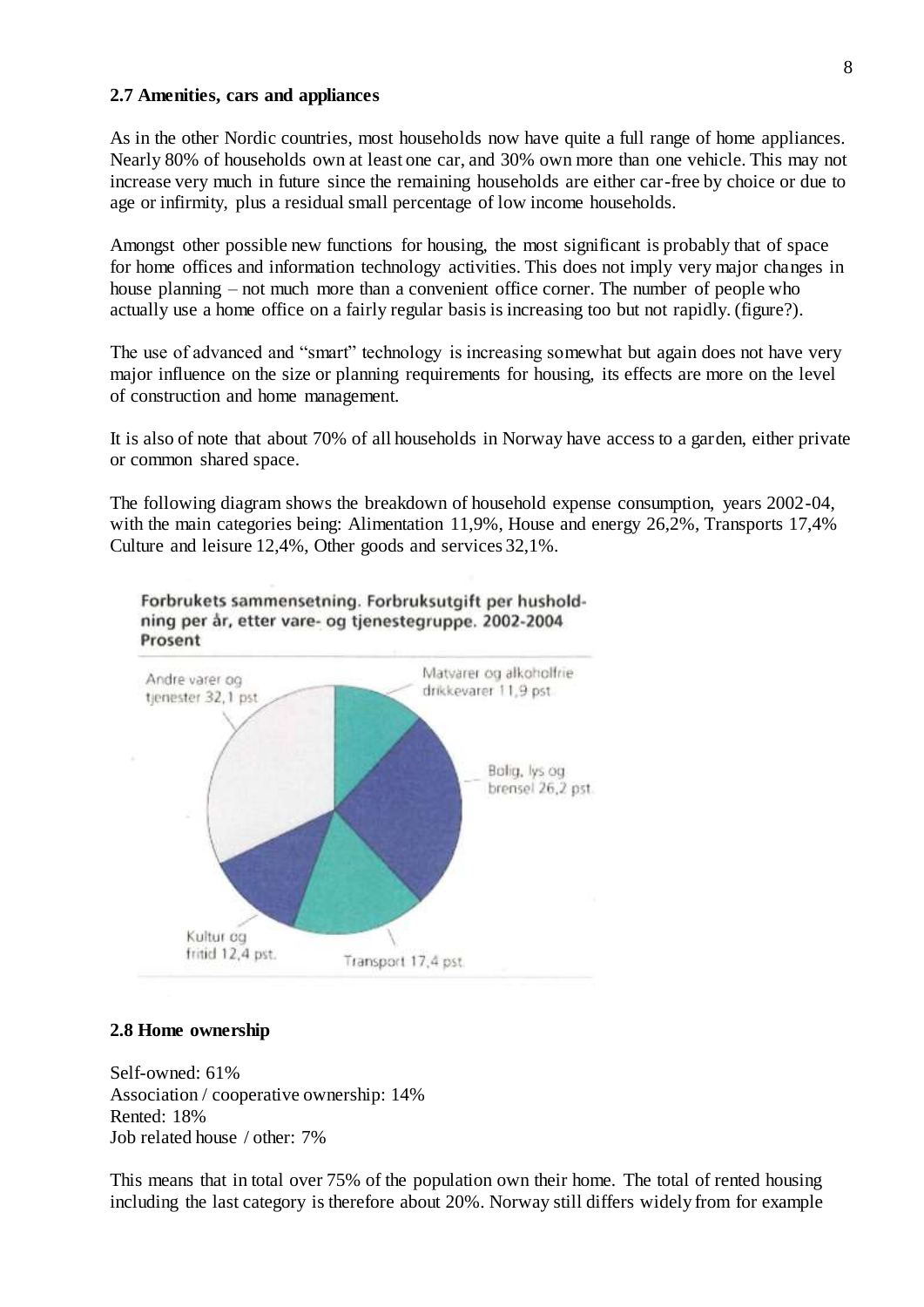Sweden, in that most houses are owned and there is a very low percentage of rental housing. There is a lack of rental housing.

Households spend on average 26,2% (between 20% and 33%) of their total disposable income on housing, including energy. The highest figure is for single person households. These are high figures, and housing is the biggest expenditure item of households, followed by transport (17,4%), culture and recreation (12,4%) and food (11,9%).

## **2.9 Construction types**

Timber frame is still the dominant construction type for small housing buildings, whilst concrete dominates as the main material for larger apartment blocks. Housing construction in timber thus still accounts for a majority of new units built today. Blocks and masonry account for only small fractions of the materials used in small houses, apart from cellars.

Use of timber is on the increase, with timber being used in new ways, both in housing and also in schools, commercial and other buildings. Construction technique with massive timber (brettstapel) is in its infancy in Norway but is attracting much attention. Interest is also growing for maintenance-free timber facades, for example using larch, heartwood, natural treatments etc.

### **2.10 Accessibility**

A survey in 2001 showed that only 17% of housing units are accessible for people in wheelchairs. However, not all of these are suitable for wheelchair users to live in, that figure is about 7%.

Universal design is a priority focus today for new housing, and is discussed further below.

# **2.11 Energy consumption**

The average energy consumption per household in 2001 was just under 22,700 kWh.

Energy consumption varies greatly between different housing types and household categories. The average free-standing house uses about 27,450 kWh, of which 21,350 kWh (78%) is electricity. In apartments, consumption is about 12,000 kWh (of which 91% electricity). Main reasons for this are that both the floor area and the number of persons are greater in free-standing houses than in apartments.

A study by the Western Norway Research Institute shows that in housing built after 1980, energy consumption per person is about the same for freestanding houses, row houses and apartment blocks. This is partly because of the differences in sizes of households, and also because the energy standard of houses has improved more than that of blocks.

Energy use in Norway is still growing, in contrast to the other Nordic countries and Denmark in particular, where there has been considerably more focus on energy efficiency.

The figure below shows that household energy consumption grew by 29% from 1980 to 2004, whereas the total area increased by 55%. Houses have thus become somewhat more efficient (lower energy intensity) but the growth of energy consumption has still been high – population for example only increased 13% in the same period.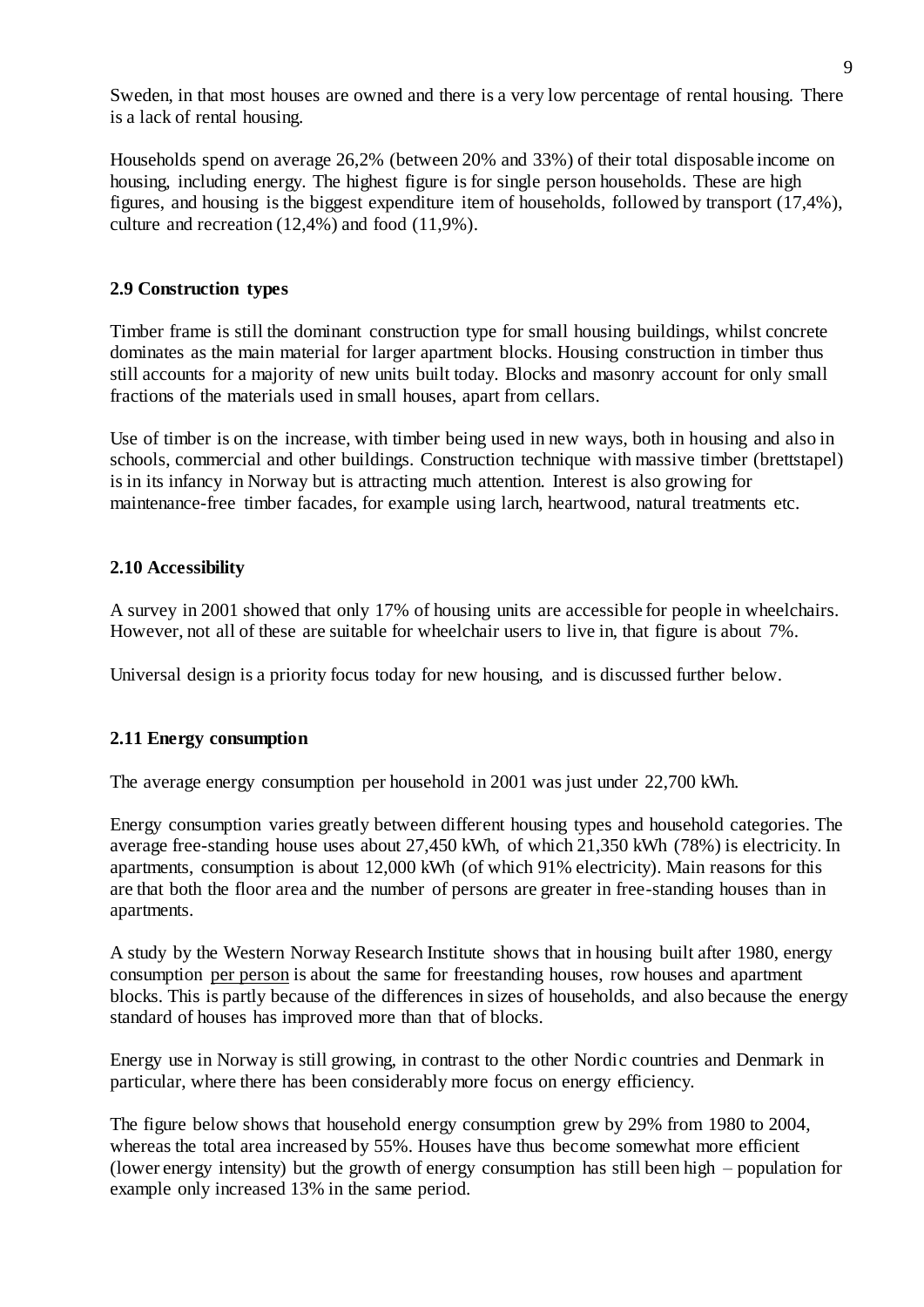Norway: Comparative growth in energy use, housing area, number of households and total population, for 1980 and 2004.

| Tabell 1<br><b>Arstall</b> | <b>Tilfort energi</b> | Nyttiggjort energi | <b>Boligareal</b>        | Husholdninger | Innbyggere |
|----------------------------|-----------------------|--------------------|--------------------------|---------------|------------|
| 1980                       | 37.1 TWh              | 32,2 TWh           | 152 mill. m <sup>2</sup> | 1 523 000     | 4 091 000  |
| 2004                       | 44,95 TWh             | 41,4 TWh           | 237 mill. m <sup>2</sup> | 2 023 000     | 4 606 000  |
| Vekst                      | 21%                   | 29%                | $55 \%$                  | $33\%$        | $13\%$     |

%. Elektrisitetens andel av samlet tilført energi utgjorde 60 % i 1980. I 2004 var andelen steget til 74 %. Energitallene ovenfor gjelder for boliger.

For den samlede bygningsmassen ble det i 2001 anslått at samlet energitilførsel utgjorde 47 TWh. Det svarer til 38 % av Norges samlede energiforbruk uten energisektoren. Byggsektor har hatt størst vekst i energiforbruket i Norge de siste 30 år. Kilder: Enova/SSB. <sup>1</sup> Foreløpige tall.

#### **2.12 Energy sources**

Electricity is the main energy source, nearly all from hydropower, with average consumption being 18,000 kWh. This is 79% of the total for the domestic sector. Due to hydropower, it is a particular characteristic of Norway that as many as 93% of households have electricity as their main source of heating. Most houses have additional heating options; additional sources are solid fuels (ovens for firewood etc) 59%; liquid fuels (heating oil or LNG gas) 21%; other 2%.

In very recent years there has been an emerging interest in gas, heavily promoted by the North Sea petroleum companies. This may be both for cooking and heating. In a few places, cities are already constructing or considering piped gas networks.

Some energy shortages in Norway in recent years have led to import of fossil fuel based electricity from for example Denmark, and there are now proposals to build a few thermal power stations fuelled by North Sea gas.

Bioenergy fuels including CHP from refuse, wood wastes, pellets etc, are generally increasing; some wind energy is developing.

Heat pumps also became popular, based on ground heat, water or air. In the case of heat pumps, the public subsidies led to rather uncritical use of heat pumps, in particular air-to-air types in inappropriate places, however this is now probably entering a more sober phase.

There has been a very big focus on water borne (mainly subfloor) heating systems in recent years, with large public subsidisation. However, opinions differ and experiences are mixed, and this may not continue for long.

In Norway there still tends to be a heavy focus on technological approaches. It is recognised now in most European countries that "passive" approaches are usually cheaper than technology solutions such as subfloor heating or heat pumps.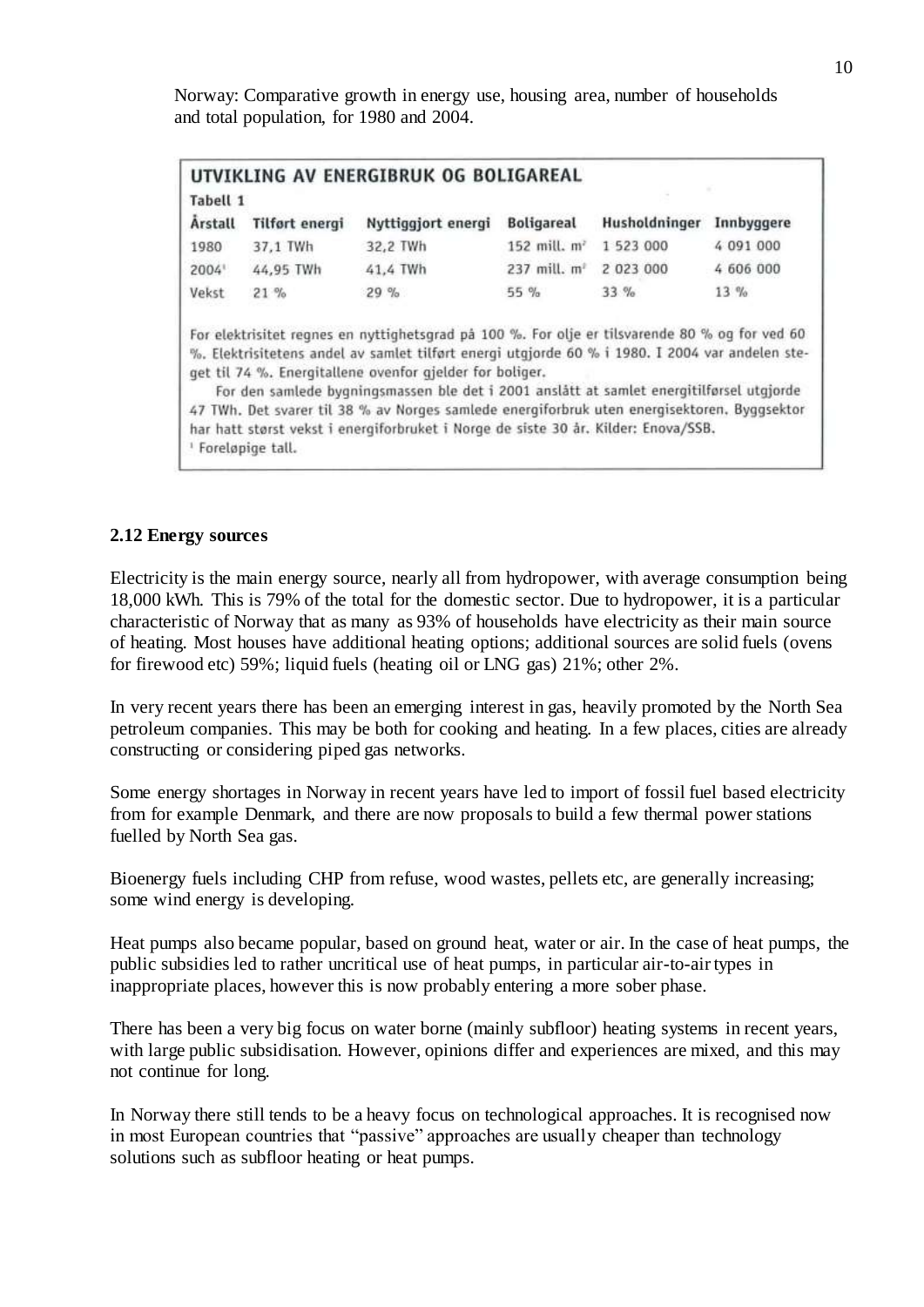The figure below ilolustrates energy use in new and older buildings in Norway. It is important to note that newer buildings are NOT usually more energy efficient than older ones! This is partly due to more equipment inside the new buildings, but this result is still surprising. One reason is that many modern buildings such as offices are designed in an energy-wasting way with far too much glass.

| Tabell <sub>2</sub> |            |        |          |        |
|---------------------|------------|--------|----------|--------|
| Byggeår             | Kontorbygg | Hotell | Sykehjem | Skoler |
| Før 1931            | 201        | 235    | 272      | 187    |
| 1931-1954           | 257        | 277    | 287      | 175    |
| 1955-1970           | 238        | 267    | 257      | 181    |
| 1971-1987           | 227        | 280    | 268      | 186    |
| 1988-1997           | 272        | 264    | 277      | 187    |
| <b>Etter 1997</b>   | 288        | 285    | 288      | 188    |

# **2.13 Housing renovation**

No complete figures have been found for the relative quantities of renovation/upgrading relative to new building in the housing sector. However, a useful indicative figure for the construction sector as a whole is that 38 billion NOK is spent annually on renovation/upgrading, compared to about 50 billion NOK on new construction. This suggests that renovation/upgrading accounts for over 40% of all housing construction in cost terms.

In area terms however, the figure will naturally be far less, since upgrading often involves small spaces, cost-intensive spaces such as bathrooms, or house improvements with no net added space.

Of the above 38 billion NOK, almost half is "do-it yourself" type purchases, improvements and upgrading, the other half is by professionals.

In Sweden, renovation accounted for around 50% as much turnover as new building (2005), which gives a confirmation that this activity is very significant.

### **2.14 Housing provision and market structure**

Generally, Norway has experienced the same movement away from public housing and state intervention towards a private sector dominated housing market. This includes developers and catalogue home builders, but even housing cooperatives and associations are considerably more constrained by market forces and profitability requirements these days.

The construction sector (including designers etc) is characterised by many small companies, and extremely few with more than 200 employees. Even so, the few large firms do account for over 50% of total turnover. However the housing sector is more fragmented with smaller firms.

There is some import and export of houses and components, with no big changes in recent years.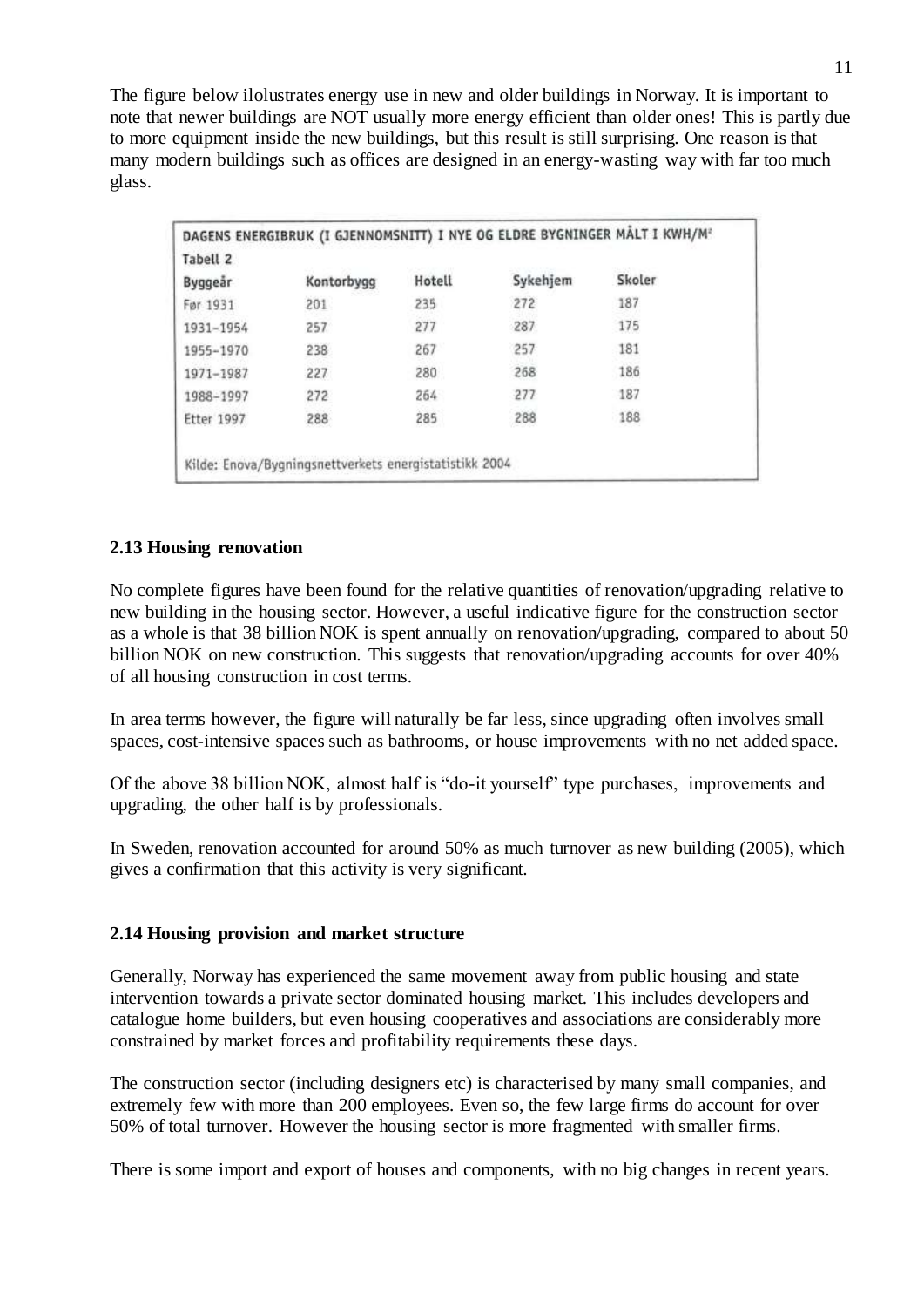#### **2.15 Costs**

Building costs in Norway are very high. However, at present the market is also very high so there is good profitability in the building industry (this applies to much of Europe). In the longer term, materials such as timber with low environmental impact, and which can be produced regionally, will probably become more competitive.



### The above diagram shows a building costs breakdown for Sweden. The picture for Norway will be similar. It is to be noted that the materials costs generally, whether timber or other, are less than 30% of the total project costs. They are also less than 50% of total building costs. This means that future trends in timber use are not only a question of the materials costs.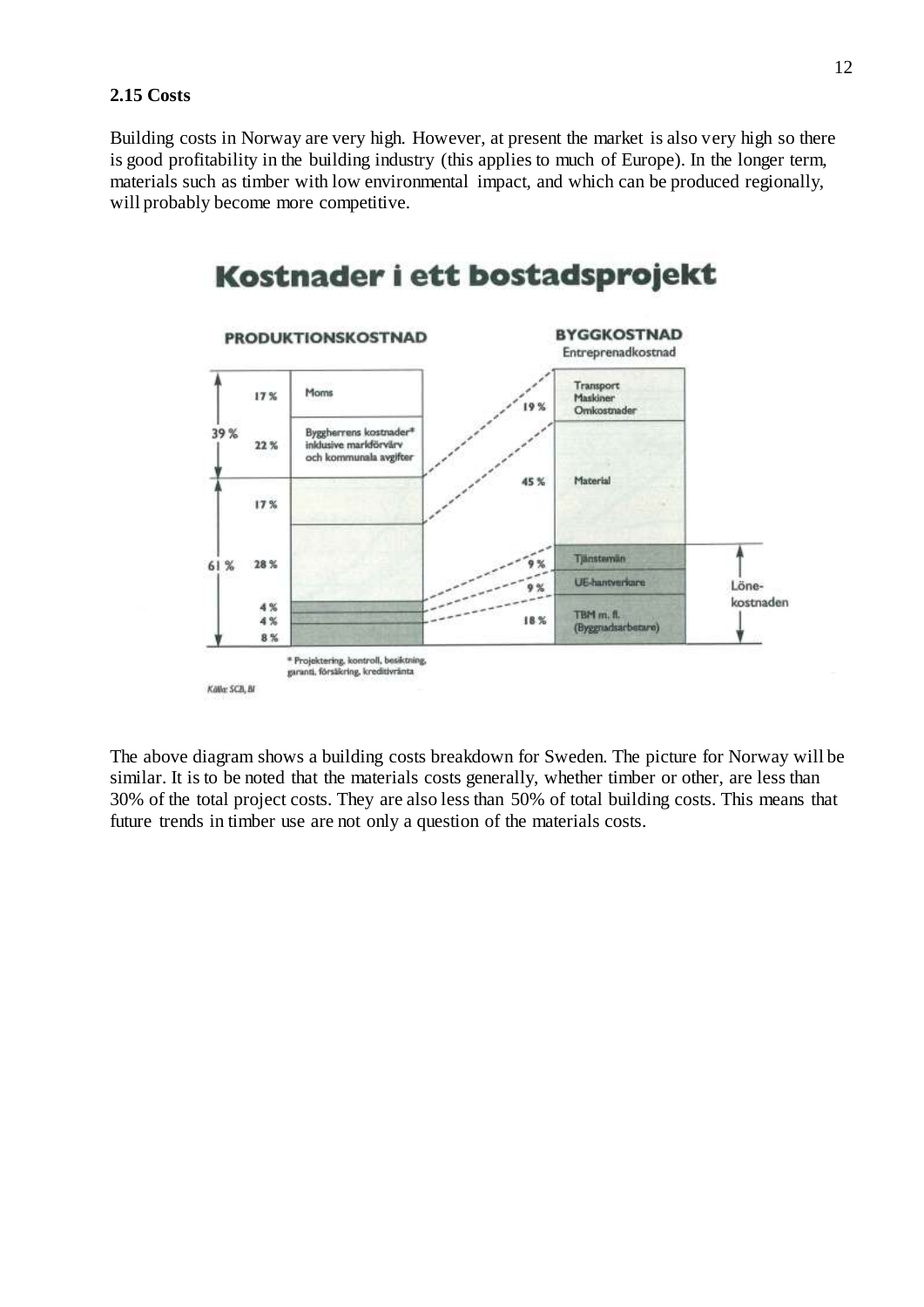# **3 MAIN ACTORS IN THE HOUSING SECTOR**

# **3.1 The State Housing Bank (Husbanken)**

Husbanken was an extremely important actor in housing up until the 1980s, not least through its favourable loans, but also in setting standards, leading development of housing models and as a centre of expertise. Rents were deregulated in the 1980s, tax deductions were reduced, and Husbanken no longer gave loans at very preferential rates.

In these more liberal times, its influence is still big. It still provides the main financing loans for about 60% of all new housing, and includes a focus now on care homes and other special priority areas.

A considerable part of the Bank's total annual loan framework of around 13,5 billion NOK is given in the form of basic loans. The loans promote key topics such as environmental quality and universal design, as well as providing housing for special needy groups, the disadvantaged and for housing in outlying districts. The loans may be used to finance new housing, upgrading, conversion to housing, and purchase of new or unused rental housing and promote housing policy goals that would not otherwise be achievable. The following are stressed in particular:

- Universal design: housing and housing areas with universal design, including provision for life cycle standard, provision of lifts and other accessibility qualities

- Environment: energy use lower than current regulations, improved indoor climate, measures to reduce radon emissions, recycling/re-used materials

- Good building style

Husbanken provides support and information, finances some research, and provides concrete incentives including some fairly minor grants for the policy priority areas. Grants to skills development have a budget of NOK 56,7 million in 2005. These shall be used amongst other purposes to stimulate environmental measures. Experimental and pilot projects with particularly high ambitions may be given grants in addition to loans, up to 90% of costs. Amongst other themes, the Bank has provided support to:

- development of low energy housing

- massive wood construction applied in "passive" houses
- development of environmental technology for housing and buildings
- environmentally friendly maintenance and management
- life cycle costing and durability
- user-friendly internet databases for selection of ecological materials and building components
- a database of best practice sustainable buildings
- recycling / re-use of building materials and products
- international cooperation

Husbanken is a directorate under the Ministry of Local Government and Regional Affairs, KRD.

### **3.2 The National Office of Building Technology and Administration**

Statens Bygningsteknisk Etat (BE) has the administrative responsibility for the Planning and Building Act (PBL). BE is a directorate under KRD. BE is also an important resource and information centre regarding buildings and formal planning procedures. BE plays a central role in developing and formulating technical directives and guidelines, following up EU directives, and in international standardisation. A specific policy goal of BE is to contribute to development of a more environmentally sustainable and resource efficient housing and construction sector.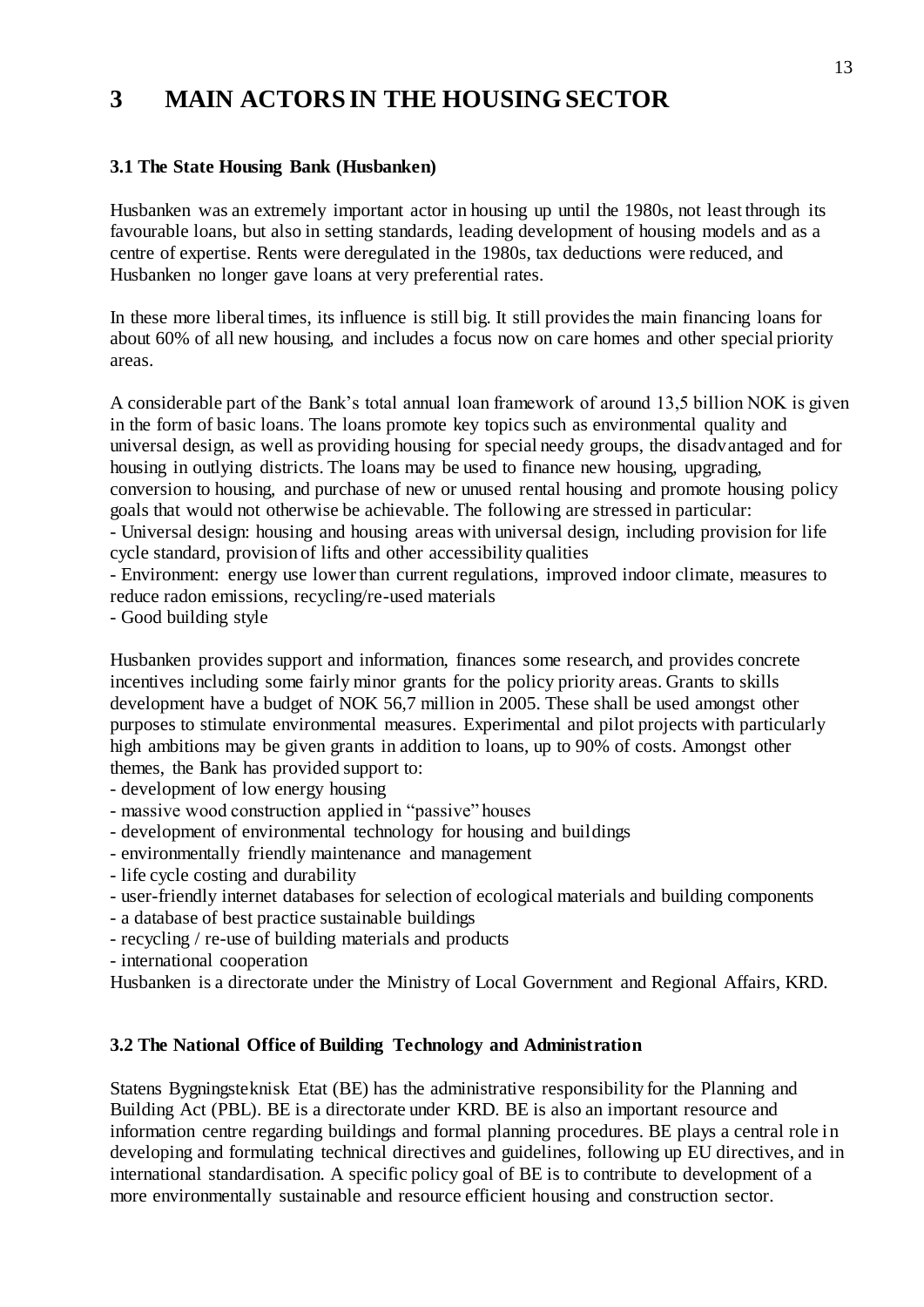BE is at present preparing a revision of the planning and building regulations (pbl). Some significant features of this are discussed below.

One of the overall goals of housing and construction policy is to ensure healthy and environmentally sustainable building. This is elaborated in the Parliamentary proposition St.prp no.1 (2004-2005) of KRD. The housing proposition identifies six priority areas. These areas are:

- 1. To enhance space use efficiency and attention to biodiversity
- 2. To reduce energy use in the building stock
- 3. To document and reduce the use of hazardous substances in construction
- 4. To reduce construction waste and increase recycling / re-use of materials
- 5. To focus on high quality and good building style in the built environment
- 6. To ensure environmentally sound building management and maintenance

Accessibility for all shall be ensured by the principle of Universal Design. In 2004 the government presented a plan for universal design for various sectors (see: www.universell-utforming.miljo.no)

In 2005 a Building Costs Program was set up. This is a five year program in collaboration between the Ministry and the construction industry's organisations (BAE-rådet). The aim of this program is to reduce costs and enhance quality in housing and other buildings through better processes. The program's focus areas are increased client competence, development of buildings that are efficient to manage, reduced construction errors and increased productivity. Measures within the program will aim to reduce construction costs whilst at the same time ensuring sound environmental choices. For example, reduction of errors, better coordination and management of construction sites can result not only in lower costs but better quality, as well as reduced amounts of waste.

Although the aims of this program appear fairly ambitious, the actual budget is at most a few tens of millions. This reflects a rather typical Norwegian situation where there may be high ambitions, but with very little funding attached. Results are thus unlikely to be very significant.

# **3.3 The Ministry of the Environment (MD)**

Being responsible for environmental policy, the Environment Ministry has overall responsibility for the following measures that affect the quality of the housing and construction sector:

- The Planning level of the Planning and Building Act
- Pollution legislation, including directives on pollution, emissions, recycling and wastes
- Legislation on Cultural Heritage
- The Environmental Information Act
- Legislation and directives regarding products control
- Research and information

### **3.4 The Directorate for Cultural Heritage (RA)**

RA is MD's advisory and executive body for the management of cultural heritage, both architectural and archaeological monuments and sites as well as cultural environments. RA as well as other city cultural authorities (Byantikvar) have a significant influence on the development of existing older housing, and a special interest in traditional technologies, including environmental aspects – such as natural ventilation, traditional clay and lime plasters, eco-friendly timber techniques, natural paints, etc.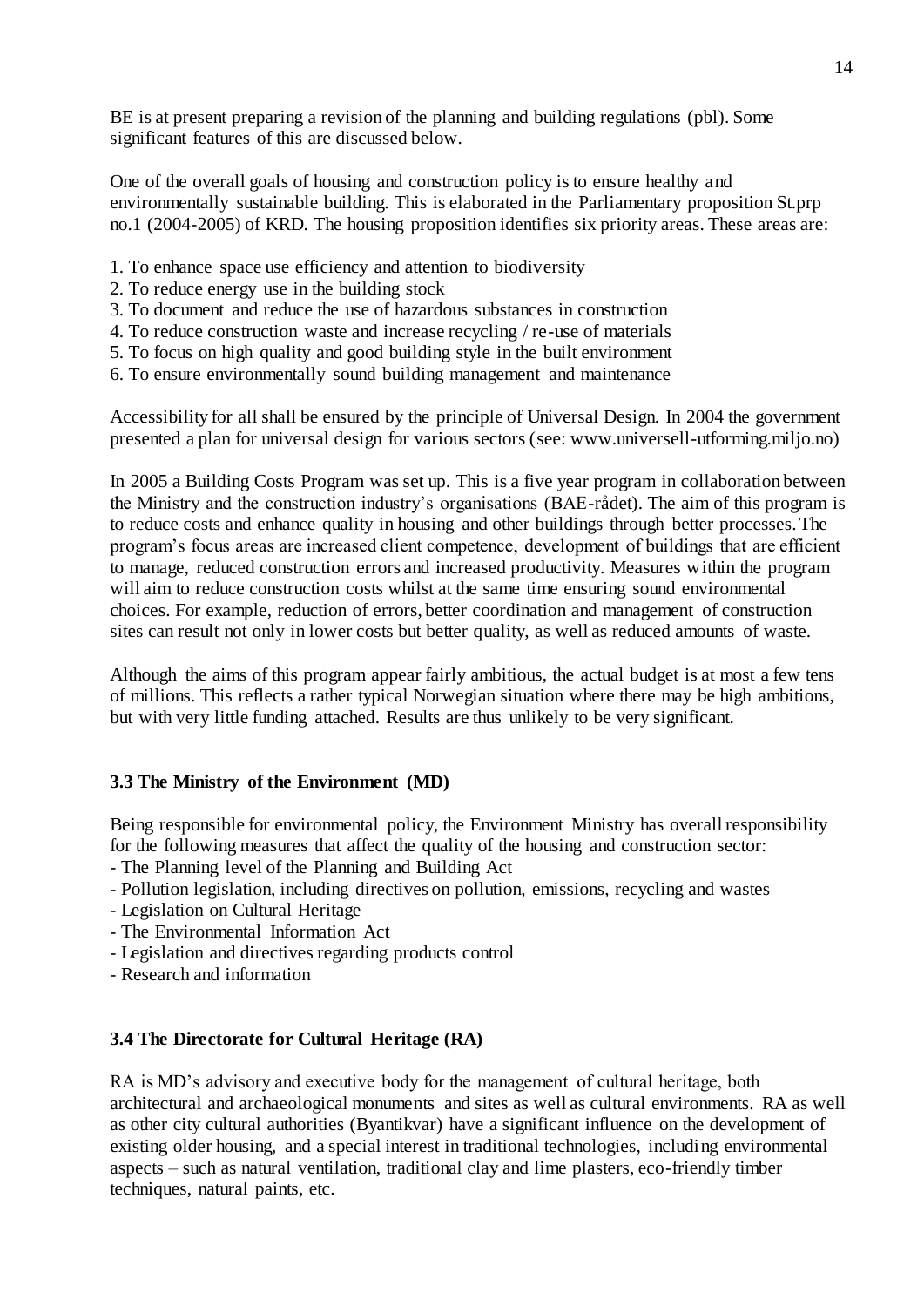## **3.5 The Norwegian Pollution Control Authority (SFT)**

A directorate under MD, SFT's mandate is to contribute to a sustainable society where pollution, products and wastes do not cause health hazards, impair well-being or damage nature's capacity for self-renewal. SFT focuses on the risks of damage to human health and environment from chemical substances and products, and thus has a significant influence in the construction sector.

### **3.6 GRIP Foundation for Sustainable Consumption and Production**

GRIP is a foundation under the Ministry of the Environment. GRIP's objective is to contribute to increased value creation with lower environmental impacts.

## **3.7 The Directorate of Public Construction, Statsbygg**

Being the state's builder, property manager and developer, Statsbygg is a very major player in construction and in environmental efforts in the sector. Statsbygg is Norway's largest actor in the civil property market, with approximately 2.2 million square metres of buildings. Statsbygg executes planning, construction consulting, property management and control of construction projects on behalf of ministries, directorates, universities and colleges.

## **3.8 The Ministry of Petroleum and Energy (OED)**

OED is responsible for petroleum and energy policies. The Norwegian Water resources and Energy Directorate (NVE) and Enova, a public enterprise, are under the ministry. Within OED, some of the activities of both NVE and Enova are extremely important for the environmental state of housing and buildings. OED is responsible for the Energy Act and its directives, support to research and development in the field of energy, and support to measures to switch towards more environmentally sound energy production and use.

### **3.9 The Norwegian Water resources and Energy Directorate (NVE)**

NVE administers the nation's water and energy resources. Goals are to ensure integrated and sustainable management of resources, effective power distribution and contribute to energy efficiency.

### **3.10 Enova SF**

Enova is a governmental program to promote conversion to more sustainable energy production and consumption, energy savings, reduced dependence on electricity, and development of new renewable energies. Enova SF was set up in June 2001 and is financed from the Energy Fund, which is financed by an extra tax of 1 øre per kilowatt hour on the general electricity consumption tariff.

Enova has a particular program aimed at energy use in housing and commercial buildings, which covers both new construction and renovation.

Enova aims by 2010 to improve the Norwegian energy situation by the amount of 12 Terawatt hours, through reducing energy demand growth significantly more than would be the case without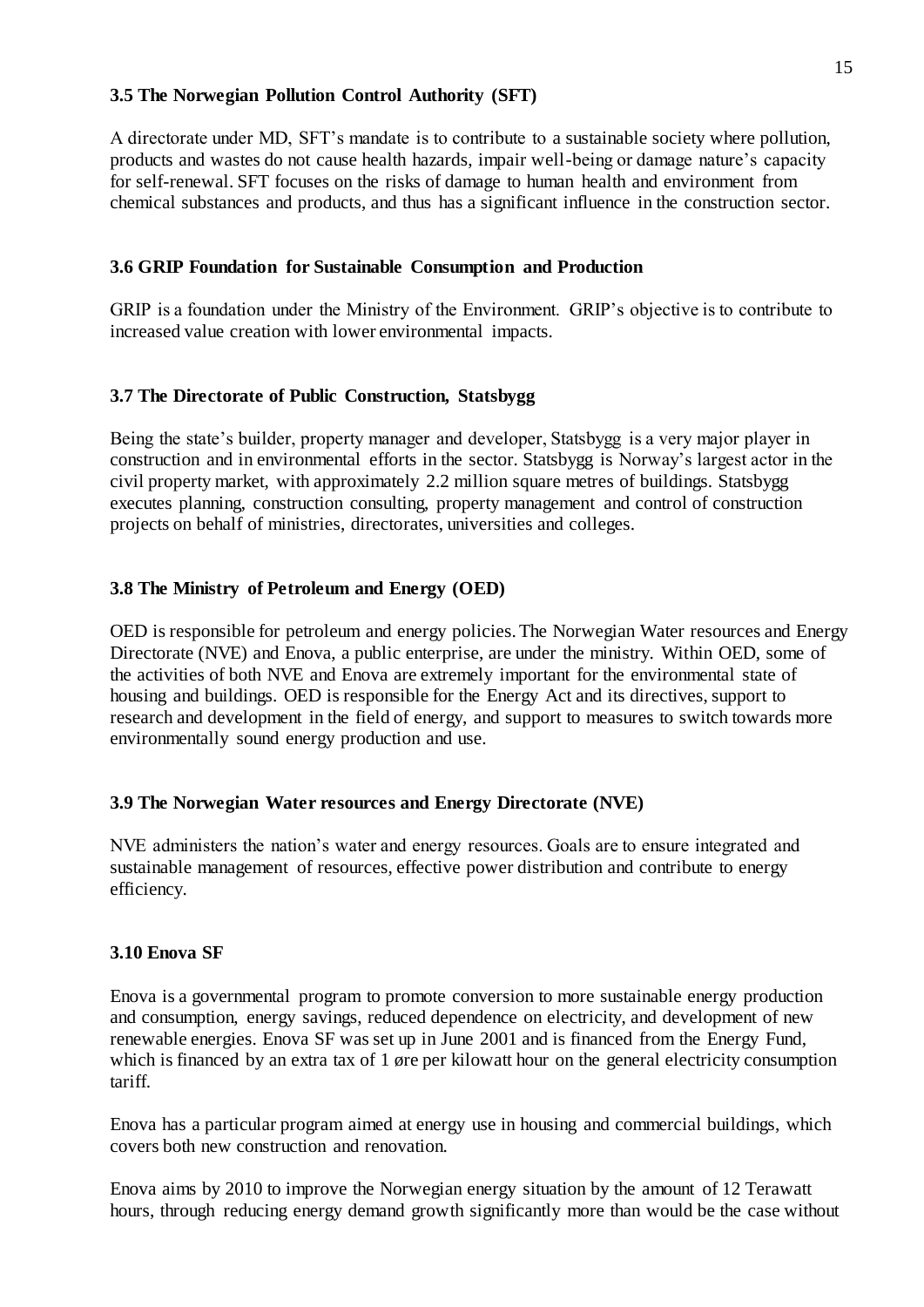such intervention, as well as by increasing the production of new renewable energy. Of this at least 3 TWh is to come from wind power and 4 TWH from production of heat. The total energy target for Enova's annual programs in the housing and building sector in 2004 was 325 GWh; for 2005 it is 440 GWh.

These goals are achieved by binding contracts with public and private sector building owners, who are invited to implement projects with concrete goals for energy savings and/or conversion. Enova also focuses more widely than on energy alone, for example on strategy and market penetration, design education and long term skills development

# **3.11 The Housing Cooperatives and Associations**

These are still big players in the housing market. The Norwegian Federation of Cooperative Housing Associations NBBL groups about 250,000 housing units or 15% of the national total. NBBL and its members are large investors in and managers of housing. In Oslo these groups comprise 40% of all housing. NBBL's member associations build around 3,000 units per year. Environmental issues are included in their policy documents, and they have executed some pilot projects in this field.

However, these groups have to comply with competitive market type requirements to a far greater extent today. This is a disincentive to innovation as well as to social housing.

## **3.12 The private sector**

Most apartment blocks and similar are initiated by developers, whereas a large percentage of individual houses are constructed by house building companies. Relevant organisations for these are respectively the property developers organisations, such as NBEF, and the federation of house producers Boligprodusentene (see annex).

Most small housing is constructed by the housing companies. The Boligprodusentene group comprises about 800 firms covering more than half of all houses built in Norway. They have an agreement with Enova on a target to build all their houses with 20% lower energy use within a few years.

In the private sector of construction and housing, several development programs are under way, often in collaboration with the state. These include programs focusing on increased energy efficiency, environmental quality, materials declaration, resource management and prefabrication, as well as more standard themes such as economic efficiency, industrial innovation and skills development.

In this author's view, however, these programs are still rather small, and are far from comprehensive in their understanding of sustainability issues.

### **3.13 The timber sector**

In the field of timber innovation, the program Trefokus can be noted, as well as the collaboration of Trefokus and others on timber development including the forestry and timber industries, Tresenteret, and the public financing program Innovasjon Norge. More discussion of the timber sector is given below.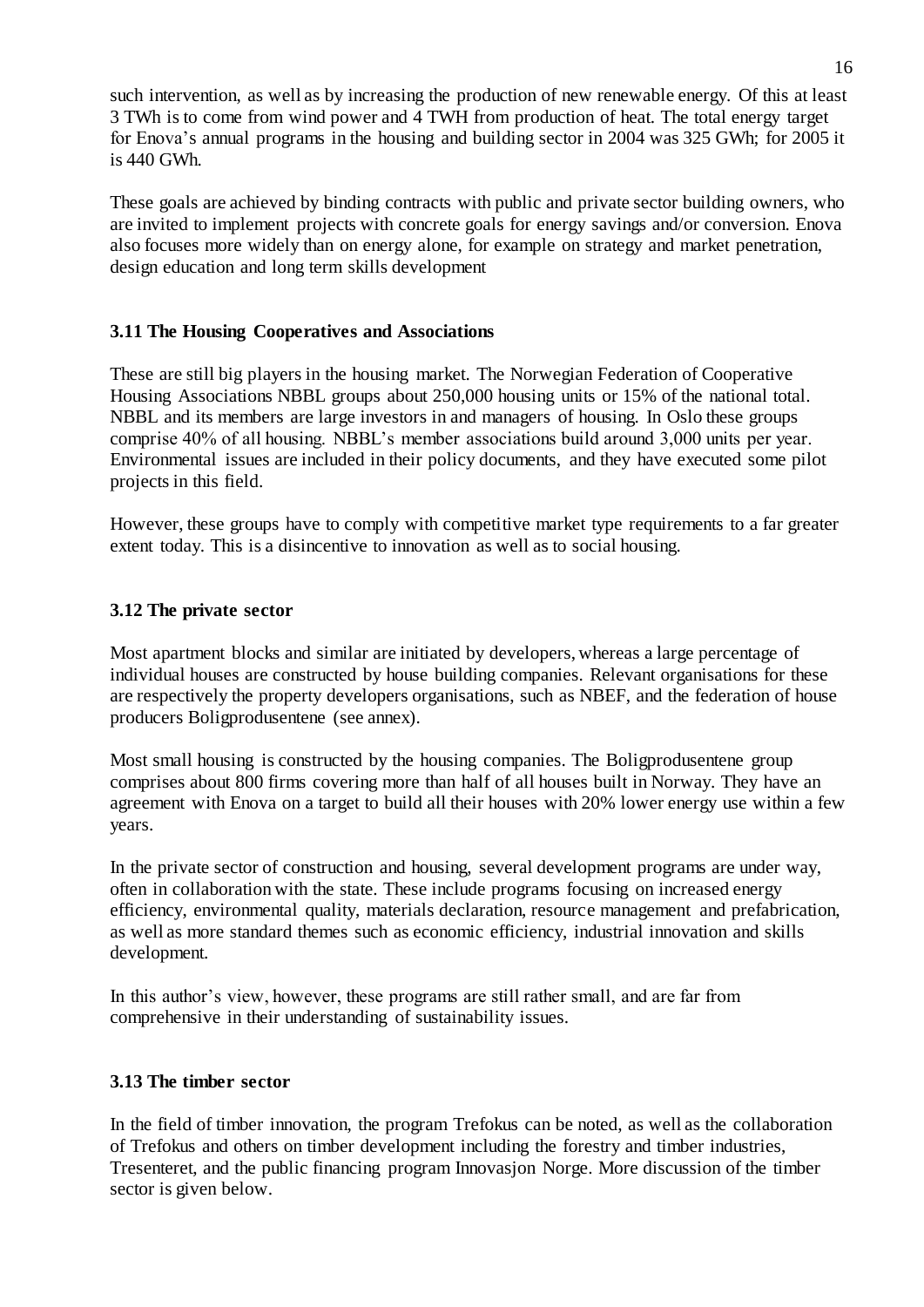### **3.14 Market leaders - Sustainable building**

There are very few groups working proactively today in the field of sustainable planning and construction in Norway.

Norwegian Architects for Sustainable Development, **ECOBOX** (formerly NABU), a self financing program within the National Association of Norwegian Architects, is actively promoting this field including design tools, passive and low energy design, ecomaterials, massive timber, bioclimatic planning and other sustainability themes. ECOBOX has 5 employees, limited public funding, and therefore a fairly small but important portfolio of activities.

A few **NGOs** including the Society for Nature Conservation (NNV), The Ideas Bank (Idebanken), Bellona and Green Everyday (Grønn Hverdag) have some activities relating to housing, energy, materials and consumption.

There are technical companies and consultants in the field of energy, waste systems, heat recovery, biological water systems etc. Amongst practicing architects and engineers, the **GAIA group** is one of very few with broad information, educational and dissemination activities in this field.

Some **Ecolabelling** systems are becoming more common and include both household appliances as well as, to some extent, building materials.

There is little proactive teaching work at Norwegian **schools of architecture and engineering,** and this is a serious weakness today considering the growing need for qualifications in ecology, energy and sustainability in the design professions.

### **3.15 Political pressures**

There is still little focus around the fact that the construction sector is the "40% sector", being in fact responsible for a larger part of emissions and energy use than either industries, or transports, which attract most attention. This seems to be due also to construction being a fragmented sector and that there is no really strong lobby to create this focus.

The strong lobbies are for example those of the oil and gas industries, traditional engineering and construction materials. Housing lobbies for their part, are vocal mainly on more conventional themes such as financing and tax conditions, costs, or reductions in bureaucracy.

Housing and construction questions are, as the above survey of actors shows, handled by directorates under the Ministry of Local Government and Regional Affairs. This Ministry thus has very broad and politically important affairs as its main concern, and it is not surprising that housing and construction are not likely to be the Minister's main interest or focus. And the Environment Ministry, responsible for planning issues, is also often likely to focus most of its attention on more controversial issues of pollution and nature conservation. The structure of these Ministries thus means, in my view, that it is unlikely that sustainable planning and construction will receive very much attention. A dedicated Ministry might be a far better solution.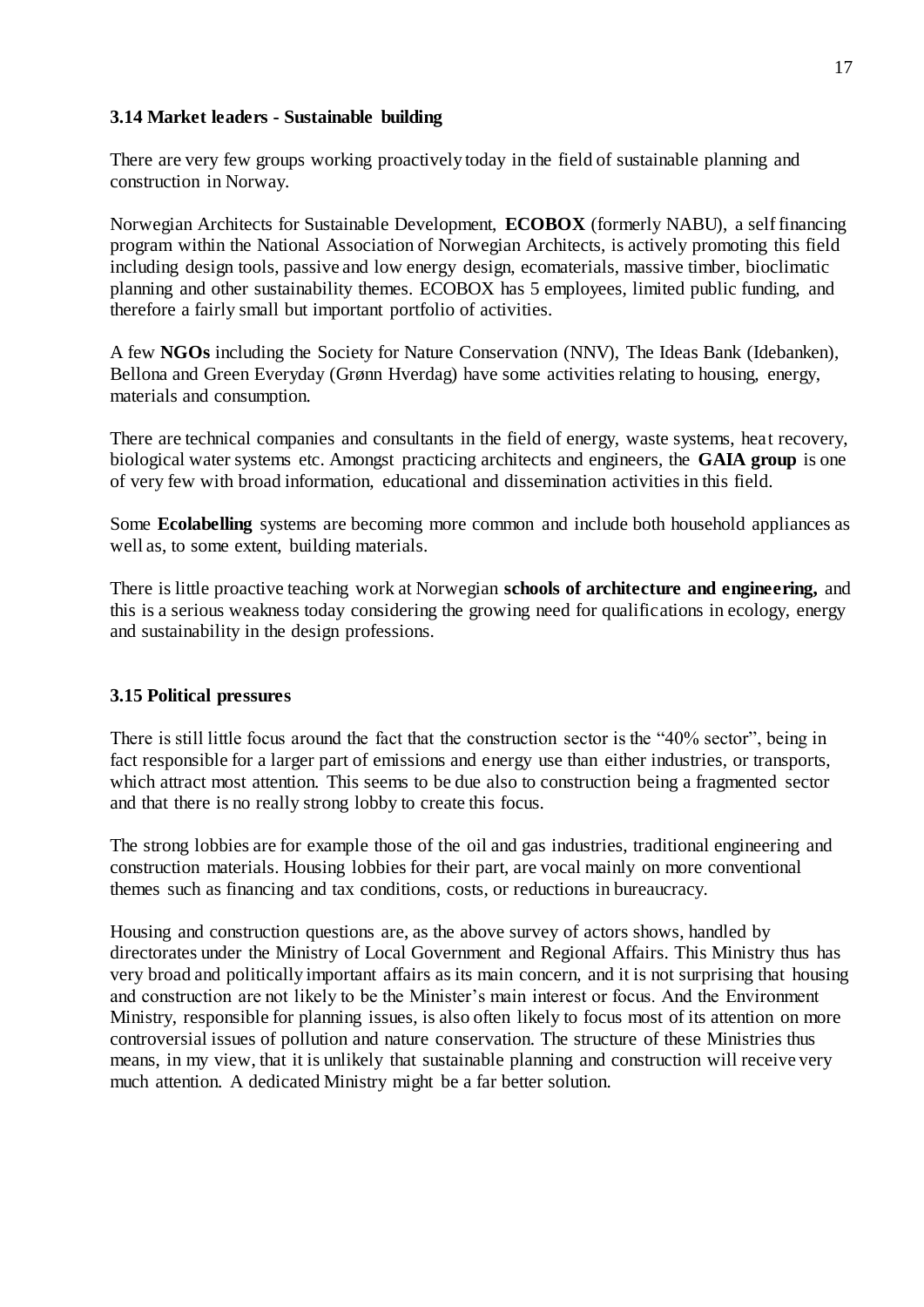# **4 EMERGING POLICIES, REGULATIONS ETC**

Some of the main public policy directions have been highlighted above. In summary, these include a slowly increasing focus on all aspects of sustainability, but in particular on energy.

# **4.1 THE PLANNING AND BUILDING REGULATIONS**

The main overall changes and trends in the Planning and Building Regulations (pbl) and attached Guidelines (veiledning) in recent years, including the last major revision in 1997 and the present revision, can be summarised as follows:

- all requirements are in terms of performance, NOT specific solutions
- there is more requirement for internal follow up and self- control systems by the designers
- responsibility for solutions chosen is more privatised
- focus on more effective building management may lead to a new law within a few years.

Sustainability is being introduced as a general overall principle. However, sustainable construction needs first to be defined more clearly. In the longer term, sustainability is fairly sure to become a leading principle for building legislation – including both building, and area planning.

Universal design is gradually being introduced (and it comes under the concept of sustainable development). At present, it is only weakly covered in the regulations, by for example requirements for elevators and handicap access. The building authorities note that this issue will need to take into account the difficult topography in Norway.

BE has produced a handbook for Universal design, is evaluating how universal design can be introduced into the regulations, and is working on quality definitions for Norsk Standard so as to develop standard descriptions of requirements.

For all major upgrading and refurbishment, the same energy standard is to be required as for new construction. This will follow the coming EU directive. The Energy Directive is coming into force in Norway and will have significant effects on construction practice.

Ventilation is also being reviewed, and the new EU directive may make it difficult to achieve energy targets without using mechanical ventilation in future – even though in principle, one may use any solution provided it fulfils the required performance. There is debate whether this will be a positive development, both due to the costs, indoor climate concerns, different opinions as to the necessity of mechanical ventilation in different building types, and since some would prefer to develop natural ventilation solutions.

The laws focus on performance, and therefore there are not specific regulations or advice regarding building materials or wastes. These are covered within for example pollution control legislation, product legislation etc. However, lifecycle requirements may well be included in future.

Later phases of a building's life cycle, such as indoor climate and construction waste disposal, are covered by other legislation. In part, the production phase of buildings is covered by Industrial Safety and Environment legislation. However, it is to be noted that present building laws regulate the production / construction phase, and do NOT address the use phase. This is a major issue if one wishes to address sustainability.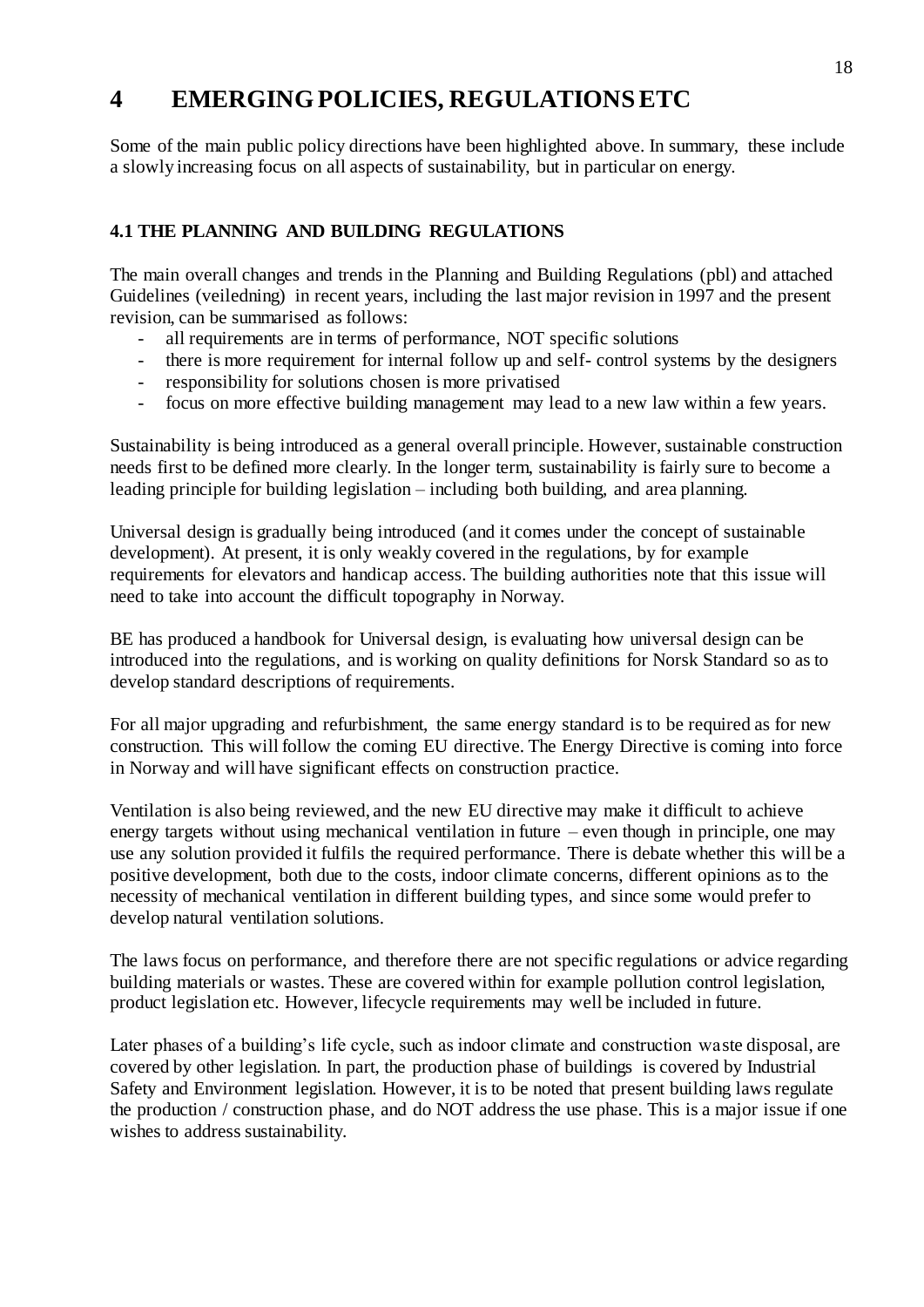### **4.2 RENOVATION OF EXISTING HOUSING**

There is an increasing focus on the importance of the existing building stock. Due in part to fairly stagnant population growth, it is often said that "the housing of tomorrow is already built…". Although this should not be exaggerated, existing housing will play a very large role for a long time, and therefore should be a key focus for energy efficiency and other improvements. This also applies to improving the environmental and social quality of outdoor areas and housing areas seen as a whole, not only the individual buildings.

BE has recently produced a guidebook on this theme, looking at different types of existing housing buildings. The particular focus of the guidebook is environment and sustainability (the undersigned was involved in preparing chapters on energy, building products and healthy ventilation). The EU Energy Directive is also coming into play since existing buildings must receive an energy performance certificate. In addition there are clearer energy requirements for upgrading of existing buildings.

As noted above, Husbanken and others will also encourage more and more housing renovations where functional attention is paid to universal design, both within apartments and in the outdoor common areas.



Traditional wooden building in Norway: Old fish warehouse in Bergen, converted to housing, with heat pump, passive solar, etc. Architects Butters / Bruskeland / Haukeland

### **4.3 ENERGY**

Energy is becoming one of the biggest drivers of change in the construction sector. This applies both to thermal insulation requirements, as well as to products and life cycle criteria.

The following diagram illustrates the large improvements in energy efficiency that have been achieved in Sweden. Much the same is true in the case of other European countries such as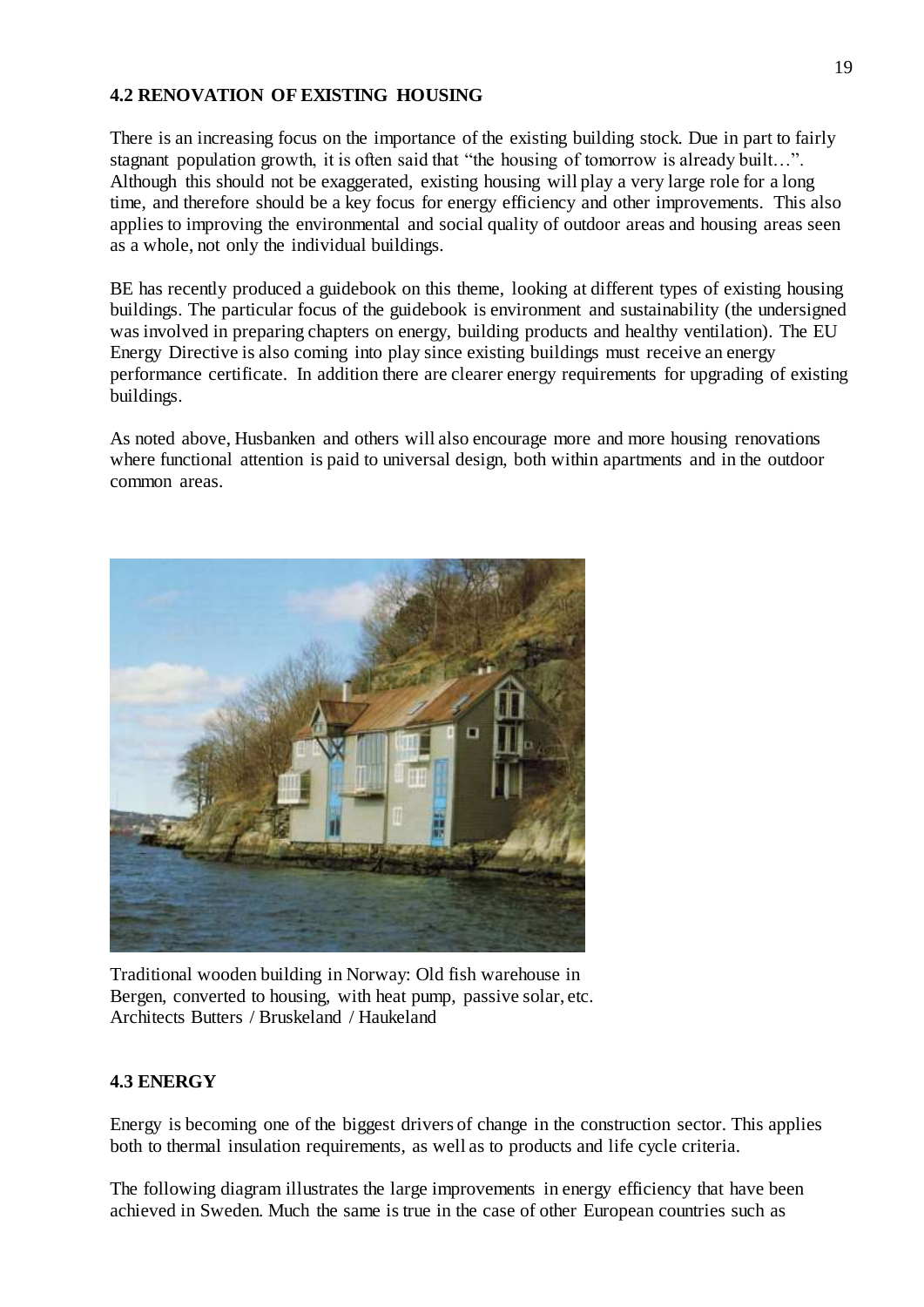Denmark, Germany, Netherlands etc. The picture in Norway is not the same. There have been smaller improvements but Norway is falling somewhat behind in this field. Due partly to incoming EU energy legislation, Norway is likely to catch up during the next 10-15 years. This will also influence choices of materials.

# **Energieffektivare byggnader**

|                                         |            | Elenergi (kWh/m <sup>2</sup> ) |            | Värme (kWh/m <sup>2</sup> ) | Totalt (kWh/m <sup>z</sup> ) |         |  |
|-----------------------------------------|------------|--------------------------------|------------|-----------------------------|------------------------------|---------|--|
|                                         | Samtliga   | Nya hus                        | Samtliga   | Nya hus                     | Samtliga                     | Nya hus |  |
| Småhus $(120 \text{ m}^2)$              |            |                                |            |                             |                              |         |  |
| År 2000                                 | 35         | 35                             | 115-155    | 70-115                      | 150-190                      | 105-150 |  |
| Ar 2005*                                | 35         | 30                             | 125        | 60                          | 160                          | 90      |  |
| Flerbostadshus (75 m <sup>3</sup> /lgh) |            |                                |            |                             |                              |         |  |
| Ar 2000                                 | $40 - 45$  | 35                             | 130-200    | 140                         | 170-245                      | 175     |  |
| Ar 2005*                                | 35         | 35                             | 165        | 85                          | 200                          | 120     |  |
| <b>Kontorslokaler</b>                   |            |                                |            |                             |                              |         |  |
| Ar 2000                                 | $95 - 125$ | 95                             | $45 - 115$ | 45                          | 140-240                      | 140     |  |
| Ar 2005*                                | 90         | 80                             | 110        | 40                          | 200                          | 120     |  |
| * Prognos                               |            |                                |            |                             |                              |         |  |

Användning av köpt energi per år

Kölke: Miljövåndsberedningen "Tänk nytt, tänk hållbart! - att bygga och förvalta för framtiden"

energidebatten belyser sällan hur användningen av ener-<br>Engi kan bli effektivare och därmed mera lönsam. I stället handlar debatten nästan uteslutande om tillförsel av ny energi. Miljövårdsberedningen har lämnat en rapport till reger ingen om effektivare energianvändning. Enligt deras prognoser är det för uppvärmningsändamål inom bostadssektorn som de största energieffektiviseringarna kommer att ske. Sänkt skatt på energieffektiva hus, skärpta byggregler och hårdare villkor för elvärme är några av förslagen i rapporten. Boverket har fått i uppdrag att analysera och konkretisera förslagen.

I nya småhus är energibehovet för uppvärmning mindre än i äldre hus och denna trend förväntas fortsätta under de kommande 10 till 20 åren. Detta åstadkoms bland annat genom bättre isolering, energiåtervinning på ventilationssystemet, bättre lufttäthet samt bättre tillvaratagande av energi från solinstrålning och överskottsvärme från apparater.

Motsvarande effektiviseringar är inte lika framträdande vad gäller energianvändningen för varmvatten och för hushållsel. Det finns dessutom en tendens att elanvändningen ökar utan att ge en effektivare total energianvändning.

#### More energy effective buildings – Sweden

Electricity use has not changed much, but heating need has been greatly reduced in new housing. In Norway, the same trend is only beginning now, showing that Sweden and Denmark made far greater efforts to improve energy conserving building standards and practice

One part of the EU Directive on Energy in buildings concerns indoor air and ventilation. Generally higher requirements for ventilation may be difficult to achieve with natural ventilation solutions, and thus force the use of mechanical ventilation (in most cases with heat recovery). This may have energy saving advantages in many cases, but limits designers' options. Mechanical ventilation also raises many potential problems – not least considerable extra costs. In addition mechanical ventilation may be associated with a range of problems related to high air movement, noise, maintenance, and energy consumption. There are different philosophies in this field and it appears unwise that the Directive will in practice enforce one way of thinking.

Choice of ventilation should be considered in an integrated way. Indoor climate and in particular humidity problems may be solved far more effectively by passive means – including using hygroscopic building materials.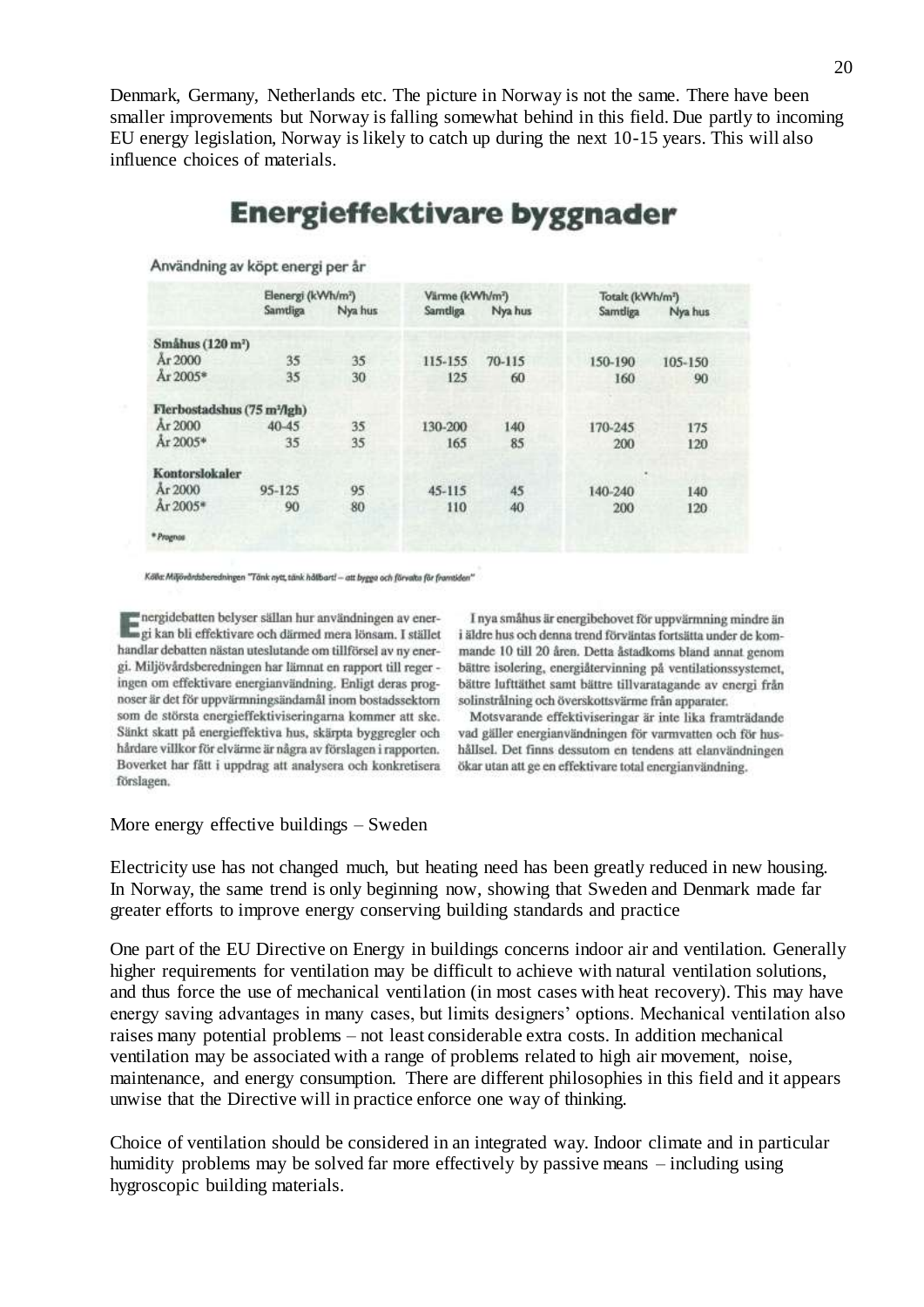One should be looking for optimal overall efficiency (including health), not technical efficiency alone (the engineering attitude). Enforcing mechanical ventilation, in particular in small buildings such as housing, has a considerable effect on construction practice – and costs. In my view, natural ventilation and passive design solutions are likely to prove cheaper and healthier in the long run, and this kind of legislation is therefore likely to be reversed within a generation.

# **4.4 ENERGY PLANNING**

There is increasing awareness that urban area planning and energy planning need to be integrated. Naturally, housing areas will be more efficient from the energy systems point of view if they are compact and rationally planned. Good energy planning is important both on the level of the individual buildings, and the overall housing areas.

On the individual level, it is essential that houses be oriented correctly if one is to make future integration of solar energy possible (especially on roofs), and this is a focus of an ongoing study in Bergen city as well as a focus of the EU Concerto program. On the level of overall area planning, the number and layout (as well as mixed use) will determine whether local energy plants for district heating systems (DHS) will be feasible economically. Such systems include for example local CHP (combined heat and power) plants fuelled with bioenergy, solar energy or combinations with for example gas, wastes and wind power.

On the other hand, this raises the very important issue of conflicts between low energy buildings and DHS. An area designed with low energy houses will be less profitable for a piped district heating network, since much less energy will be delivered/sold per unit length of pipe network. And conversely, an area where there is a DHS (with obligation to connect!) will make it less profitable for anyone to build a low energy house. This also implies a loss of individual freedom of choice.

These and related issues are certain to gain increasing attention. The goal of better integration of energy planning and area planning is already included in official policy documents. The revised PBL intends to focus on this area, with increasing requirements on towns and municipalities for energy planning to be integrated with urban and space planning. Particular focus is for example on promoting transition from electricity to water-borne heat, effective district heating, renewables and efficiency.

In other words, whatever the solutions chosen, there will be more focus on the larger-scale energy implications of different housing localisation and typology.

### **4.5 THE EUROPEAN UNION**

A wide range of existing or coming EU legislation on energy, products, chemicals, wastes, life cycle environmental requirements etc, will have an increasing influence on construction as well as procurement. In general this will increase the environmental quality of housing and reduce energy use. Amongst legislation relevant for housing are the following:

- Directive on Building Products, 89/106/EØF: Requirements regarding health, hygiene and environment. Follow up should stimulate more environmental declarations for building products and increased use of such products.

- Directive on Drinking Water, 98/83/EF: Shall ensure that materials used in water supply systems do not emit hazardous substances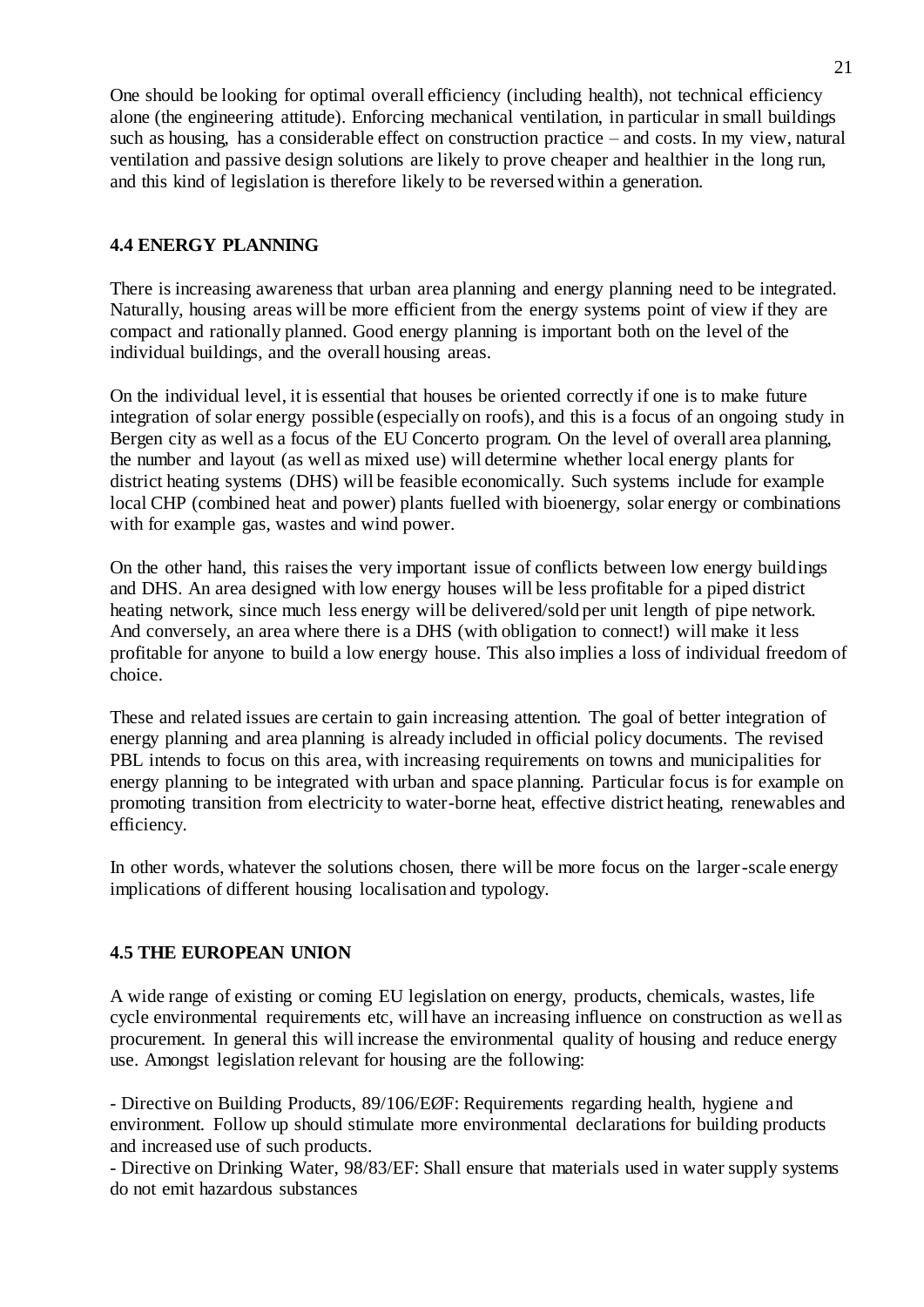- Directive on Buildings, 2002/91/EF: Has as its purpose to improve energy use in buildings. The background is that there is a large potential for increased energy efficiency in the building sector which can contribute both to reduced climate gas emissions and increased security of supply.

- Directive on Heat Producing Units for Space Heating and Hot Water Boilers, 78/170/EØF

- Directive on Hot Water Boilers, 92/42/EØF and supplementary directive 93/68/EØF: Contains efficiency requirements for new hot water boilers using liquid or gaseous fuels, in order to promote energy efficiency.

- Directive on Noise, 2002/47/EF: Comprises requirements for noise both in and outside buildings.

- Directive on Evaluation of Environmental Impacts of Certain Plans and Programs, 2001/42/EF: Requirements for environmental impact assessment of general plans that create premisses for construction, and area plans that may have consequences for environment, nature or society.

- Directive on Impact Assessment, 85/337/EØF, as modified in 97/11/EF

- Directive on Environmental Information, 313/1990/EØF

- Directives on Waste, 1999/31/EF, on Combustion 94/67/EF, on Special Waste 91/689/EØF and Directive on Waste 75/442/EØF.

- RES-Directive 2001/77/EF: Promotion of renewable energy in the internal electricity market, following specific targets.

- Directive on Cogeneration of heat and power, 2004/8/EF amended 92/42/EØF: Promotes cogeneration based on useful heat demand

- Four Directives on Chemicals, 67/548/EØF, 99/45/EF, 76/769/EØF, 92/32/EØF

- Directive on Quotas, 96/61/EF: Provides the basis for the introduction in the EU of a quota system for climate gases.

- Directive on VOC in Paints and Varnishes, 2004/42/EF: Supplements Directive 1999/13/EF limiting emissions of volatile organic compounds (VOC's) originating from the use of organic solvents, to achieve lower levels of solvents in these products.

- Directive on Public Procurement, 2004/18/EF: Environmental protection requirements are built into directives on public procurement.

- Directive on Discarded Electrical and Electronic Products, 2002/96/EF: Imposes on manufacturers and importers the financing and collection of past EE waste.

- Directive on Household Appliances, 92/75/EØF: Covers the energy and resource use of household appliances by means of labelling and standardised product information.

- Proposed Directive on Chemicals – REACH: Will replace over 40 existing directives and statutes.

- Proposed Directive on Persistent Organic Compounds: Regulates production, distribution, use, emissions and disposal of substances covered by the global Stockholm Convention on persistent organic compounds (POP) and ECE and the ECE Protocol under the convention on long distance transboundary air pollution.

- Proposed Directive on Ecodesign: Concerns the framework for "ecodesign" requirements for energy consuming equipment.

### **4.6 INTERNATIONAL INFLUENCES**

In addition, international environment-related developments and agreements, etc, as well as liberalisation policies, will have an influence on construction including housing.

Main topics on this agenda are:

- biodiversity / land use
- energy and climate emissions
- hazardous substances and wastes
- free trade in products and services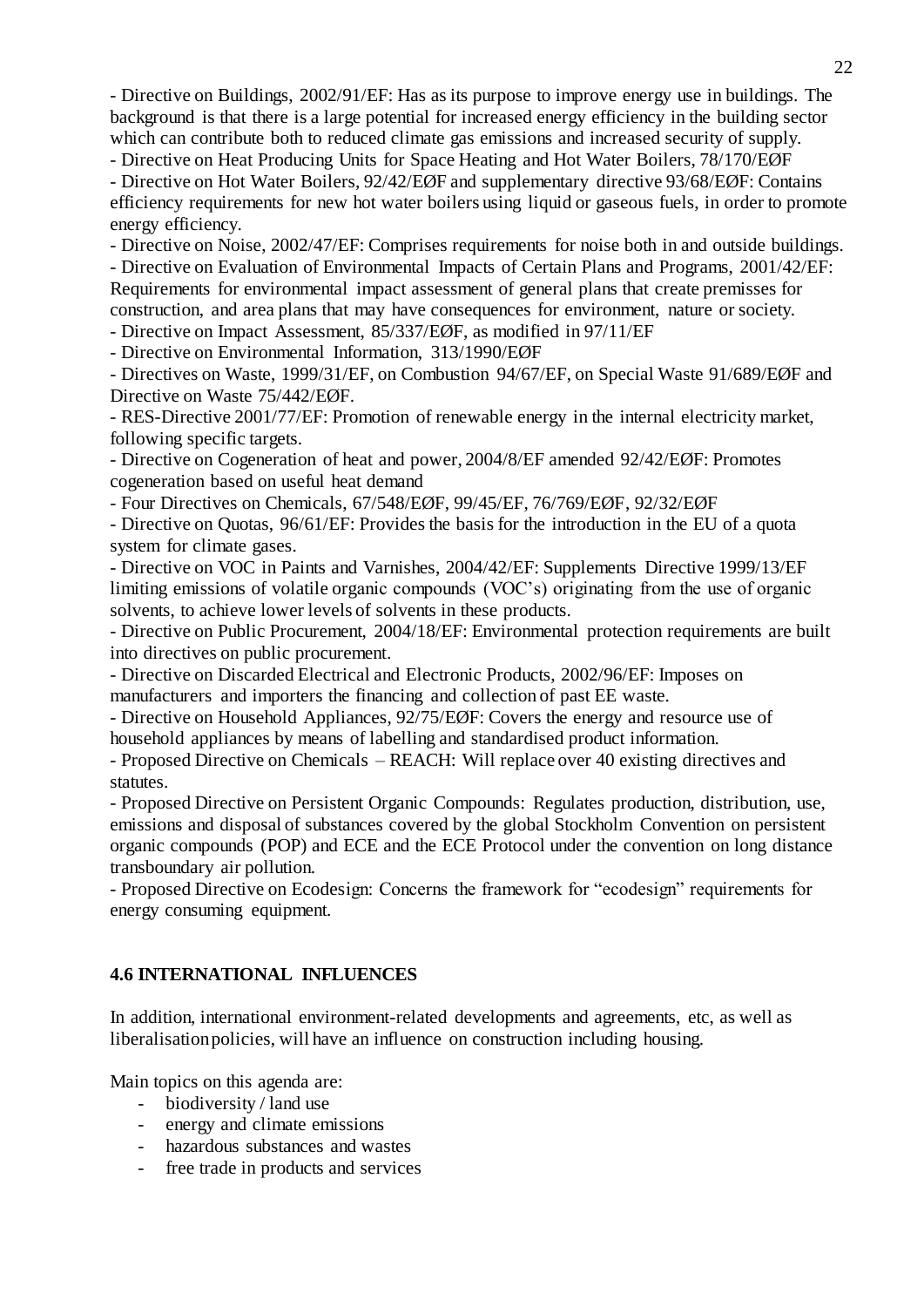The first of these is unlikely to have much influence on the localisation or planning of housing areas in a foreseeable future. Even though some sites may be unfavourable for housing, for climatic reasons, or ecologically sensitive, other considerations such as attractive location and costs usually take precedence in practice.

Items 2 and 3 have been discussed above and will cause significant changes, mainly due to existing and coming EU legislation.

Timber as a "natural" material will be favourised by these considerations in the future, in particular where it can be used without long transport distances and without chemical preservatives or paints. Timber buildings are also being discussed as a form of medium term carbon sequestration.

The last item will lead to some import of houses, particularly timber houses, from countries where production costs are lower, such as the Baltic countries. It may also lead to import of other construction materials for the same reason. Many of the first generation of massive timber constructions are being imported directly from producer countries such as Sweden, Austria or Germany, however most future production is likely to be local.



International influences in housing: Zero energy and passive houses – even "plus-energy" houses, as here, which produce more energy than they consume. Solarsiedlung, Freiburg, Germany - Architect Rolf Disch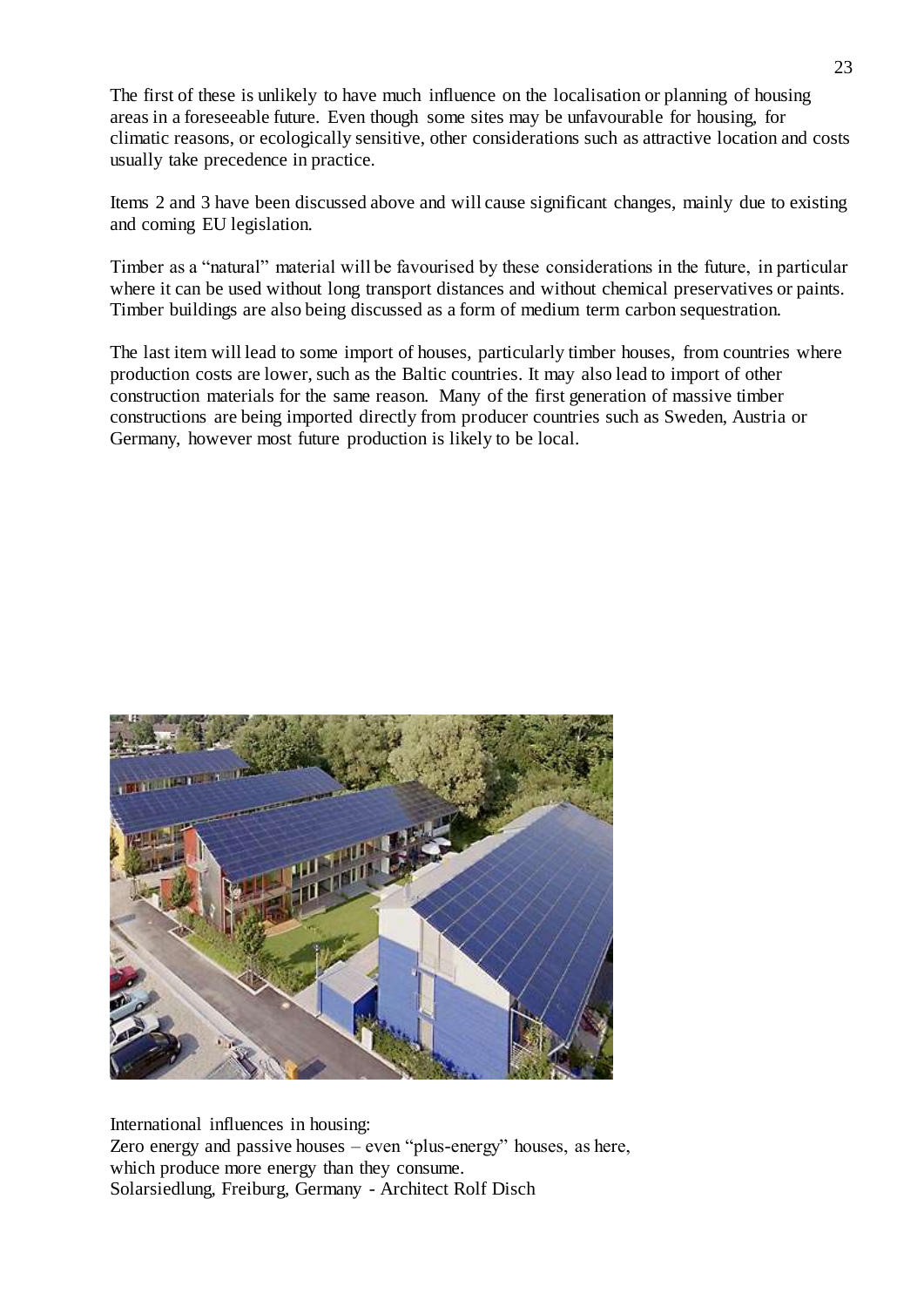# **5 PROBABLE TRENDS IN HOUSING**

# **5.1 Housing volume, types and size**

There is likely to be a continued movement towards more compact settlement patterns and thus denser housing typologies. However, this will not necessarily reduce the predominance of timber housing, given the new interest in multi-storey massive timber solutions.

As noted, there is a small movement towards slightly smaller average size housing units, both for demographic and cost reasons, and due to policy. In addition the Federation of Building Industries foresees some saturation in the market for larger size dwellings.

Almost 30,000 dwelling units were built in 2005. Until 2008 the volume is estimated to be slightly lower, around 26-28,000 units. Apartments in blocks accounted for nearly 50% of the total due in part to very high activity in the major cities, this is expected to decrease somewhat. Prices are also expected to flatten out. However, though property markets appear to be very overheated in some countries, no drastic fall is foreseen in Norway for a few years. This may or may not prove to be the case.

The market in leisure homes however is experiencing strong growth, with over 500,000 sq.metres now being constructed yearly, and long waiting lists.

The percentage of detached houses is falling, which would reduce the use of timber, since larger apartment buildings are more often built using more concrete, masonry and steel. But this is partly compensated by a fairly large rise in low-dense housing (up to 4 storeys) where a considerable amount of timber is also used – as well as by the increase in holiday homes, the vast majority of which are in timber.



Increase in low-dense housing: (up to 4 storeys and excluding detached houses) From 27% to 42% of all new housing – 1997 to 2005 – and doubled volume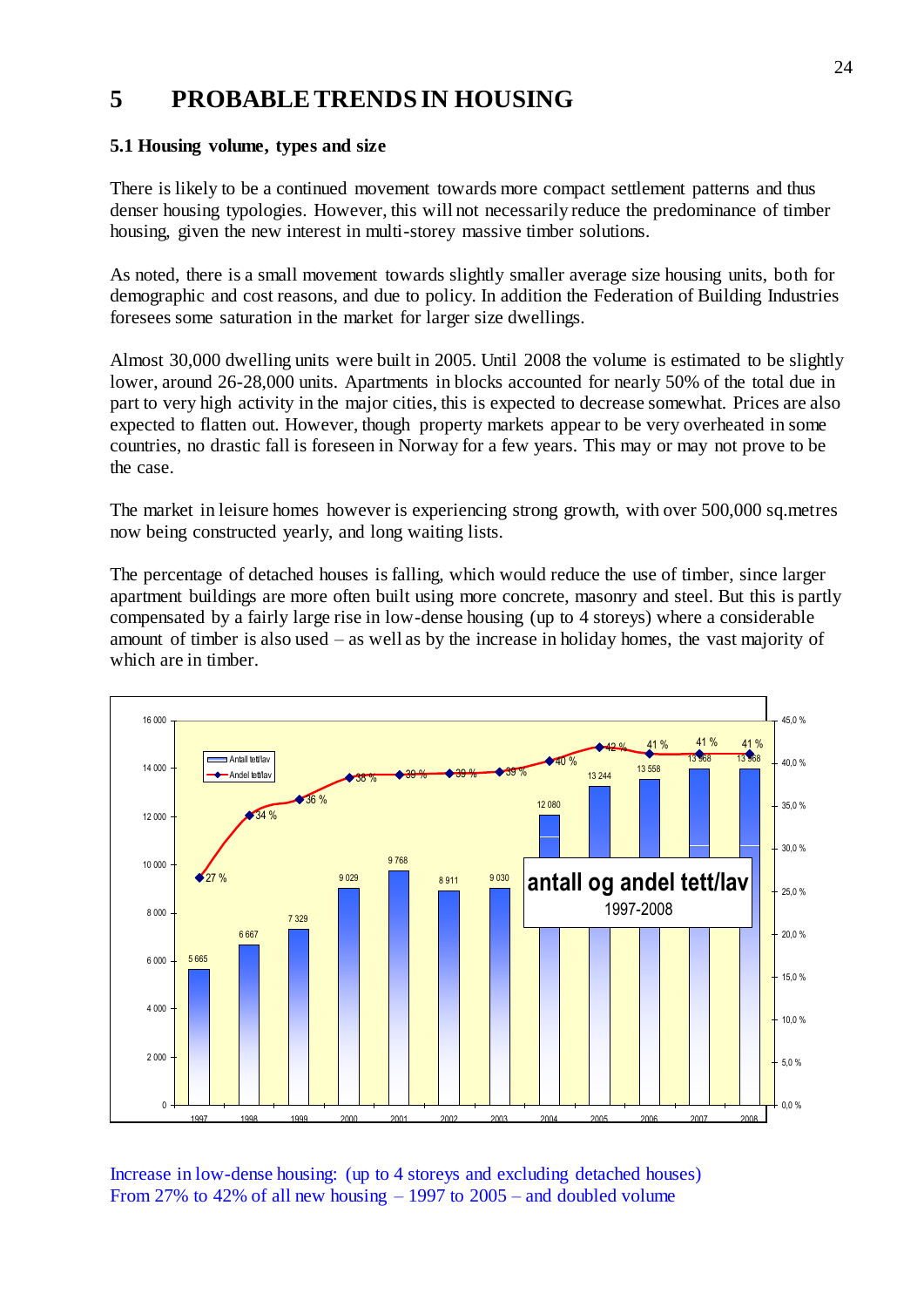### Source: www.Prognosesenteret.no for www.Byggutengrenser.no

From the statistics given earlier, it can be inferred that the probable demand for housing in Norway will be fairly stable, and might rise if holiday homes are included. The demand for timber appears to be slightly rising. See more discussion of building materials below.



Modernistic holiday house entirely in timber Architect: Todd Saunders

Norway is a rich country with expanding consumerism. It is therefore improbable in the foreseeable future that there will be much trend towards reduced consumption in terms of costs, size or standard of housing. Holiday housing is increasing very rapidly at present.

In the area of housing procurement, it seems likely that small to medium scale actors will continue to dominate investment and construction in housing. Little social housing is being built. Targets for a minimum percentage of social and assistance housing in new housing areas are often achieved now as part of agreements with developers (public-private partnerships, utbyggingsavtaler).

# **5.2 Technology and production**

There is a trend towards prefabrication but the housing industry, at least for small buildings, is not very advanced in this field. Prefabrication offers advantages both of cost, and of environmentally clean and waste-reducing production. This trend is likely to continue. As an example, the large company OBOS have acquired a factory in Sweden and are planning a development with 600 houses using this system.

There is a trend towards more technology in houses, in particular items such as heat pumps, heat recovery ventilation systems, automatic controls, etc. In my view this is encouraged rather uncritically by marketing forces, and advanced technology in housing should be kept to a reasonable minimum, since it is often not controlled, maintained or understood properly by average users. (by contrast, in large buildings it is easier to ensure well qualified maintenance and operation). Advanced systems may be best in theory, but simple systems are better when we consider real people, in the normal domestic sector.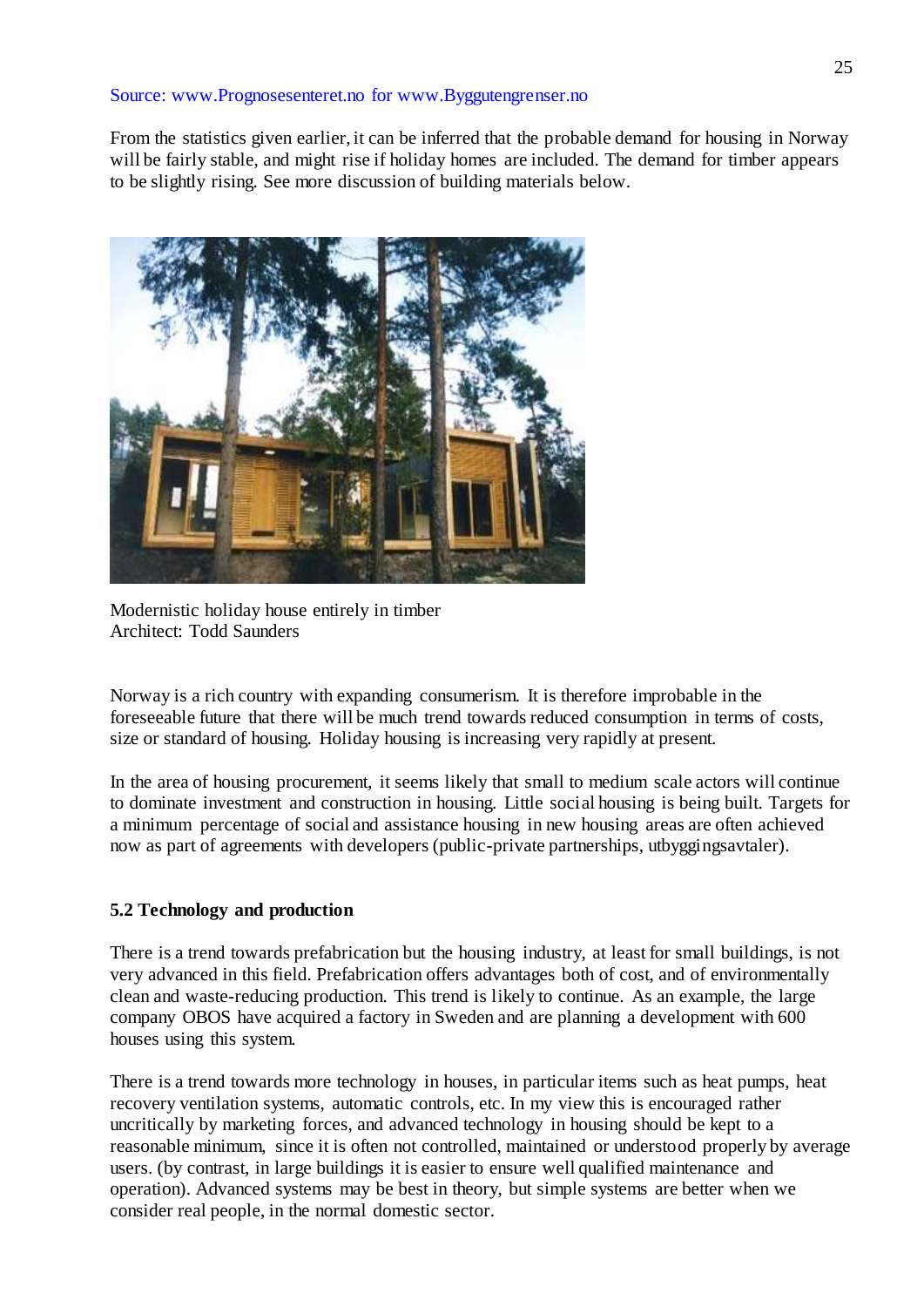# **6 ENERGY**

# **6.1 General**

Energy from hydropower has traditionally been very cheap in Norway, and this is probably the main historical reason why interest in energy conservation and alternatives has been low in Norway. The electricity market was however deregulated 15 years ago.

Rising energy prices are probably the biggest single force driving increased interest in ecologically sustainable building.

Although energy is only one aspect of sustainable building, and is thus often over-focused as a "specialist" issue, the focus on energy does seem to lead to a wider appreciation of the other important issues such as healthy materials, natural ventilation, embodied energy, recycling etc.

Husbanken now has the ambitious goal that 50% of all houses it finances in 2010 should be low energy standard. There is also growing interest in passive houses, and the first few projects are being designed or built at present. It is said that there are now over 2,000 houses being planned or built to low energy standard. However as of today there are only a few dozen in existence. The first three or four houses built to achieve passive energy standard are only nearing completion today.

The private sector and housing companies are being encouraged to follow suit, but appear to be rather conservative, since their market is not yet actively demanding low energy standard or other ecological features.

There is also a big lack of experience in practice with low energy buildings and alternative ecological solutions in Norway. This is aggravated by the low attention paid to  $R+D$  and generally to lack of post-occupancy evaluation and monitoring.



Timber low energy house, Stavanger Architects GAIA Lista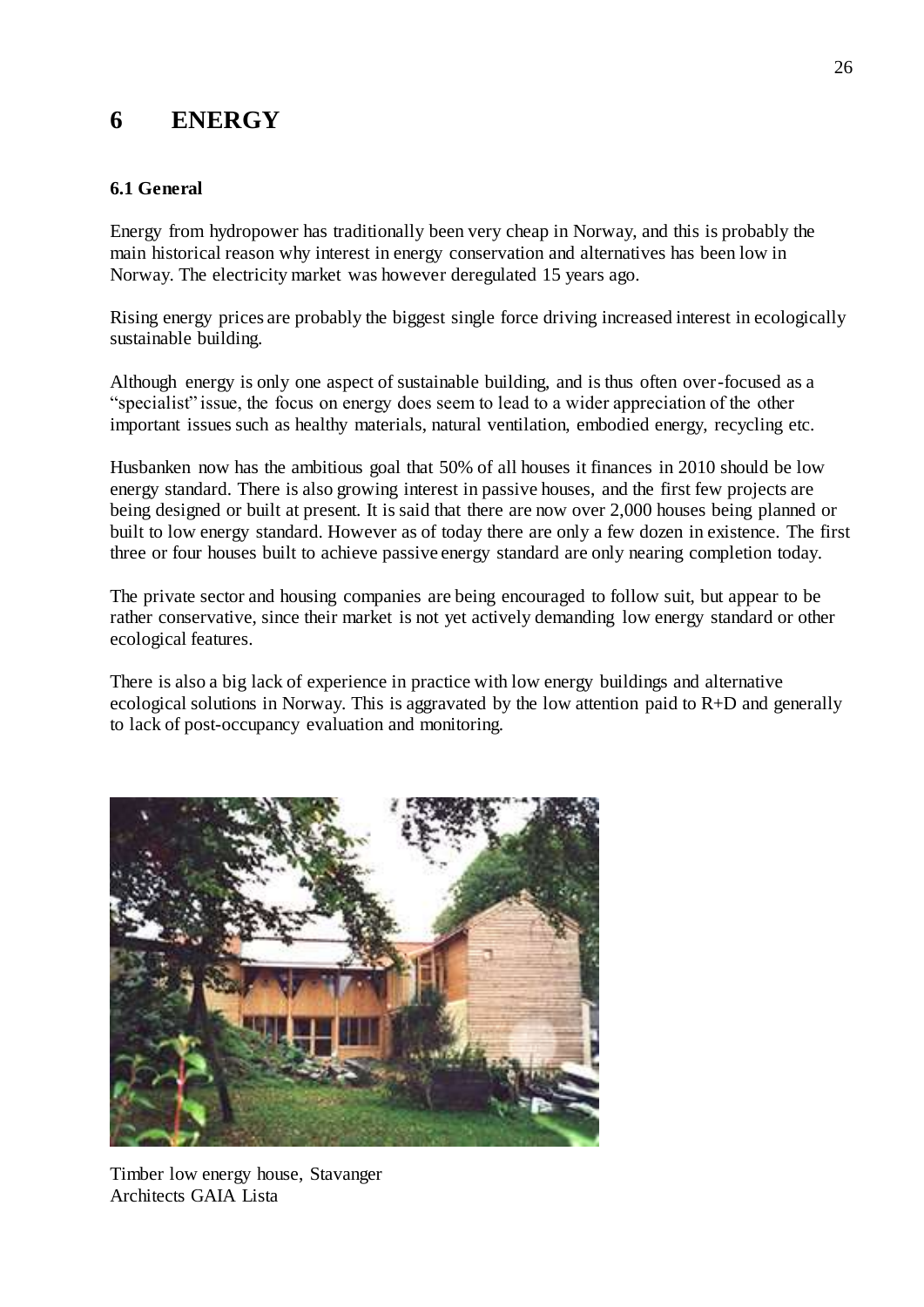The above shows that Norway is lagging some years behind other European countries. In Germany, Austria, Switzerland, Sweden, Denmark and the Netherlands there are already hundreds of low energy houses and dozens of passive standard buildings.

## **6.2 The EU Energy Directive**

This directive with its corresponding Norwegian follow-up is the main piece of coming legislation that will affect construction. Basically, energy efficiency standards are to be raised for all building types, including renovations. In addition the requirement for energy performance certificates will force designers, property developers and others to raise their awareness of energy issues.

One of the main effects is thus psychological: it focuses attention on environmental design. Energy as such is only one issue, but it does tend to foster awareness of other sustainability issues such as embodied energy, life cycle sustainability, indoor health etc.

Norwegian requirements are being developed in conformity with EU Directive 2002/91/EC, and imply a reduction of the energy requirements for buildings including housing of about 30%. These targets are not very difficult to achieve compared to today's state of the art in low energy design. However, most professionals in design and construction in Norway do not have experience with low energy design, and therefore a lot needs to be done.

The proposals are to enter into force in January 2007, with a transitional period of 2 years. Buildings are divided in to 13 categories, and there are to be 2 models for achieving the requirements: 1) based on calculating the energy needs (rammekravmodellen), and 2) based on providing given energy solutions (energitiltaksmodellen).

| <b>PROPOSED</b>             |                     |                                            |
|-----------------------------|---------------------|--------------------------------------------|
| <b>BUILDING CATEGORIES:</b> | <b>ENERGY GOAL:</b> |                                            |
|                             |                     |                                            |
| Small houses                | 125 kWh/m2.year     |                                            |
| Apatment blocks             | 110                 |                                            |
| Kindergartens               | 130                 |                                            |
| <b>Offices</b>              | 140                 |                                            |
| <b>Schools</b>              | 105                 |                                            |
| Hospitals                   | 285                 |                                            |
| Health institutions         | 220                 |                                            |
| <b>Hotels</b>               | 200                 |                                            |
| Restaurants                 | 210                 | source: KRD 05/1435-23 KEK, 13.06.2006,    |
| Sports buildings            | 160                 | Hearing document – changes to TEK and SAK  |
| Commerce buildings          | 235                 | related especially to EU Energy Directive  |
| Culture buildings           | 145                 |                                            |
| Light industry              | 155                 | and: SINTEF Byggforsk 2006: Nye Energikrav |
|                             |                     |                                            |

These requirements have been calculated as being directly cost effective on a socio-economic basis, though the payback times may be up to 12-18 years. They will reduce energy demand by about 5 TWH and climate emissions by an estimated 1,6 mill. tons CO2, after 10 years.

The energy certification system is being developed by thje Ministry of Petroleum and Energy, and must be provided for all new buildings as well as in the case of sale/rental and refurbishing of all existing buildings over 1,000 sq.metres.

All renovations over 1,000 sq.metres will be required to achieve the same energy standard as new construction. Using part renewable energy must also be evaluated in proposals.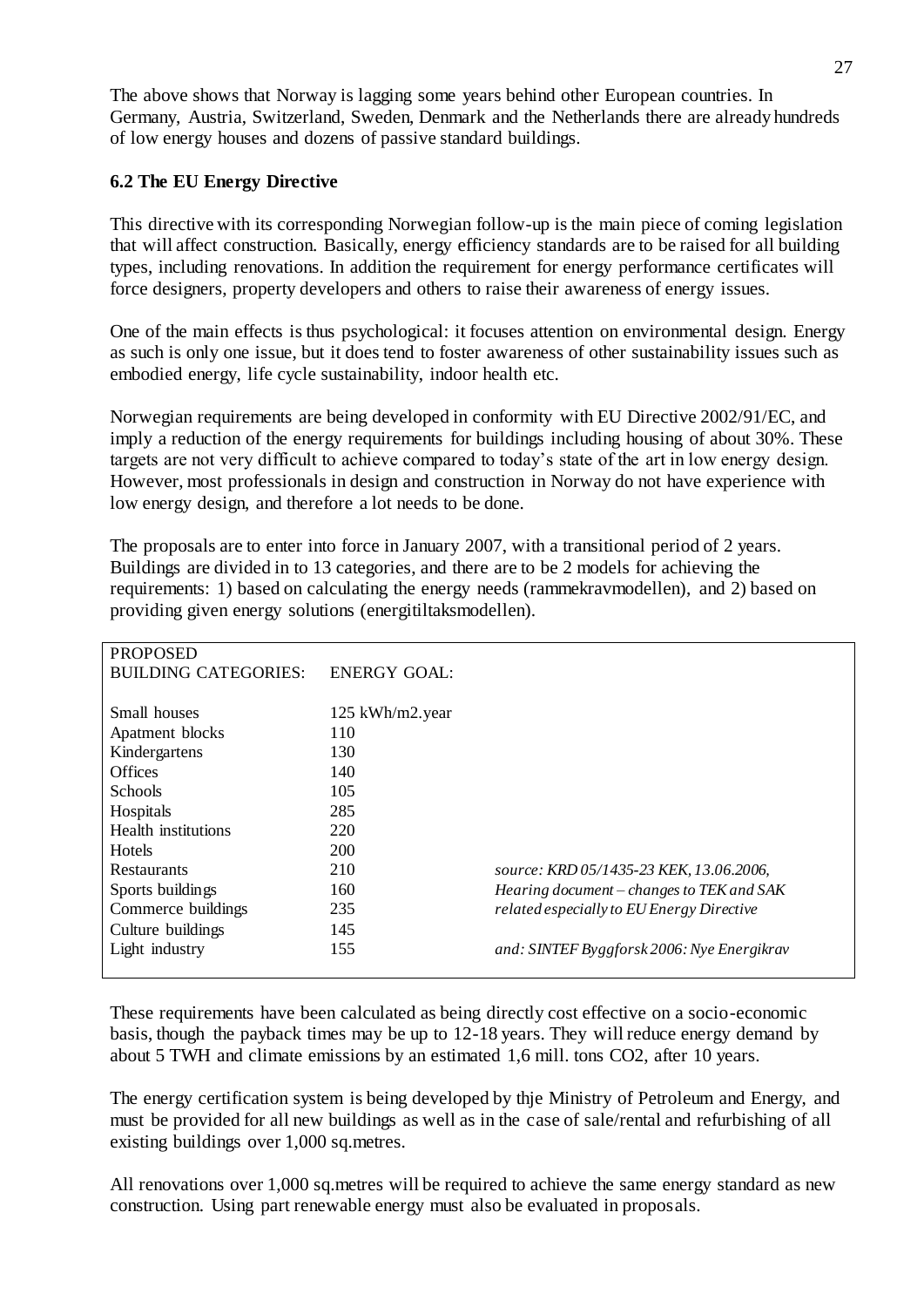Holiday homes (over 80 sq.metres) are for the first time to be included, with the same energy requirements as for housing.

The main concrete features included in the energy proposals for buildings are the following:

- maximum glass area to be 20% of floor area
- walls  $U = 0.16$  W/m".
- roof  $U = 0.13$  W/m".K
- floor  $U = 0.13$  W/m".K
- windows/doors including frame  $U = 1.1$  W/m".K
- minimum cold bridges
- air tightness 1,5 ach at 50 Pa  $(= 0.1$  ach infiltration)
- 80% efficiency (year average) for heat recovery
- CFP (fan efficiency) maximum 2,0/1,0 (day/night) for offices, 2,5 for housing
- automatic external shading or other solution to avoid cooling need
- temperature lowering (night and weekend) specified for various building types

The proposals would exempt buildings in traditional log construction, on the grounds that it is important to maintain traditions. However, no alternative solution for such buildings is proposed (such as requiring increased thermal standard in roofs or windows to compensate for the poorly insulated log walls).

The air tightness standard does not seem particularly strong, and more importantly, a mechanism is needed for requiring air tightness testing before building completion.

The proposals also aim to make mechanical ventilation virtually compulsory. This is in the view of this author and others, a step in the wrong direction and is being contested. Modern building regulations, including in Norway, have the basic principle of posing quality requirements, not linked to specific technical solutions but so that designers may fulfil the requirements in any manner that works. Enforcing mechanical ventilation departs from this principle; many are opposed to mechanical ventilation for cost and health reasons; and the proposal would eliminate the possibility of natural ventilation – at a time when exciting new solutions for natural / hybrid ventilation are attracting interest in many countries.

This proposal is in addition, unnecessary. It would also be in direct contradiction to the stated intention of the law which is to encourage renewable energy and passive solutions. Natural ventilation like passive solar heating is based on increased use of local, renewable energy flows.

The proposals specify a single climate zone for all of Norway. The old system with six different climatic zones was abolished around 1980, and it would seem more appropriate to reintroduce some form of climatic zones.

The proposals also introduce Universal design into the building laws, however not yet as real requirements but rather, at this stage, to "increase focus and awareness". In future this is likely to become more concrete. At that point, the definition of universal design should also be expanded to include healthy indoor climate and materials in consideration for people with asthma and allergies.

The above proposals have been developed for the building authorities by, amongst others, SINTEF, and are at present in a round of hearings. This author's office is involved in preparing comments with the Architects Association, and will submit several critical comments, as the above comments indicate. The final proposals are likely to be approved towards the end of 2006.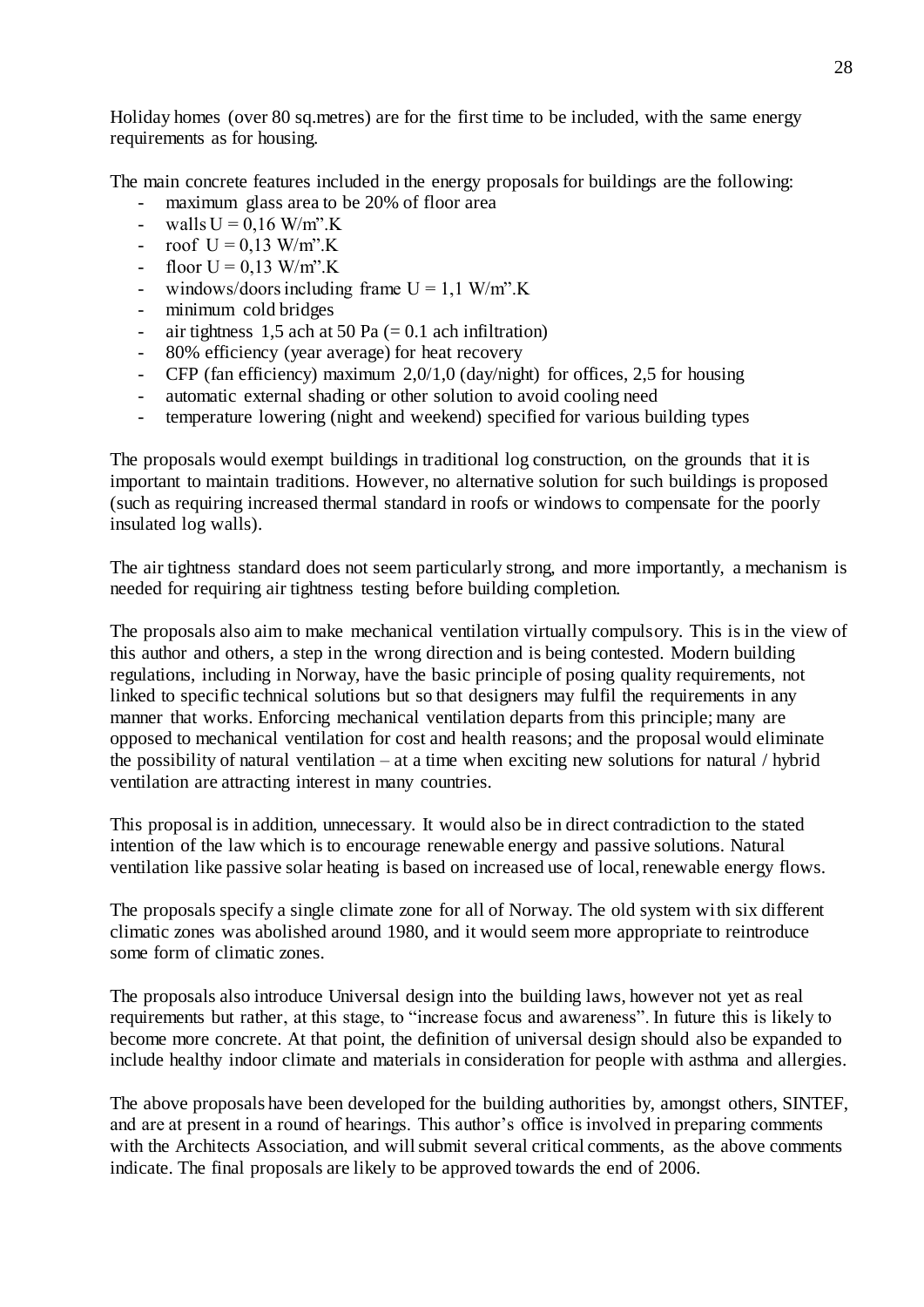# **7 MATERIALS**

There are some small trends towards more ecological building materials. This is accentuated by policy intentions, as well as by Norwegian and EU legislation on products, energy, chemicals etc. One result of this kind of legislation is simply that ecological alternatives become relatively more cost competitive. Some new materials trends are as follows.

# **7.1 Biomaterials**

Interest in biomaterial construction methods such as straw bale, earth, clay etc is still marginal in Norway, but may well increase as experience is gained and the advantages of these become clearer. There is for example a new initiative to produce pressed straw boards, similar to the industrial material Stramit which was on the UK market until some 20 years ago. In some European countries, clay-based boards, plasters and paints are now available commercially and this will therefore also arrive in Norway in due time.

Production of plastics from plant matter also seems likely to increase. Today's polymers are nearly all derived from fossil fuels which are of course both climate emission sources, and rising in cost. The increased focus on biomass uses generally should strengthen this trend. It is worth remembering that some very early plastics such as Bakelite were made from maize.

# **7.2 Recycled materials**

Producer lifecycle responsibility, coupled with a big program on reduction of construction wastes co-funded by the state and the industry, has led to increasing re-use of materials. This includes materials such as asphalt, concrete and bricks, as well as gypsum (plasterboard offcuts), glass, etc.

There have been studies and large development programs for recycling concrete (such as RESIBA). Up to around <sup>1/4</sup> of recycled concrete can be mixed in as aggregate in new concrete for many uses, and this can be specified as a requirement in new works. The concrete industry is very active in this field, and also looking at energy efficiency and other environmental issues. In general therefore the concrete industry is becoming more environmentally friendly, but still faces major challenges. This is due not least to carbon, since the basic chemistry of cement production means that about ¾ ton of carbon is released for every ton of cement, and this can not be avoided (even though recarbonisation reduces the net emissions somewhat).

In association with this author and NABU, Bente Nuth Leland is publishing a book on re-use. This includes a focus on design for re-use. Re-use will increase, and this favours timber. However, issues such as the legal guarantee for re-used materials and components are not easy to resolve.

# **7.3 "Natural" finishes**

Although one must take the term "natural" with a pinch of salt, there is an undoubted move away from many of the more chemically suspect products in paints and finishes in our society, such as solvents, heavy metals, etc. More sustainable / ecological products include natural oils, water based paints, waxes, clay and lime based plasters, etc.

In addition there is a move towards untreated surfaces, not least to reduce maintenance costs. This trend is in favour with architects and designers who like to use materials in such a way that their natural expression is highlighted.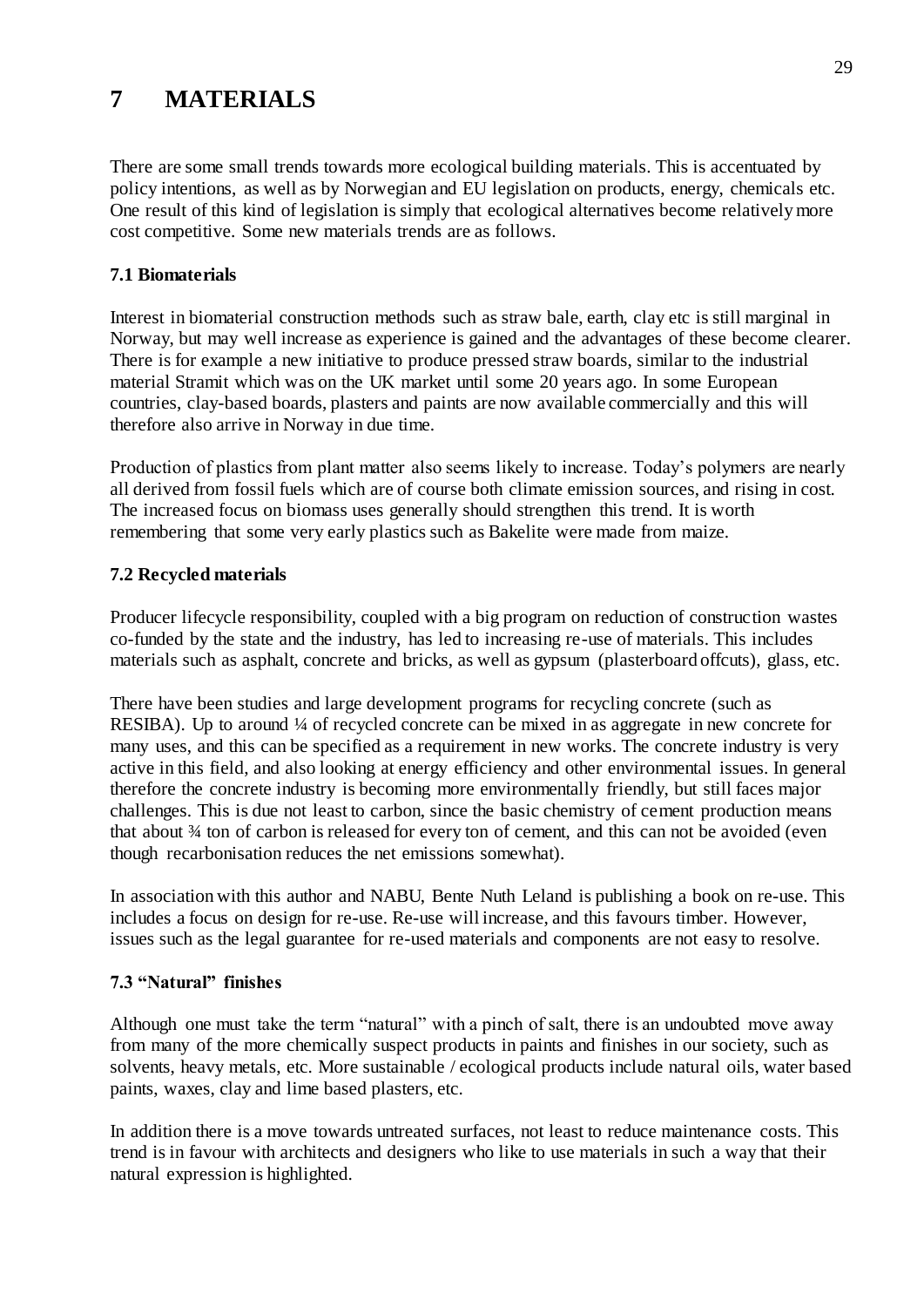# **7.4 Insulation**

Insulation materials have by many been considered a problem from the ecological point of view. There is now an interesting new product coming on to the market - insulation mats made from recycled textiles. Named "Ultimat", it is mainly wool and cotton, requires 1/3 as much energy to produce, is cheaper, and has otherwise the same properties as conventional insulation. In addition, recycling textiles avoids many thousand tons of climate gas emissions. Discarded textiles produce methane which has 21 times the effect of CO2 as a greenhouse gas. The available raw material in Norway could theoretically supply as much as around 30% of the total insulation market.

In addition the same process is being developed to produce building boards with properties similar to plasterboard, chipboard and fibreboard, with much lower weight and a much cheaper price. Other alternative insulation materials include cellulose fibre, foamed recycled glass, wool and flax.

## **7.5 Other materials**

For the building products market, no good statistics are available. However, a few trends in recent years can be found, partly from a survey executed by Prognosesenteret, even though these only include two categories of buildings, low-dense housing (excluding detached houses) and smaller public buildings under 7,500 square metres. Even so this survey gives useful indications.

Prefabricated concrete elements are on the increase (1,7 million sq.metres of hollow floor elements in 2005). "Natural" materials generally such as stone also seem to be popular where cost permits. There are also signs of increased interest in masonry. Timber use is increasing significantly, although it is not possible to specify exactly where this is occurring – see next section.

### **7.6 Conventional materials**

Surprisingly, there are no comprehensive statistics on use of construction materials. The building industry itself does not have such statistics either. A few trends can be discerned from special studies or else deduced approximately from other statistics. Existing statistics are also aggregated in ways which make it impossible to establish the figures for construction purposes. A fuller picture would require exhaustive investigation of industry production and consumption statistics.

### **Figure A: Use of timber in public buildings**



**Andel trematerialer - Off. bygg**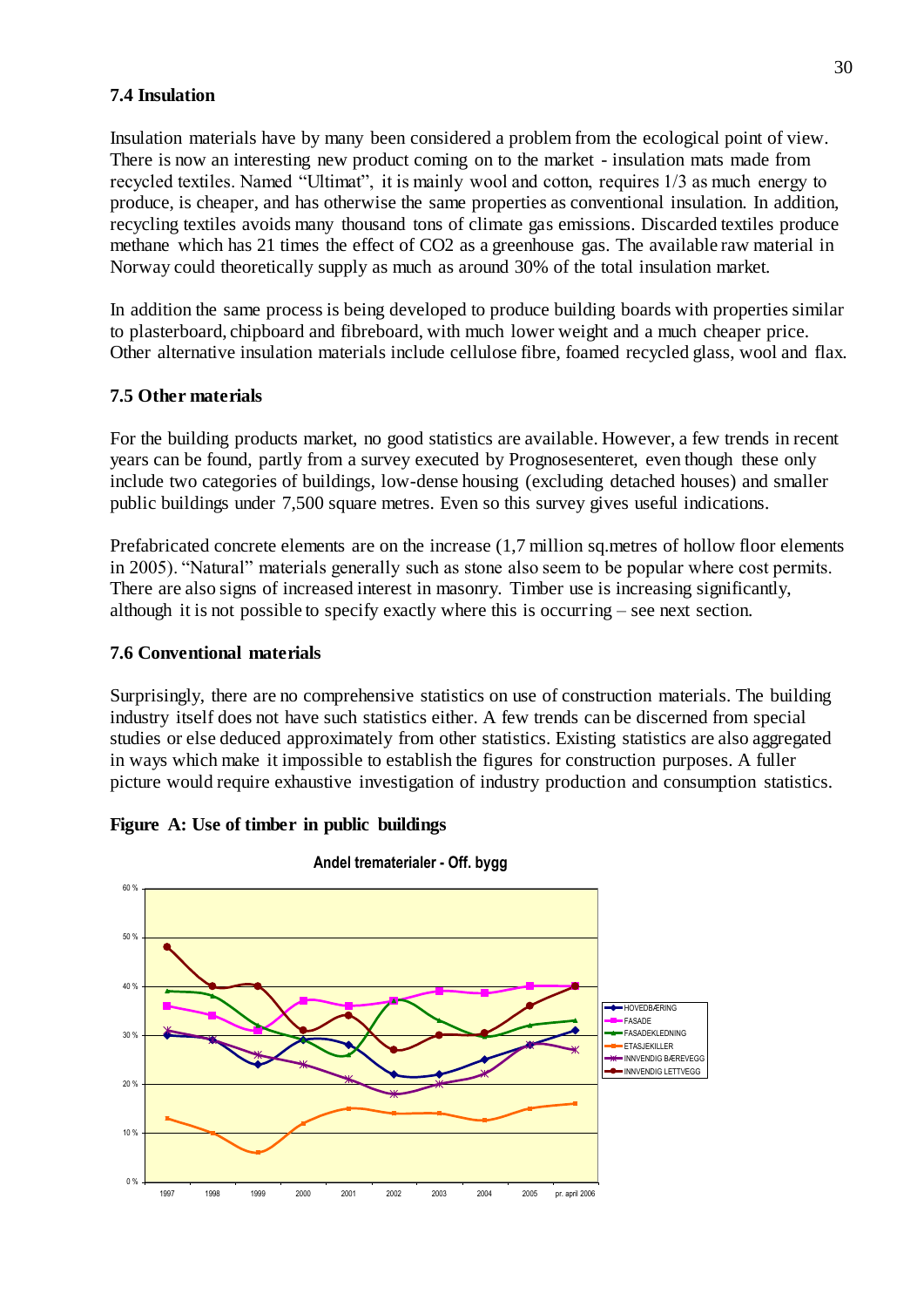| Materialvalg offentlige bygg |      |      |      |      |      |      |      |      |      |          |
|------------------------------|------|------|------|------|------|------|------|------|------|----------|
|                              |      |      |      |      |      |      |      |      |      |          |
|                              |      |      |      |      |      |      |      |      |      | pr. apr. |
| Andel sementbasert           | 1997 | 1998 | 1999 | 2000 | 2001 | 2002 | 2003 | 2004 | 2005 | 2006     |
| <b>HOVEDBÆRING</b>           | 45 % | 46 % | 58 % | 47%  | 49%  | 51%  | 50 % | 48%  | 46 % | 44 %     |
| <b>FASADE</b>                | 45 % | 40%  | 53 % | 40 % | 45%  | 44 % | 45 % | 44 % | 42%  | 40 %     |
| <b>FASADEKLEDNING</b>        | 43 % | 41%  | 43 % | 44 % | 42 % | 36 % | 39 % | 38 % | 35%  | 34 %     |
| <b>ETASJEKILLER</b>          | 76 % | 86 % | 91%  | 80%  | 76 % | 78%  | 79%  | 81%  | 79%  | 78%      |
| <b>INNVENDIG BÆREVEGG</b>    | 51%  | 52%  | 63%  | 63%  | 70 % | 66 % | 62%  | 61%  | 54 % | 54 %     |
| <b>INNVENDIG LETTVEGG</b>    | 10 % | 10%  | 12%  | 18%  | 14 % | 17%  | 11 % | 0%   | 11 % | 11%      |
|                              |      |      |      |      |      |      |      |      |      |          |
|                              |      |      |      |      |      |      |      |      |      | pr. apr. |
| Andel stål / metall          | 1997 | 1998 | 1999 | 2000 | 2001 | 2002 | 2003 | 2004 | 2005 | 2006     |
| <b>HOVEDBÆRING</b>           | 23 % | 25 % | 18%  | 24 % | 23 % | 27 % | 28 % | 27 % | 26 % | 25 %     |
| <b>FASADE</b>                | 12 % | 22 % | 21 % | 17%  | 14 % | 17%  | 8%   | 12%  | 13%  | 14 %     |
| <b>FASADEKLEDNING</b>        | 4 %  | 5%   | 3%   | 5%   | 6%   | 4 %  | 4 %  | 4 %  | 5%   | 6%       |
| <b>ETASJEKILLER</b>          | 11 % | 5 %  | 2%   | 6 %  | 8%   | 7%   | 7%   | 6 %  | 3%   | 4 %      |
| <b>INNVENDIG BÆREVEGG</b>    | 17%  | 19%  | 10%  | 13 % | 10%  | 16 % | 18%  | 16 % | 18%  | 18%      |
| <b>INNVENDIG LETTVEGG</b>    | 41%  | 47%  | 48%  | 50%  | 49%  | 55 % | 58 % | 52 % | 48%  | 47 %     |
|                              |      |      |      |      |      |      |      |      |      |          |
|                              |      |      |      |      |      |      |      |      |      | pr. apr. |
| <b>Andel tre</b>             | 1997 | 1998 | 1999 | 2000 | 2001 | 2002 | 2003 | 2004 | 2005 | 2006     |
| <b>HOVEDBÆRING</b>           | 30 % | 29%  | 24 % | 29 % | 28 % | 22 % | 22 % | 25 % | 28 % | 31 %     |
| <b>FASADE</b>                | 36 % | 34 % | 31%  | 37 % | 36 % | 37 % | 39 % | 39 % | 40%  | 40 %     |
| <b>FASADEKLEDNING</b>        | 39 % | 38 % | 32 % | 29 % | 26 % | 37 % | 33 % | 30 % | 32 % | 33 %     |
| <b>ETASJEKILLER</b>          | 13 % | 10 % | 6 %  | 12%  | 15 % | 14 % | 14 % | 13 % | 15%  | 16 %     |
| <b>INNVENDIG BÆREVEGG</b>    | 31 % | 29 % | 26 % | 24 % | 21%  | 18%  | 20 % | 22 % | 28%  | 27 %     |
| <b>INNVENDIG LETTVEGG</b>    | 48 % | 40%  | 40%  | 31 % | 34 % | 27 % | 30 % | 30 % | 36 % | 40 %     |

# **Figure B: Use of materials in small to medium size public buildings**

|  |  |  |  |  |  |  | Figure C: Use of materials in small to medium size public buildings |  |  |  |
|--|--|--|--|--|--|--|---------------------------------------------------------------------|--|--|--|
|--|--|--|--|--|--|--|---------------------------------------------------------------------|--|--|--|

| Materialvalg tett-lav boligbebyggelse |       |       |       |      |      |       |       |      |       |          |
|---------------------------------------|-------|-------|-------|------|------|-------|-------|------|-------|----------|
|                                       |       |       |       |      |      |       |       |      |       |          |
|                                       |       |       |       |      |      |       |       |      |       | pr. apr. |
| <b>Andel sementbasert</b>             | 1997  | 1998  | 1999  | 2000 | 2001 | 2002  | 2003  | 2004 | 2005  | 2006     |
| <b>HOVEDBÆRING</b>                    | 15 %  | 14 %  | 14 %  | 13%  | 12%  | 12 %  | 11 %  | 14 % | 16 %  | 17%      |
| <b>FASADEKLEDNING</b>                 | 25 %  | 22 %  | 20%   | 19%  | 16 % | 17 %  | 17 %  | 19 % | 23 %  | 23 %     |
| <b>ETASJEKILLER</b>                   | 31 %  | 29 %  | 33 %  | 30 % | 31 % | 34 %  | 33 %  | 40 % | 41%   | 41%      |
| <b>INNERVEGG BÆREVEGG</b>             | 1%    | 2%    | 2%    | 4 %  | 6%   | 4 %   | 3%    | 4 %  | 3%    | 3%       |
|                                       |       |       |       |      |      |       |       |      |       |          |
|                                       |       |       |       |      |      |       |       |      |       | pr. apr. |
| Andel stål / metall                   | 1997  | 1998  | 1999  | 2000 | 2001 | 2002  | 2003  | 2004 | 2005  | 2006     |
| <b>HOVEDBÆRING</b>                    | 9%    | 9%    | 10%   | 11%  | 13%  | 15 %  | 14 %  | 12%  | 11 %  | 10%      |
| <b>FASADEKLEDNING</b>                 | $0\%$ | $0\%$ | $0\%$ | 0%   | 0%   | $0\%$ | $0\%$ | 0%   | $0\%$ | 0%       |
| <b>ETASJEKILLER</b>                   | 6 %   | 5 %   | 5 %   | 5%   | 6 %  | 4 %   | 4 %   | 3%   | 3%    | 2%       |
| <b>INNERVEGG BÆREVEGG</b>             | 4 %   | 5 %   | 6 %   | 4 %  | 3%   | 4 %   | 4 %   | 5 %  | 6%    | 6 %      |
|                                       |       |       |       |      |      |       |       |      |       |          |
|                                       |       |       |       |      |      |       |       |      |       | pr. apr. |
| <b>Andel tre</b>                      | 1997  | 1998  | 1999  | 2000 | 2001 | 2002  | 2003  | 2004 | 2005  | 2006     |
| <b>HOVEDBÆRING</b>                    | 76 %  | 77 %  | 76 %  | 76 % | 75%  | 73%   | 75 %  | 74 % | 73%   | 73%      |
| <b>FASADEKLEDNING</b>                 | 72 %  | 74 %  | 75%   | 79%  | 80%  | 79 %  | 79 %  | 76 % | 75 %  | 74 %     |
| <b>ETASJEKILLER</b>                   | 65 %  | 68 %  | 59%   | 60%  | 60 % | 58 %  | 59 %  | 55 % | 56 %  | 56 %     |
| <b>INNERVEGG BÆREVEGG</b>             | 87%   | 82 %  | 90%   | 89%  | 91%  | 92%   | 93 %  | 91 % | 91%   | 91%      |

# **Figure D: Use of materials in low dense housing buildings**



#### **Andel trematerialer - Ny TETT/LAV bebyggelse**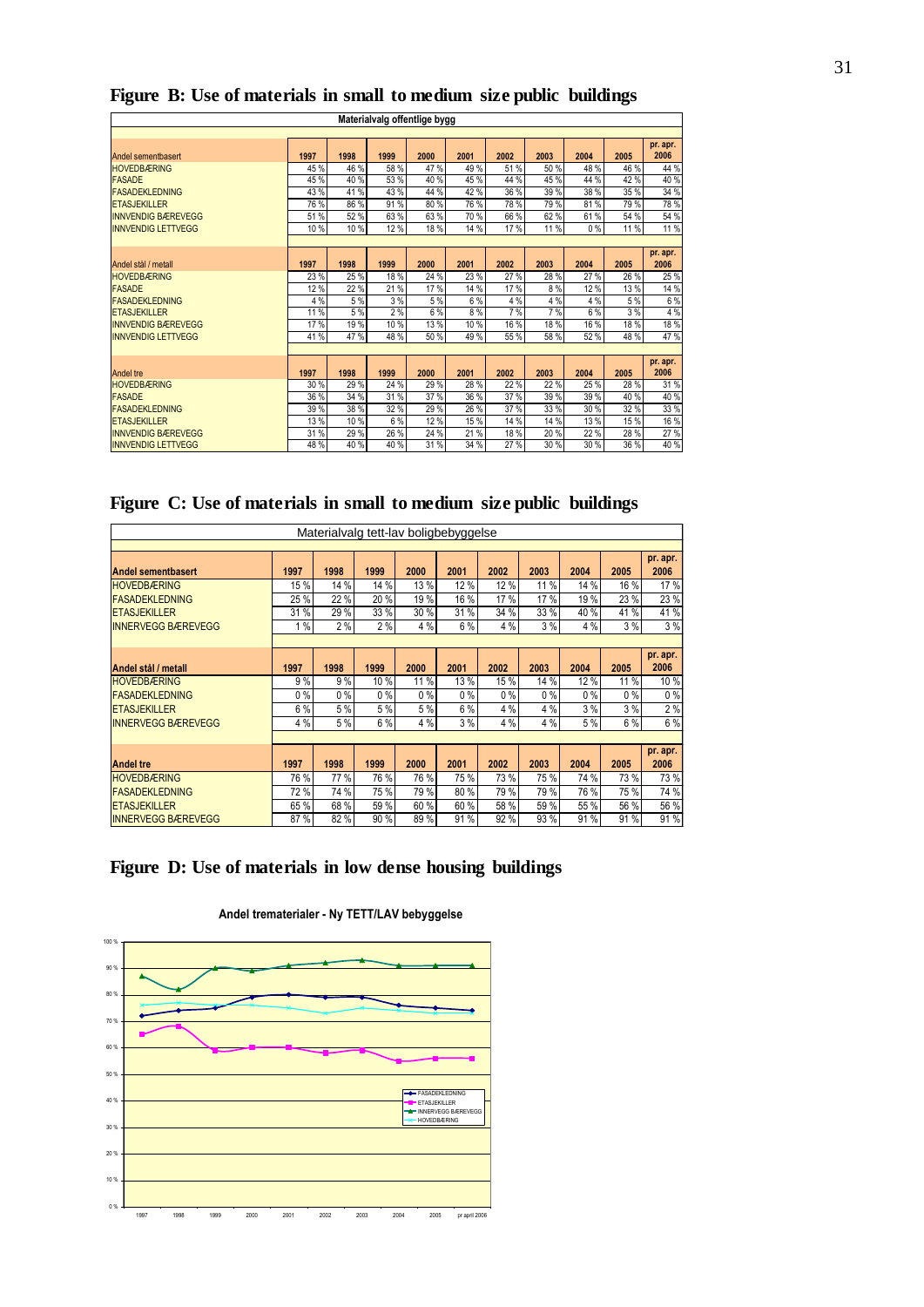The following figures also from Prognosesenteret refer to only one type of housing, i.e low dense housing of up to four storeys, but give a good indication of perceptions from some main actors: architects, housing companies, and construction firms.

Perceptions vary very widely. Both figures show that the construction industry has far lower expectations as regards future timber use than architects and housing companies. It seems questionable whether this is in tune with real developments, and it does not reflect what has been happening during the past 5-10 years. On the other hand, architects' low expectations for concrete may reflect preference rather than realistic trends.



**Figure D: Trends for future load bearing materials**

As seen by architects, housing companies and construction firms (nb: for low dense housing, but excluding individual detached houses)

### **Figure E: Trends for future facade materials**

As seen by architects, housing companies and construction firms - for low dense housing excluding detached houses (nb: architects responses for glass, probably very high, are not included)



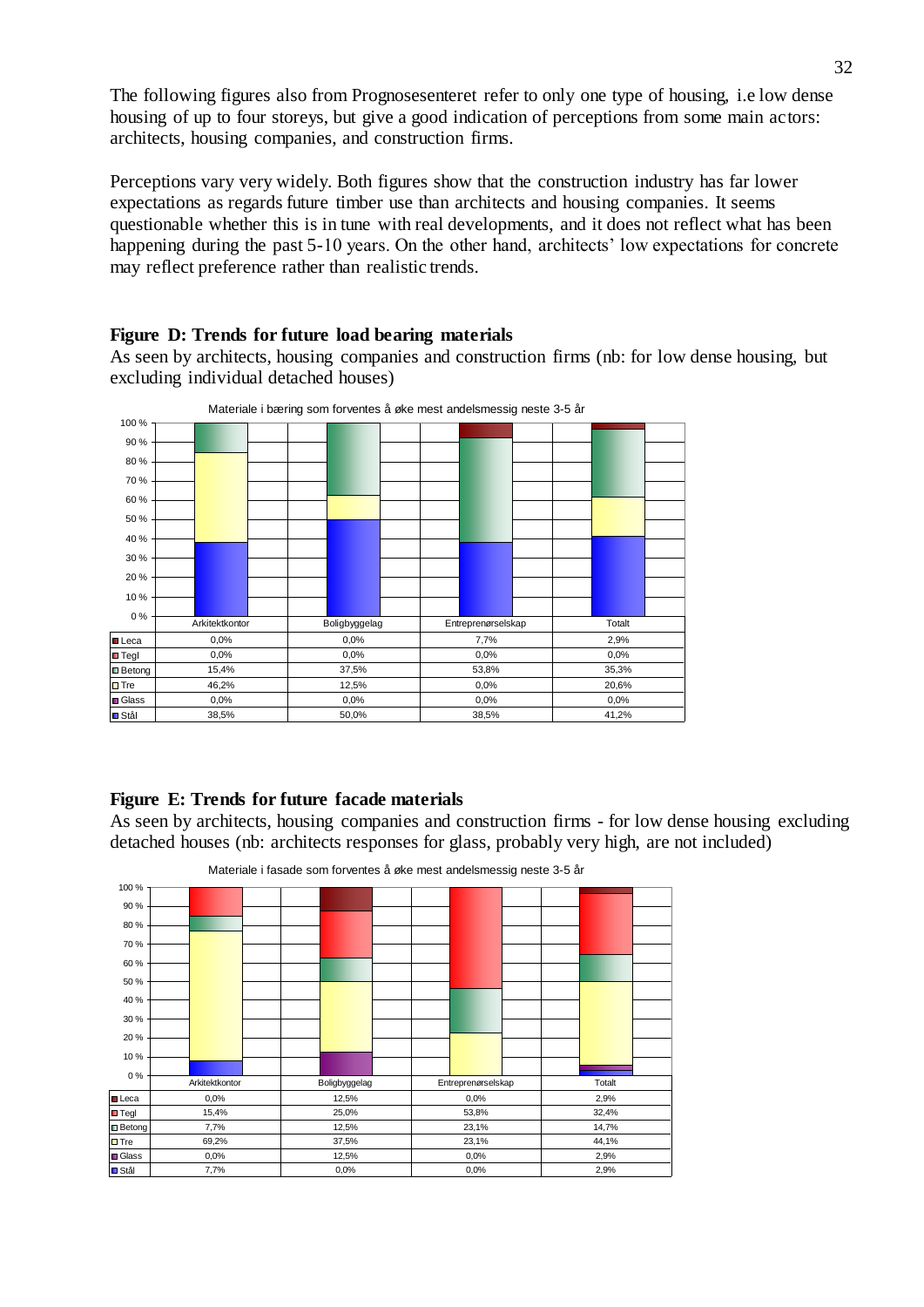# **8 TRENDS IN TIMBER**

### **8.1 General uses of timber**

We can distinguish between five main areas for timber in buildings: external facades, floors, structural timber, internal walls including load bearing walls, and internal surfacing including furnishings and the like.

For buildings of more than 3-4 floors, materials other than timber such as concrete and steel have continuing advantages due to structural, fire and acoustic requirements. One exception to this is the new trend of massive timber.

There are no collated statistics available regarding the consumption of timber in housing. However, the overall consumption of timber has increased significantly, see figure below. It is worth noting that there has been a very large increase in prefabricated timber components.

|                            | 2001          | 2002      | 2003      | 2004      | 2005      |
|----------------------------|---------------|-----------|-----------|-----------|-----------|
| Høvellast                  | 1 402 836     | 1 329 165 | 1 359 966 | 1 456 853 | 1 660 000 |
| K-limtre                   | 48 103        | 47 632    | 46 732    | 48738     | 49 974    |
| PreFab                     | 217 136       | 261 288   | 308 735   | 356 494   | 422 310   |
| Trevare                    | 293 086       | 298 838   | 342 940   | 385 339   | 451 780   |
| Annen heltre               | 354 126       | 338 537   | 343 133   | 369 177   | 411 709   |
| Sum                        | 2 3 1 5 2 8 8 | 2 275 459 | 2 401 505 | 2 616 602 | 2 995 773 |
|                            | 2001          | 2002      | 2003      | 2004      | 2005      |
| m <sub>3</sub> tre per cap | 0,50          | 0,49      | 0,52      | 0,57      | 0,65      |

An additional driver for increased timber use in construction, is the forestry industry which in recent years has lost much income from paper and pulp, and is therefore looking for new markets.

As noted, climate change and the goal of carbon sequestration may also become a significant driver for increased timber use in construction.

In general, therefore, timber use is increasing, and amongst reasons for this are considerations of environment as well as embodied / life cycle energy, compared to products like cement and steel. This is likely to continue.

# **8.2 Tropical / imported timber**

NABU has collaborated with the Rain Forest Foundation to produce a brochure on avoiding the use of illegal tropical timber (attached). The focus here was also on encouraging more use of local timber including deciduous species, which have been neglected for some decades. Government policy is now moving strongly in the direction of a total ban on the import of tropical timber, until such time as certification systems as advocated by FSC and others becomes more reliable.

Siberian larch from eastern Europe and similar products have also become popular, but these can also be associated with unsustainable if not illegal forestry practices, in addition to the long transport distances involved. In general there has been a big increase of interest in constructive timber preservation and non-treated facades.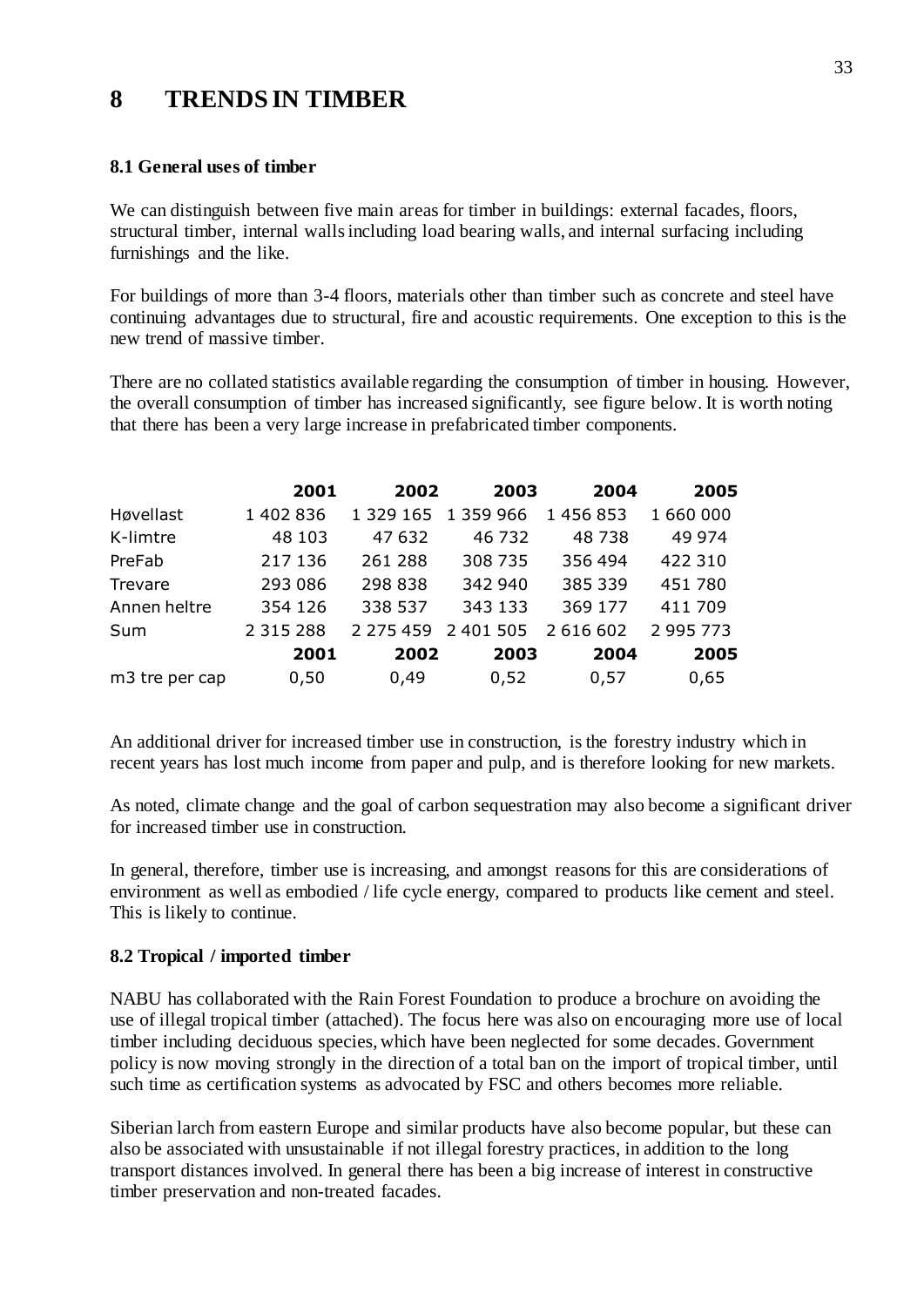### **8.3 Massive timber**

Massive timber technology is receiving a lot of attention. This was a major focus of our work in my last few years as leader of NABU, with workshops, seminars, study tours and dialogue with the timber industry. A few production units are starting, and the first massive timber constructions have been built including a four storey student housing block in Trondheim. A handbook on massive timber is forthcoming, following the Swedish one a couple of years ago. An additional issue has been the potential for carbon sequestration by increased use of timber in construction, and several reports have been written about this by amongst others Bjørn Berge of GAIA Lista.

The large Moelven industry reports about 60 orders for massive timber so far for 2006. It would in my view however be a pity if the massive timber industry should become dominated by one large producer such as Moelven, rather than leading to a variety of smaller and regionally based factories. The Moelven system is also based on synthetic glues, not the most ecological solution. The dowelling types such as *diagonal dubelholz* appear to be the most ecological.

Spread of massive timber may also be influenced by future carbon taxation if carbon sequestration in timber construction becomes a valued solution. With massive timber, the volume of timber in a normal house can be increased from about 30 kg/sq.m to over 150kg/sq.m

It is however not easy to predict the future demand for timber, since this will depend partly on how much the massive timber trend spreads. In my view, time will show that massive timber technology is really advantageous for certain functions, whereas more conventional stud walling for example may continue to be the easiest option. Some uses of massive wood floor slabs, for example, seem to have clear advantages, in particular their simplicity, but not when the timber element is combined with separate ceiling layer, top screed etc (as in for example the Swiss Bresta system). It may also be that prefabrication with brettstapel is about equally advantageous as other methods, but it remains to be seen how much of the construction industry would switch to massive timber.



Massive wood student housing, Svartlamon, Troindheim Architects Brendeland Kristoffersen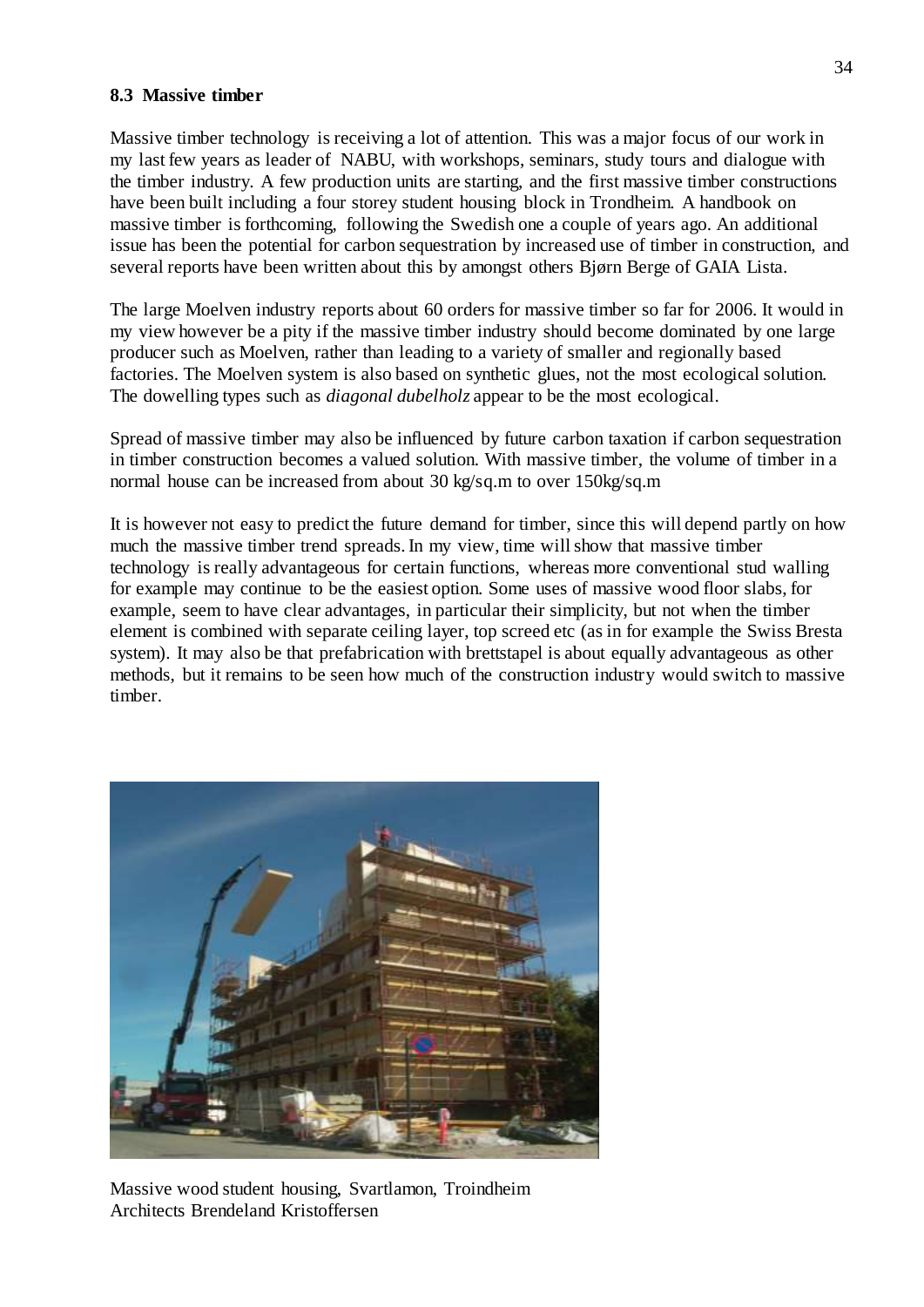### **8.4 Wood polymer products**

New timber based products are also emerging on the market based on sugar and heat treatment (Wood Polymer Technology, Kebony Products), and these are anticipating big expansion in 2006. These wood-based products seem to offer good functional qualities combined with good looks and the environmental advantages of avoiding toxic chemical treatments such as CCA.

# **8.5 Other timber trends**

For the reasons noted above, including environmental reasons, there is likely to be increased interest in new uses of timber or part-timber solutions. This can include various board, chipboard and laminate products, furnishings and fittings, structural timber, and roundpole/ log construction.

In the near future EU and other legislation regarding products, energy and environmental pollution, will make a wide range of other materials increasingly more expensive, or unacceptable, and timber will show a comparative advantage.

Innovation in timber is promoted by various bodies, including the Trefokus program, Treteknisk Institutt and Innovasjon Norge, as well as with financing from within the timber and forestry industries themselves.



Innovative uses of timber are appearing today in various building types, including for structural uses, landscape architecture, facades etc Here: Lillehammer art gallery, Snøhetta Architects.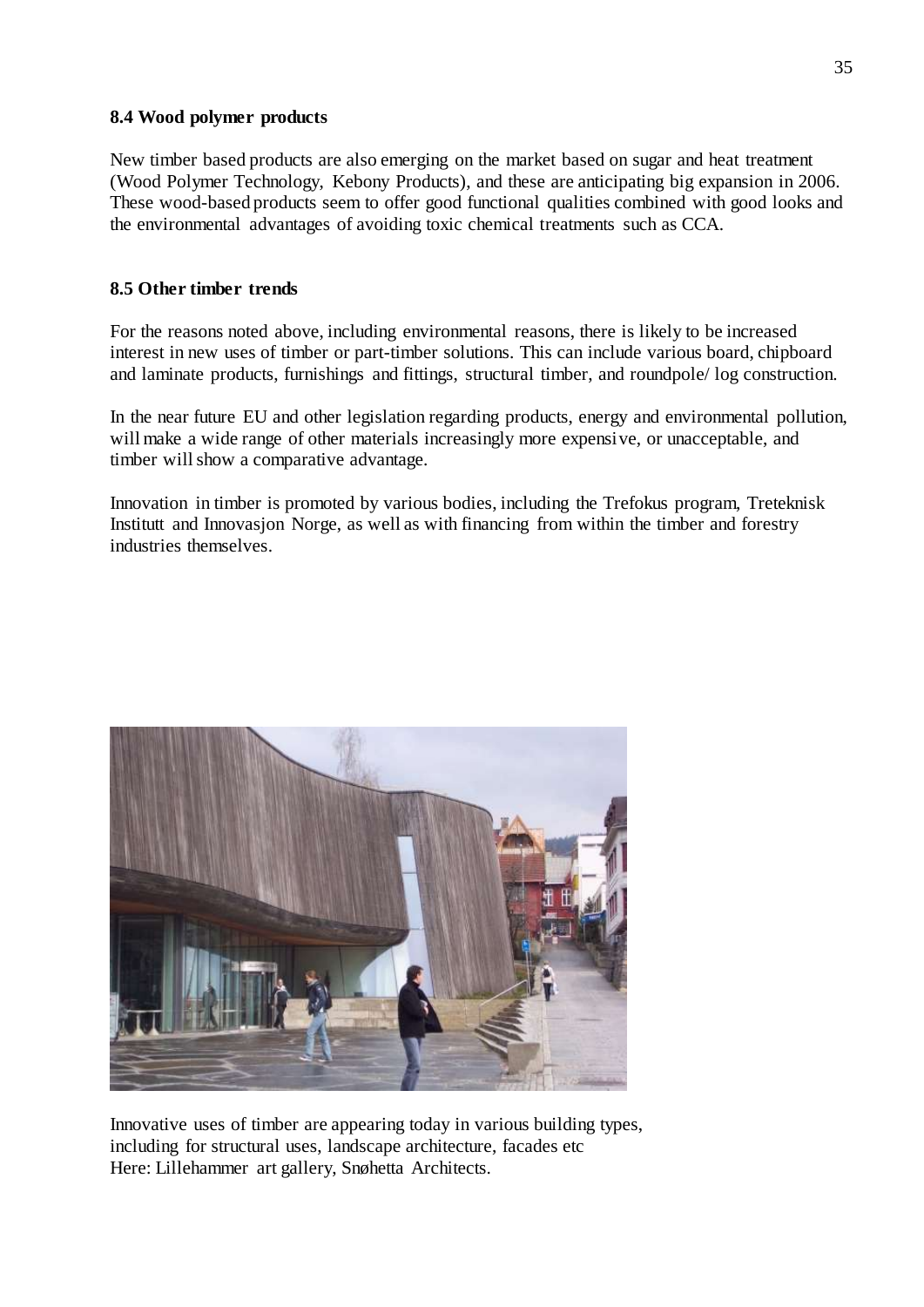# **9. TRENDS IN SUSTAINABLE BUILDING**

There has been little development in terms of ecological quality and sustainable architecture/ construction in Norway. The levels of awareness are low amongst all actors – designers, industry, politicians and the public. Nevertheless, these trends are emerging quite clearly in other parts of Europe. This will influence Norway, but it means Norway is likely to be more of a follower than a leader in this field. The following are some perspectives.

# **9.1 Influences for change**

There are two main vectors that can influence construction in a more ecological direction. The one is market forces and consumer demand; the other is market intervention. This latter includes both "carrots" and "sticks" – that is, both incentives, and regulatory pressures including product and lifecycle-focused legislation.

Consumer demand for "green" or ecological solutions is low at present. However, it is in my experience higher than conservative marketers think. Consumers who are indeed interested in buying green homes, simply do not get the information or the possibilities to find such products. They therefore do not even try - and are thus not visible as a market.

The experience of NABU shows clearly too that quite many municipalities and other public sector actors have a serious desire for ecological housing areas and buildings. The public sector can also justify investments with a longer payback time. However, there is little public sector activity in housing.

On the other hand, investors and major private building companies express interest but say there is no demand as yet. Almost none of them are proactive in their approach to ecological innovation. This is regrettable. By comparison, in other European countries, at least a few financial leaders, including banks and housing associations, have taken an innovative attitude and these have had a significant influence on trends as a whole. The Ringgaarden Boligforretning in Denmark is a good example of this, and has been a creative and influential leader in innovative sustainable housing.

Two areas that do however attract increasing focus, are energy costs, and concerns about indoor climate especially in schools.

# **9.2 Energy**

Energy efficiency (EE) and renewables (RES) attract increasing attention since they have both the "carrots" of offering consumers lower energy bills, and the "sticks" of climate change and increasing efficiency regulation such as the EU Directive.

Norwegian policies in this area generally follow those of Europe, with a few years delay, and there are few things of special note in the Norwegian situation. The new Husbanken goal that 50% of all new housing should be low energy housing by 2010 is an ambitious step forward however.

# **9.3 Indoor Climate**

This area is still underfocused. Although it is naturally difficult to quantify the health costs of bad indoor climate, estimates of these costs to society have been made in all the Nordic countries, and range in the billions of kroner. These figures, even if only approximate, are very strong evidence and should be used more to lobby for indoor climate research and development. Translated into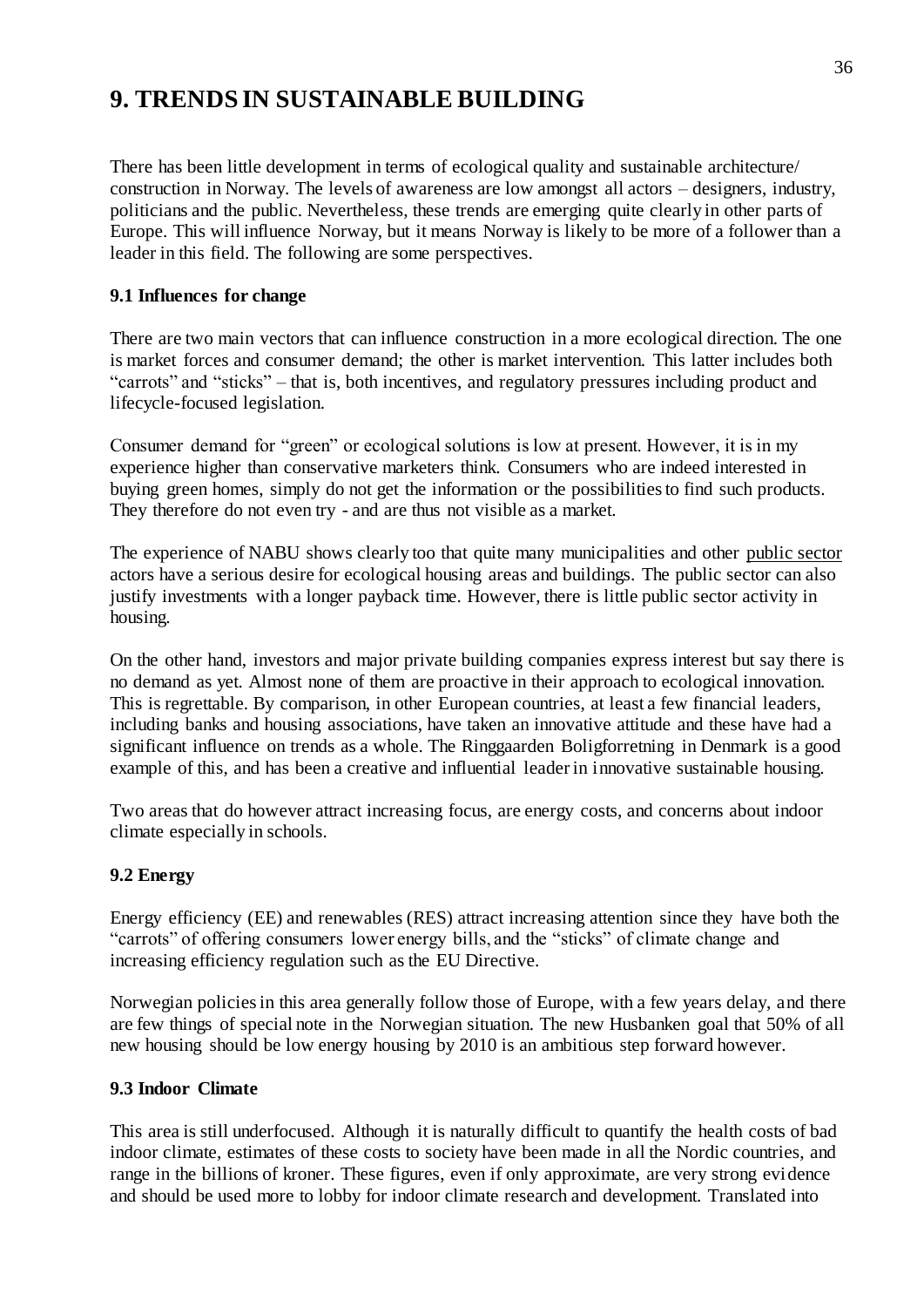costs, they suggest that it is justifiable to spend several hundred kroner per square metre more on good materials and other indoor climate measures.

A main focus area is schools and kindergartens, since many of Norway's schools are in a very poor state, and would in fact have to be closed if one followed strictly the laws on working environment. The health of children is also a topic that engages people strongly.

The response of the ventilation industry is to see a huge potential market for new ventilation systems. Opposed to this is our view - shared by many - that a lot of the indoor climate problems can be solved by simpler means. These include simple architectural remodelling (which HVAC engineers often do not even consider); maintenance and cleaning routines; and re-using natural ventilation systems that exist in many of the older school buildings.

Simpler solutions would also be many times cheaper. In existing buildings, to install a modern mechanical ventilation system one often has to rip the old building apart, and spoil the architecture. Generally it is a difficult and messy operation, and extremely costly.

Groups such as NABU and GAIA architects have cooperated extensively in the past ten years with health organisations, medical specialists, public bodies, schools, and with innovative engineers, to promote simple solutions, including where feasible natural ventilation. However, there are simply not the resources to be heard, faced with the very powerful ventilation industry.

A similar issue arises in the case of the "passive buildings" today. One of the main solutions in achieving the passive house energy standard is extreme air tightness combined with mechanical ventilation and heat / energy recovery. This is in fact very similar to the generation of so-called "superinsulated" buildings in North America in particular, in the mid 1980's. And the same question must be asked now as then: could we be saving energy at the expense of healthy indoor climate? Are these houses too air tight and sealed from the moisture point of view?

This topic relates closely to the issue of technology in buildings, discussed further below.

# **9.4 Technology**

Technology in houses, in particular items such as heat pumps, heat recovery ventilation systems, automatic controls, etc, is on the increase. In my view this is sometimes encouraged uncritically by the sales industries. Advanced technology in housing should be kept to a reasonable minimum since it is often not controlled properly, maintained, or understood by average users. Advanced systems may be best in theory, but simple systems are better given real people.

It should be underlined that this applies mainly to housing. In larger commercial and other buildings, it makes more sense to have advanced systems, since the scale of the construction is larger, and since this makes it feasible to have permanent, well trained building managers / operators as well as regular control routines. In private houses, on the other hand, the conditions are quite different. One is dealing with small family consumers who normally have no knowledge of, nor interest in, the technical systems that may be in their cellars or above their ceilings. Misuse and lack of maintenance is therefore far more common.

This is critical for mechanical ventilation since many studies have shown that poorly maintained systems are likely to become serious health hazards – and, far from improving indoor air, can become the worst sources of indoor pollution.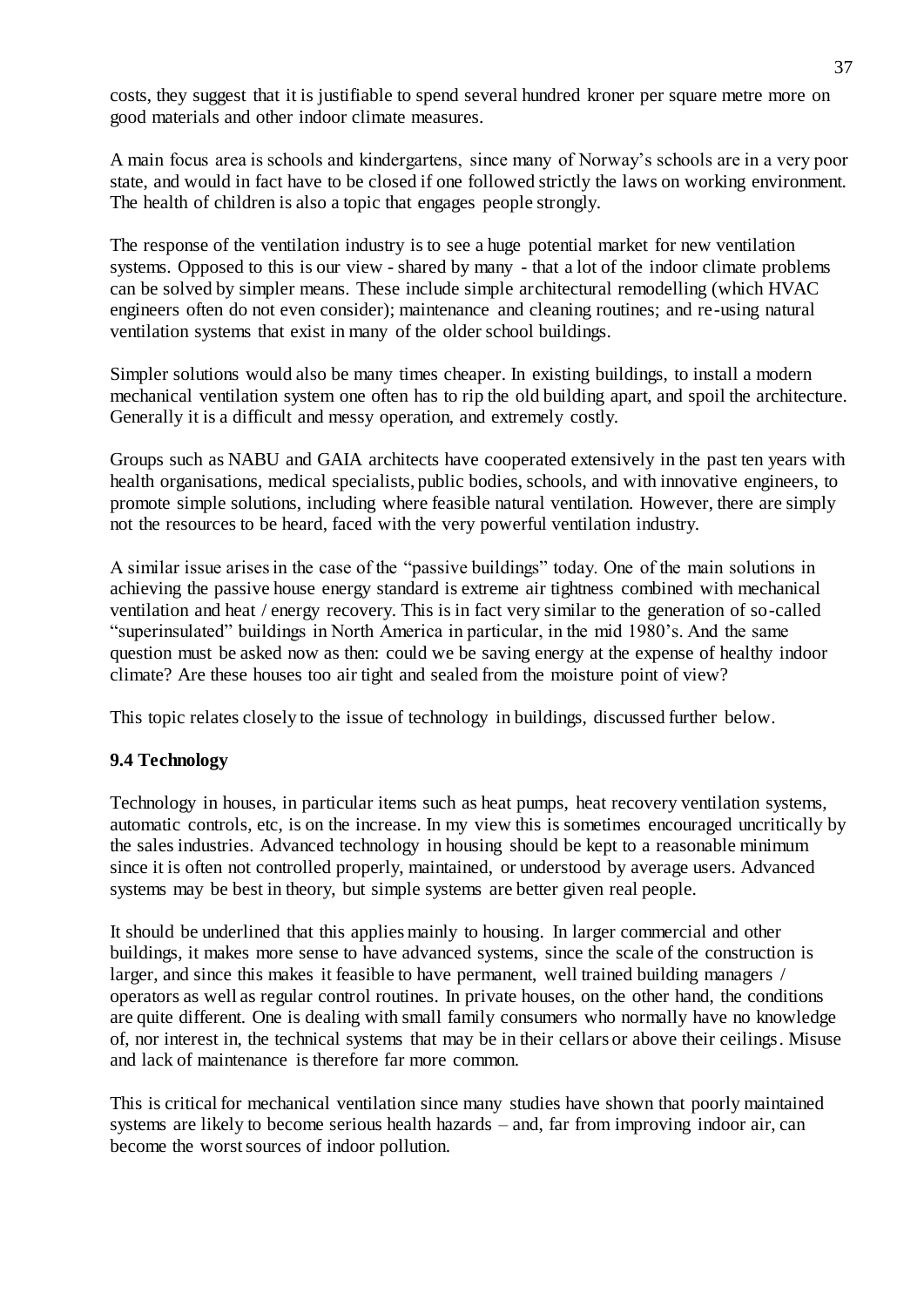Naturally, many modern IT-based solutions for control of energy use are of great value. But the scale of application is critical, and technology is always dependent on good users, however good it may be in engineering theory.

The Norwegian Building Research Institute, for example, recommends mechanical ventilation with heat recovery for all housing. We are very sceptical to this. Their view is based on the assumption of effectively air tight houses, and of good user maintenance. Fine in theory – but in the real world, most houses are still built quite leaky. In that case, the uncontrolled air exchange is in fact providing a large part of what is necessary. Adding on a mechanical ventilation system to that is therefore often unnecessary or uneconomical.

When one uses healthy, non-emitting materials and user-controlled ventilation, the total need for air exchange decreases. Then heat recovery also becomes less interesting economically!

In essence, mechanical engineering is a cure – but healthy building design should be prevention.

Buildings will certainly be built more air tight as focus on this increases, but it is unlikely to become very strict. Experience in North America showed that builders could be trained to achieve very high air tightness, with difficulty, but that this often did not last. In addition, tight buildings require a very clear humidity strategy, otherwise even worse problems for indoor air may arise. The alternative, which we advise, is to work carefully with hygroscopic materials, and a design strategy based on breathing construction fabric. It is important to add that this still allows one to produce very low energy buildings.

During the present revisions of the building regulations, the industry has applied pressure to make mechanical ventilation compulsory. The same has happened in Denmark. Fortunately, the authorities have so far resisted this. Their reason is that building regulations today are not based on specific technical solutions; the basic (and very sensible) philosophy is that one may use any system that provides the required quality.

However, this still leaves an extra burden on designers who wish to use alternative solutions (for ventilation, as well as for energy or materials), since the performance of non-conventional alternatives requires extra documentation to be submitted by the designers..

There is thus a bias in today's system that makes the introduction of alternatives more difficult. There is also a built in bias that favours complicated, technological solutions as opposed to simple and passive design solutions.

### **9.5 Financial systems and costs**

Today's financial system demands short payback times, partly through the discounting system. This works against long term sustainable solutions in all countries. Greater focus on lifecycle costing will help, but only to a limited extent.

Although macroeconomics is outside the scope of this report, it has a major effect on innovation in housing investments and choices, as in other sectors. Sustainable solutions both for site ecology, construction materials and energy systems, often require slightly larger first cost investments and have a longer than "normal" payback time.

On the other hand, quite many ecological alternatives are becoming attractive purely on a cost basis, and this will lead to product substitution. Examples are systems for biological wastewater treatment, biofuels such as pellets, and the new building materials mentioned above. The same is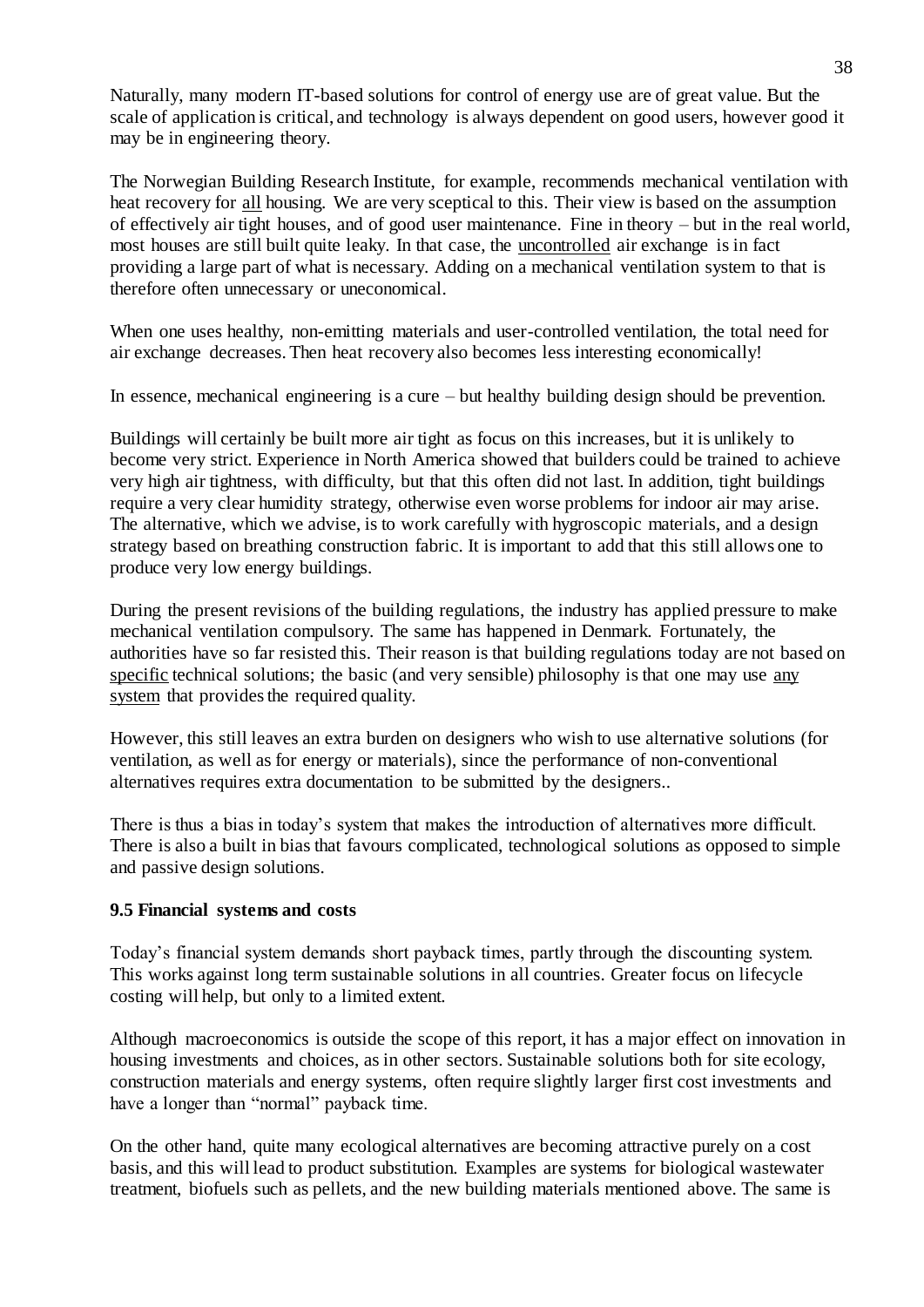also the case for an increasing number of options in renewable energies and energy efficiency in buildings including housing.

Regulatory and legislative pressure appears certain to increase – as the long list of relevant EU directives given above bears ample witness to.

Financial incentives such as grants and soft loans are in place for ecological measures in housing in Norway. However, these are not substantial enough to cause a rapid shift in housing choices. In Norway as elsewhere, there has also been increased attention to themes such as market penetration. This is extremely important to achieve spreading of ecological housing solutions, since it involves information as well as perceptions. There is also a need for more pilot projects.

# **9.6 Perceptions about housing**

As in other countries, "ecological" housing has been seen as something marginal and often strange looking. In Europe this is no longer really the case, now that there are hundreds of low energy and ecological buildings, of all types, and built in many different styles. Norwegian perceptions and preferences relating to "the home" are well documented by trend researchers and others as being particularly conservative, in comparison to the other Nordic countries. "Modernistic" or innovative design is gaining interest, but slowly. For most Norwegians, a house is a detached bungalow with a pitched roof, its own garden and conventional building style. Norway is thus also behind other countries in understanding ecological alternatives in housing.

## **9.7 Research and development**

Natural ventilation was mentioned above. In  $R+D$  today it is often a requirement that financing should be at least 50% from the private sector. This is a main reason why almost no R+D happens in the field of natural ventilation. What industry is going to fund research that leads to less technology and fewer products being sold?

The same problem applies with  $R+D$  for the area of intelligent passive design solutions. These solutions may be the most effective and the cheapest, but they do not get funded. The only remedy for this is that European and national authorities become aware of this systemic weakness, and devote special funding to areas where commercial funding is not likely to happen.

### **9.8 Legislation and tools**

As noted, national and EU legislation on environment, buildings, energy and products will have a major effect on future construction.

Standards and environmental requirements are required as a basis for legislation. Tools for design and specification have the same need. Materials declarations are one important element in this. In Scandinavia the Svanemerke system is quite well established; the Swedish BASTA system is developed in cooperation between the four largest construction consortiums (NCC, Skanska, JM and Peab).

In Norway, the Federation of Building Industries (in particular Byggevareindustriens Forening) is active in developing the system known as EPD, designed in conformity with the international ISO standards and based on LCA for products and quantified, standardised data. Statsbygg and some others in the construction sector have been developing systems. The National Association of Norwegian Architects (NAL / ECOBOX) is developing a product evaluation system, see [www.ecoproduct.no](http://www.ecoproduct.no/) .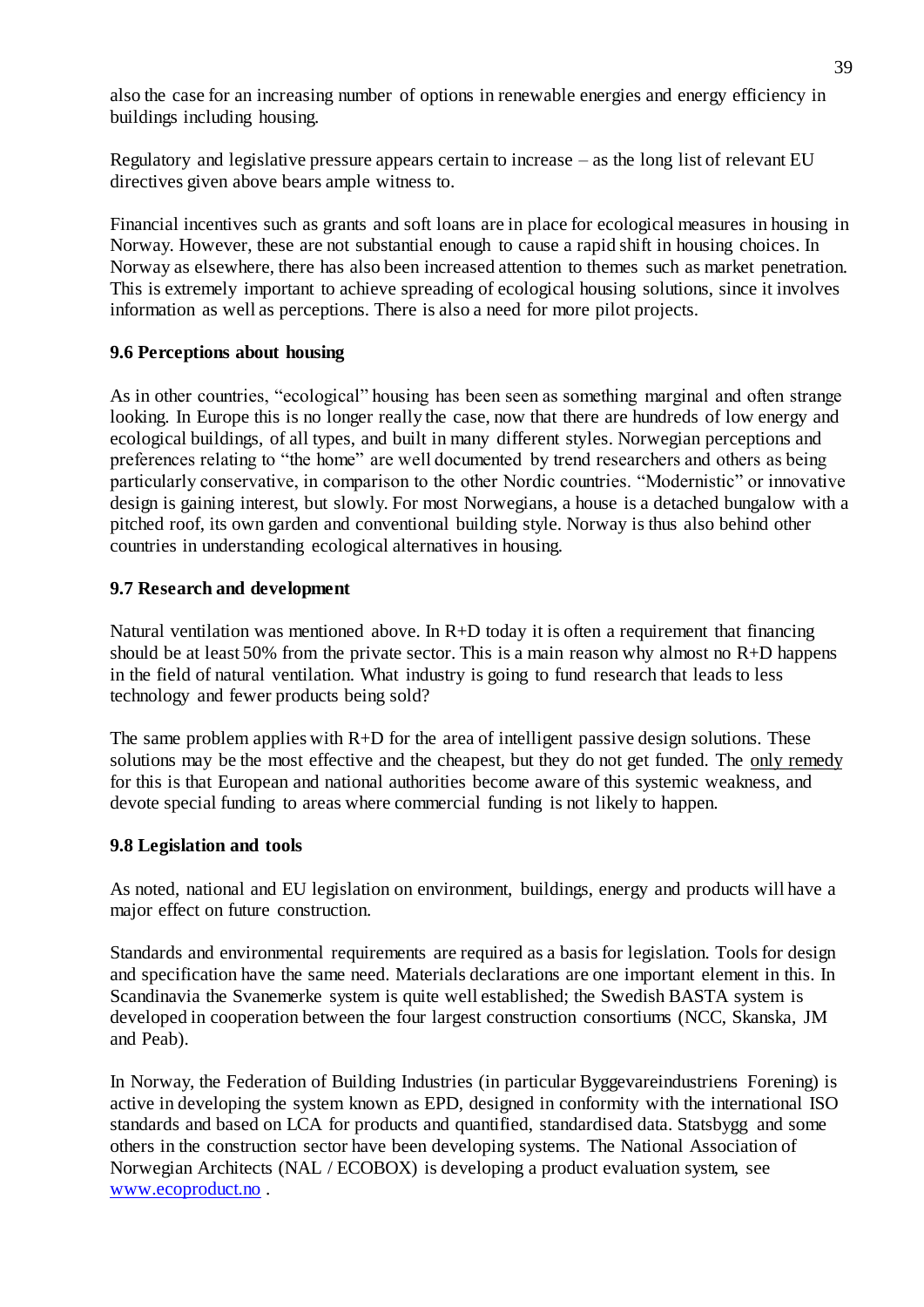### **9.9 International cooperation and exchange**

Norway is a small country and R+D therefore tends to happen within a rather small establishment, composed of a limited number of experts. These same experts will often be the ones who assess applications for new research. This leads to the danger of a lack of plurality in viewpoints and approaches, as well as in fields of competence.

Former Nordic cooperation is now partly being replaced by European cooperation. Norway has until recently not been very active in the European arenas. However, in the field of sustainable building and housing, international cooperation is particularly important. As noted elsewhere, Norway is lagging behind and it is likely that Norway will pick up influences from outside in this field, more than being a leader.

From the point of view of Norway, the remedy for this should be to place extra priority on international research and cooperation. In practice, despite much political discussion on the topic and the large surplus of oil money, Norway spends less on research than other EU countries.

### **9.10 Education and information**

It seems to be the case in many countries that the education system is lagging behind when it comes to introducing new topics and approaches. This is certainly true in the field of energy, environment and sustainability. Schools of architecture, engineering and building science are seriously behind. This means that they are producing tomorrow's professionals who still lack understanding of these topics.

In addition, this risks leading to a rebound effect, since environmental projects will therefore often be designed by people without good skills, and may not work well, thus leading to a general discrediting of ecological solutions and a public impression that they don't work. Several Norwegian examples of this could be given.

Generally, information on ecological building and housing alternatives is hard to come by. This is a special problem in small countries such as Norway, where publications as well as channels of information are few. In addition, Norway is a country of great distances – compared to say Denmark, with a similar population but where one can probably find a wind generator, an ecological house and an organic farm anywhere within 20 minutes drive. In Norway, one may have to drive for a day! This has two consequences: firstly, information centres are few and far between; secondly, the force of example spreads very slowly. When one has a neighbour whose "ecological house" can be visited and seen to work, then new solutions do spread.

A conclusion from this is that countries like Norway need to place exceptional emphasis on pilot projects, dissemination and information.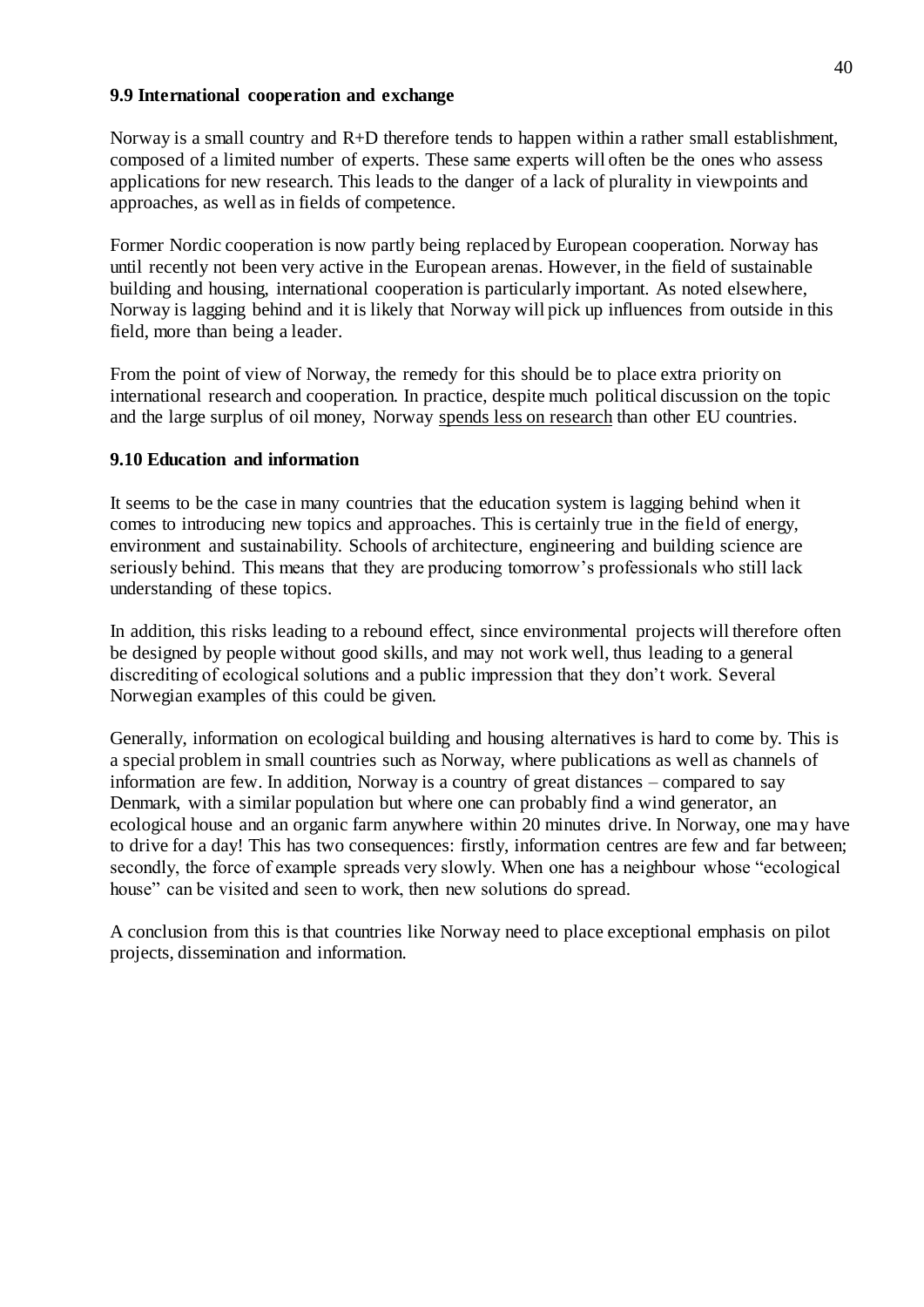# **10 CONCLUSIONS**

In summary, there is in my view reason to believe that there will be a significant and lasting movement towards more ecological solutions. How fast this happens, depends partly on information and active market incentives, partly on pressure-creating issues such as climate change, and partly on more proactive efforts by committed professionals.

Timber is if anything, a rather special case where innovation offers a win-win situation for most of the actors in the value chain. The forestry sector has a declining income and huge volumes of low grade conifers which can be used for products such as massive timber. The wood processing industries stand to gain new activities. Professionals and architects like timber; and so do consumers. Timber offers regionally decentralised economic activity. In addition come the various environmental benefits. In view of international climate negotiations, the potential for carbon sequestration means that even the Foreign Ministry is interested in increased timber use!

The goal of more sustainable housing and construction involves, of necessity, shifting both consumer perceptions and industry practice. It involves moving the market in a certain direction. Without bigger public incentives and pressure, however, a shift towards more sustainable building is likely to be slow.

This is therefore a field that deserves more funding for research, development and information. However as noted Norway appears to be significantly behind some other countries in this field. It has a small market as well as a rather insular mentality, and few cases of market leadership or ecological innovation are likely to come from Norway; rather, Norway will follow influences and impulses from outside.

**Researched and prepared for the EU ECONO project (project director, Kimmo Kuismanen, Oulu, Finland)**

**by:**

**Chris Butters B.A., Architect DPLG MNAL, Consultant GAIA Oslo AS**

**May-July 2006**